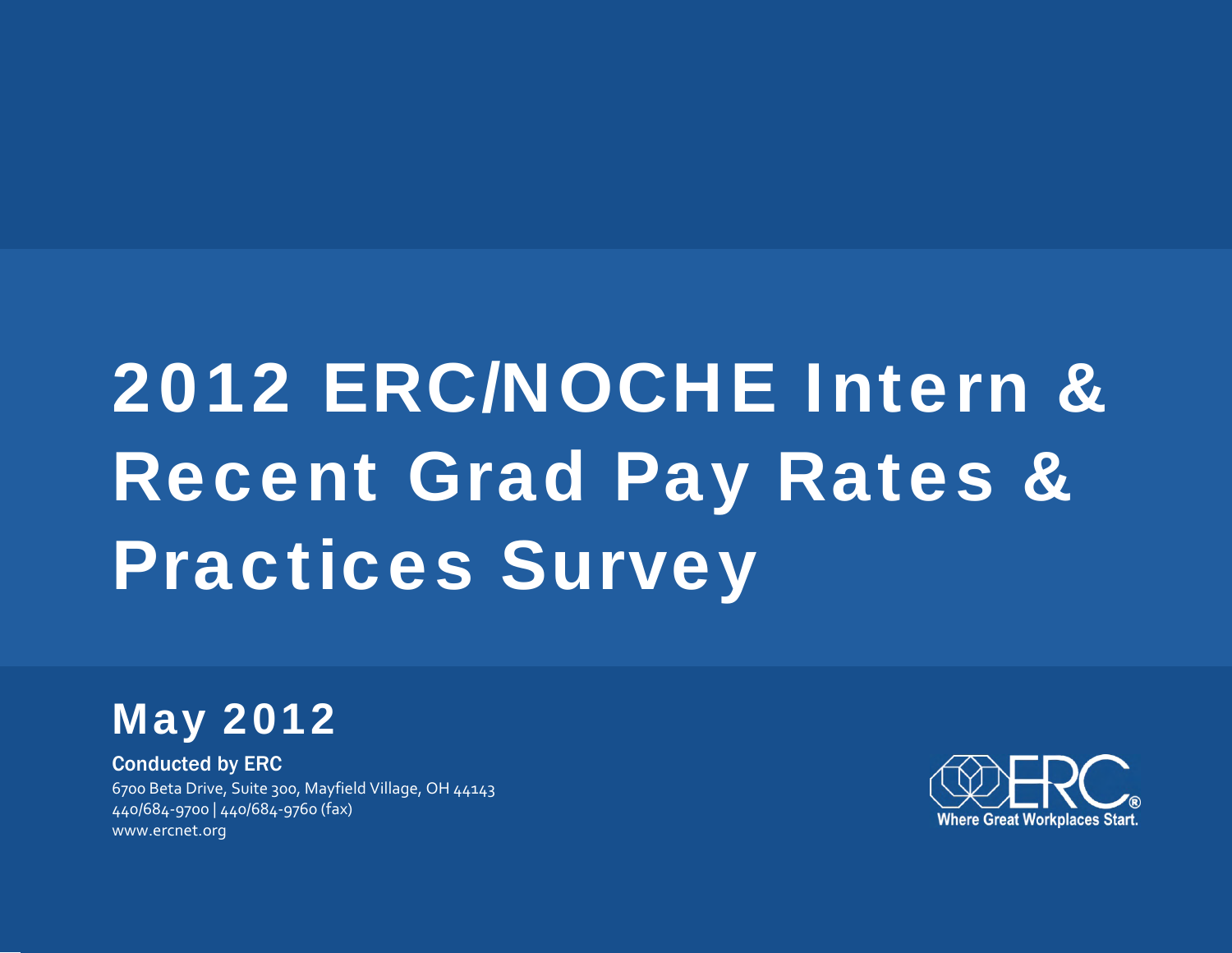# Table of Contents

| <b>About ERC &amp; NOCHE</b>                         | $\overline{2}$  |
|------------------------------------------------------|-----------------|
| <b>Overview &amp; Key Findings</b>                   | 3               |
| <b>Employment Practices</b>                          | $5\overline{5}$ |
| <b>Benefits of Using Interns &amp; New Graduates</b> | 69              |
| <b>Intern Pay Rates</b>                              | 72              |
| <b>Recent Graduate Pay</b>                           | 83              |
| <b>Respondent Demographics</b>                       | 85              |
| <b>Participating Organizations</b>                   | 86              |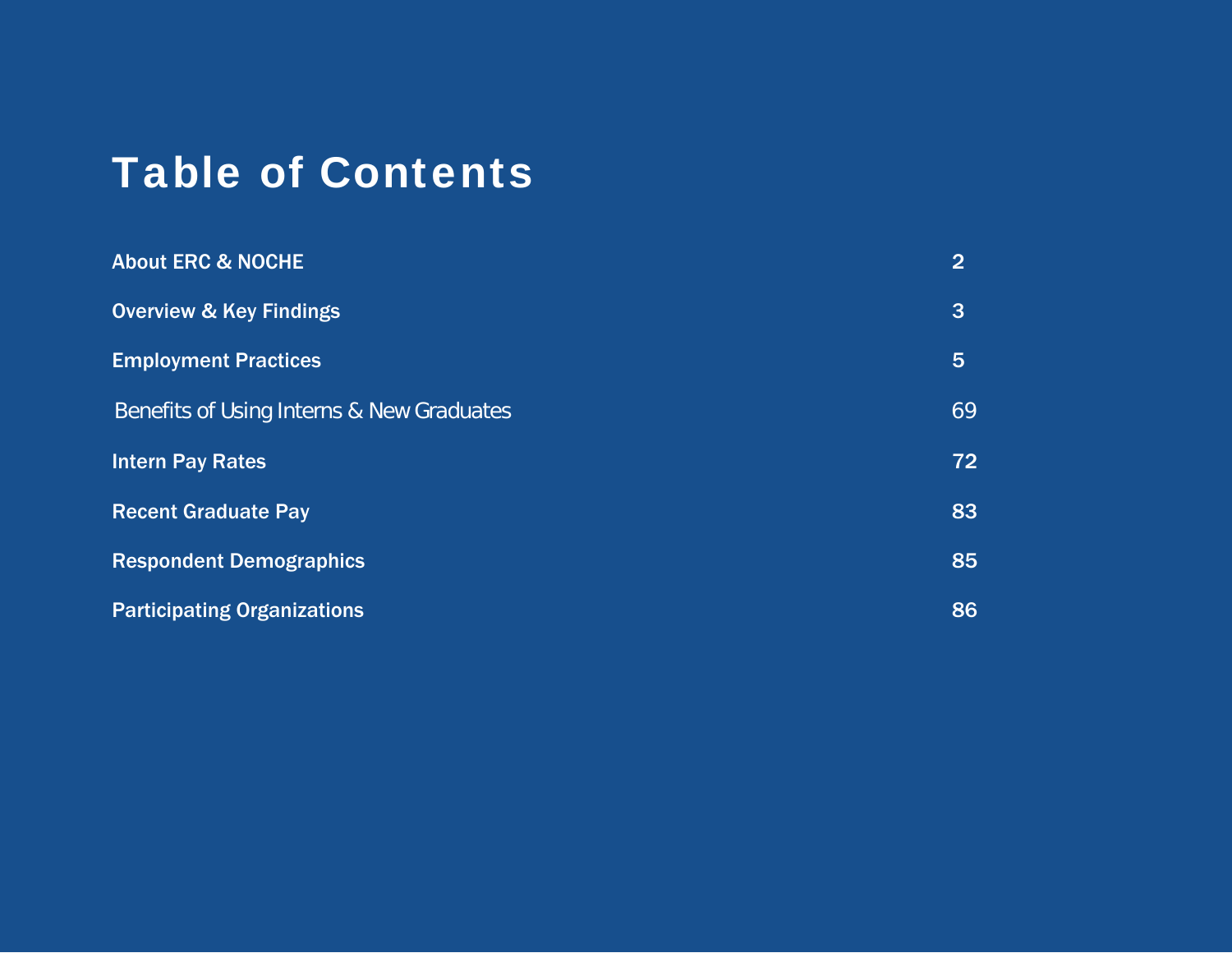#### **About ERC**

ERC is Northeast Ohio's largest organization dedicated to HR and workplace programs, practices, training and consulting. ERC membership provides employers access to an incredible amount of information, expertise, and cost savings that supports the attraction, retention, and development of great employees. We also host the nationally recognized NorthCoast 99 program and sponsor the ERC Health insurance program. For more information about ERC, please visit www.ercnet.org.

#### **About NOCHE**

Founded in 1951, NOCHE's (www.noche.org) mission is to mobilize the higher education and business communities for collective action that advances regional economic development. NOCHE is leading the effort to increase college attainment in the region through the Northeast Ohio Talent Dividend and is connecting employers with college students through its signature internship program, NEOintern (www.neointern.net).

#### **Our Collaboration**

Recognizing that interns and new graduates are critical to developing a pipeline of talent for Northeast Ohio, ERC and NOCHE have once again collaborated on a survey to gather information from Northeast Ohio employers about their intern and recent graduate employment practices.

The findings of this survey will provide Northeast Ohio employers and other regional stakeholders with important information and best practices to help better develop, attract, and retain new talent to stimulate long-term growth and success for our region.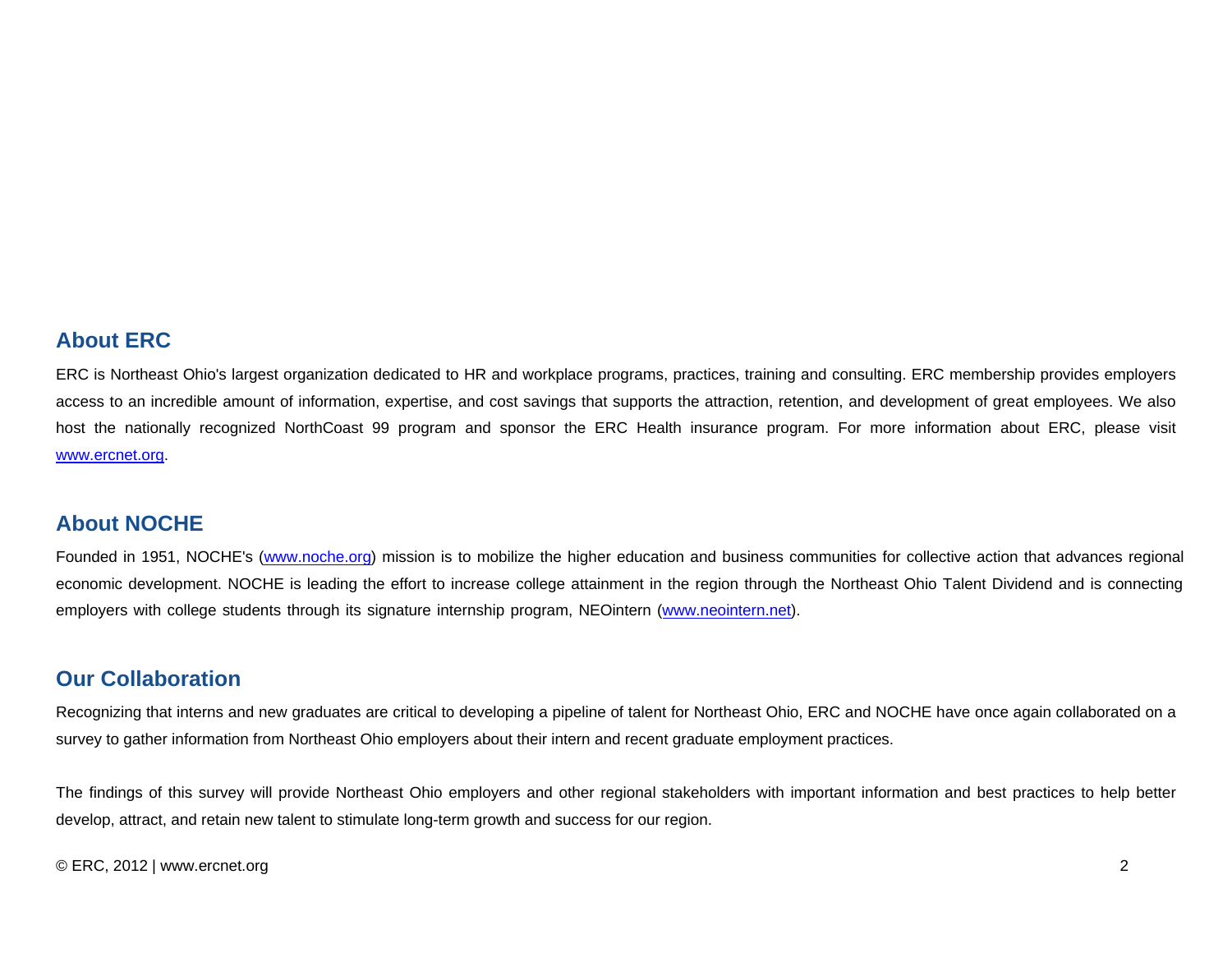#### **Overview**

ERC and Northeast Ohio Council on Higher Education (NOCHE) collaborated to gather information from Northeast Ohio employers about their internship and recent graduate employment and pay practices. Local organizations were invited to complete the survey between March 6 and April 10, 2012. The survey, published in May of 2012, reports data from 117 organizations regarding their internship practices and pay rates. Internship practices data is reported by organizational size and industry. Internship pay rate data is reported for nine positions and broken out by non-manufacturing and manufacturing industries (other breakouts are not reported due to insufficient data). Recent graduate starting salaries are reported for 11 types of college degrees. Please note that some data contained in this report may not equal 100% due to rounding of decimals and the ability to select multiple response options.

## **Key Findings**

- Intern pay rates have remained fairly stable in comparison to 2011, with slight increases in pay for Engineering, HR, Marketing and Operations interns.
- Half of employers surveyed have a structured/formal internship program.
- Nearly all employers plan to maintain or increase the number of interns they employ in 2012. Very few plan to reduce the number and none plan to eliminate interns entirely.
- Just under two-thirds of employers are in the process of hiring new college graduates.
- Respondents continue to cite that the most predominant reasons they use interns are to develop a talent pipeline, assist with special project work, test potential employees before hiring them, and obtain affordable workforce support.
- The most common benefits offered to interns include paying for or allowing interns to attend an organization's social events, rewards and recognition and paying for or allowing interns to attend networking events.
	- <sup>o</sup> Nearly one-third of employers offer no benefits to their interns.
	- <sup>o</sup> Providing letters of reference was a common "other" benefit listed.
- Job postings on college graduate/intern focused job boards or websites and college/university career center websites were the 2 most common sources of recruitment.
	- <sup>o</sup> Despite this focus on "online" recruitment, building relationships with college/university professors ranked third, at 53%.
	- o Social media remained low, at only 22%.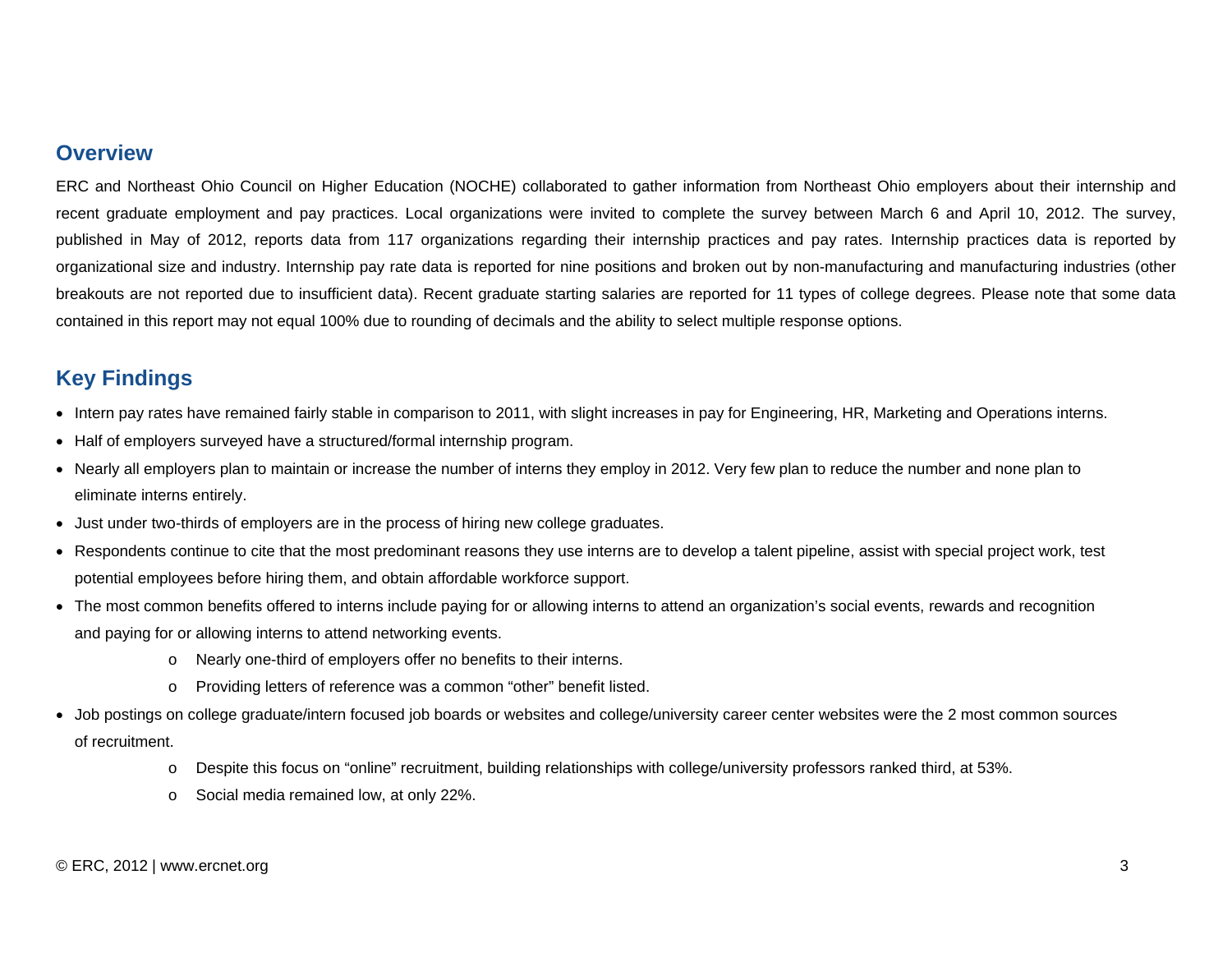- Major, professionalism, interpersonal/communication skills, coursework and work ethic remained the most common criteria used to hire interns. Recent graduates are evaluated on a similar set of criteria, but with the addition of work experience.
- To support interns and new graduates, most organizations provide them with an orientation within their first week of employment, regular feedback and coaching and access to a mentor. Formal training is offered slightly less often, but is still used by over half of employers.
- Analytical problem solving is the most common duty assigned to interns at an average of 36% of the intern's total time, followed by project coordinator management and administrative or clerical duties.
- To continue to engage interns, 57% of employers say they offer employment if available and 52% say they keep in contact with the intern. The majority of employers (70%) offer at least some of their interns employment.
	- o Of those who did not, 56% indicated that their reasoning was that there were no open positions at their organization.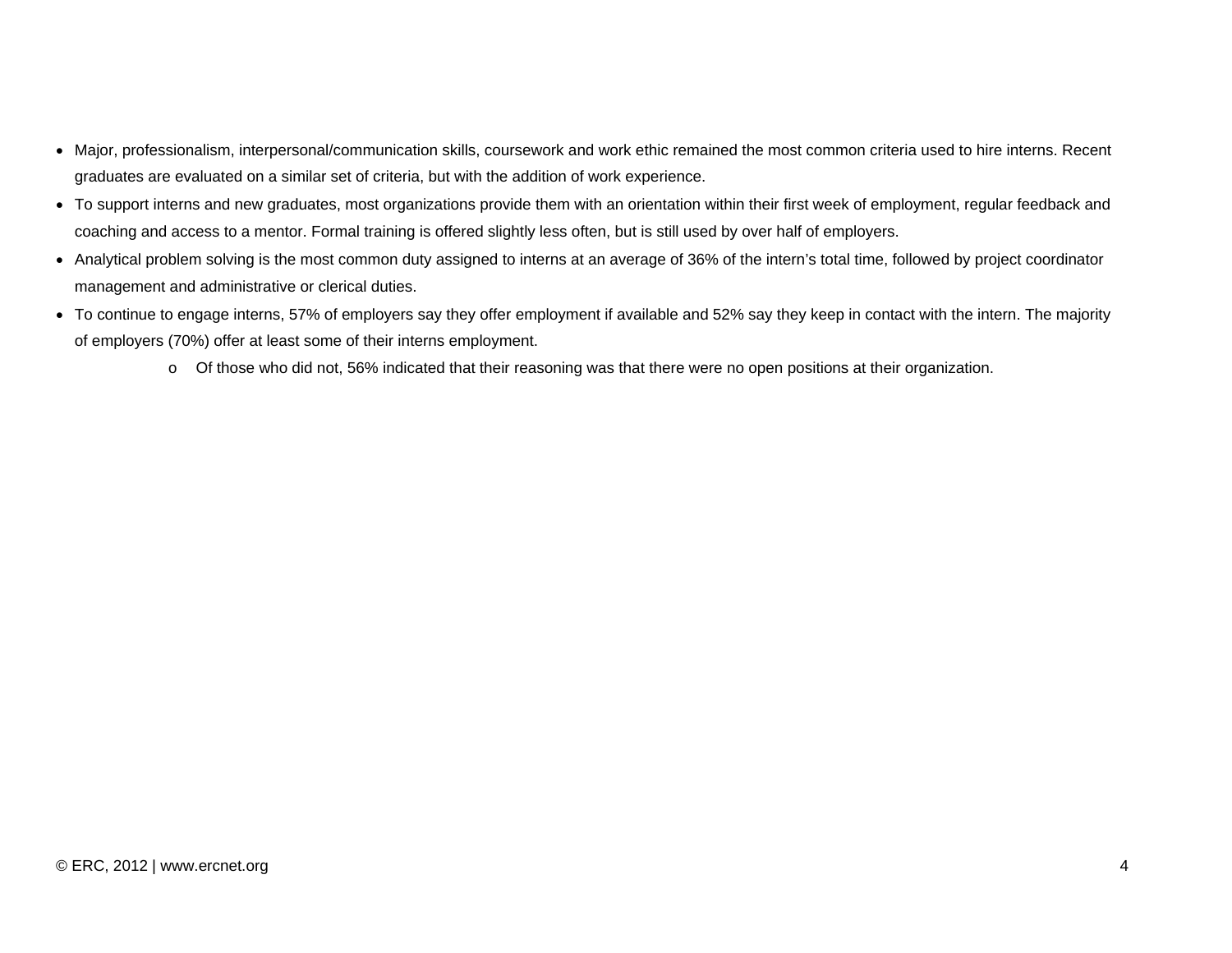# **Employment Practices**

# **Organizations with structured/formal internship programs**

#### **Figure 1 | All breakouts**

|                            | Percent |
|----------------------------|---------|
| <b>All Organizations</b>   | 50%     |
| <b>Industry</b>            |         |
| Manufacturing              | 40%     |
| Non-Manufacturing          | 49%     |
| Non-Profit                 | 71%     |
| <b>Organizational Size</b> |         |
| $1 - 50$                   | 53%     |
| 51-250                     | 39%     |
| 251-500                    | 43%     |
| Over 500                   | 78%     |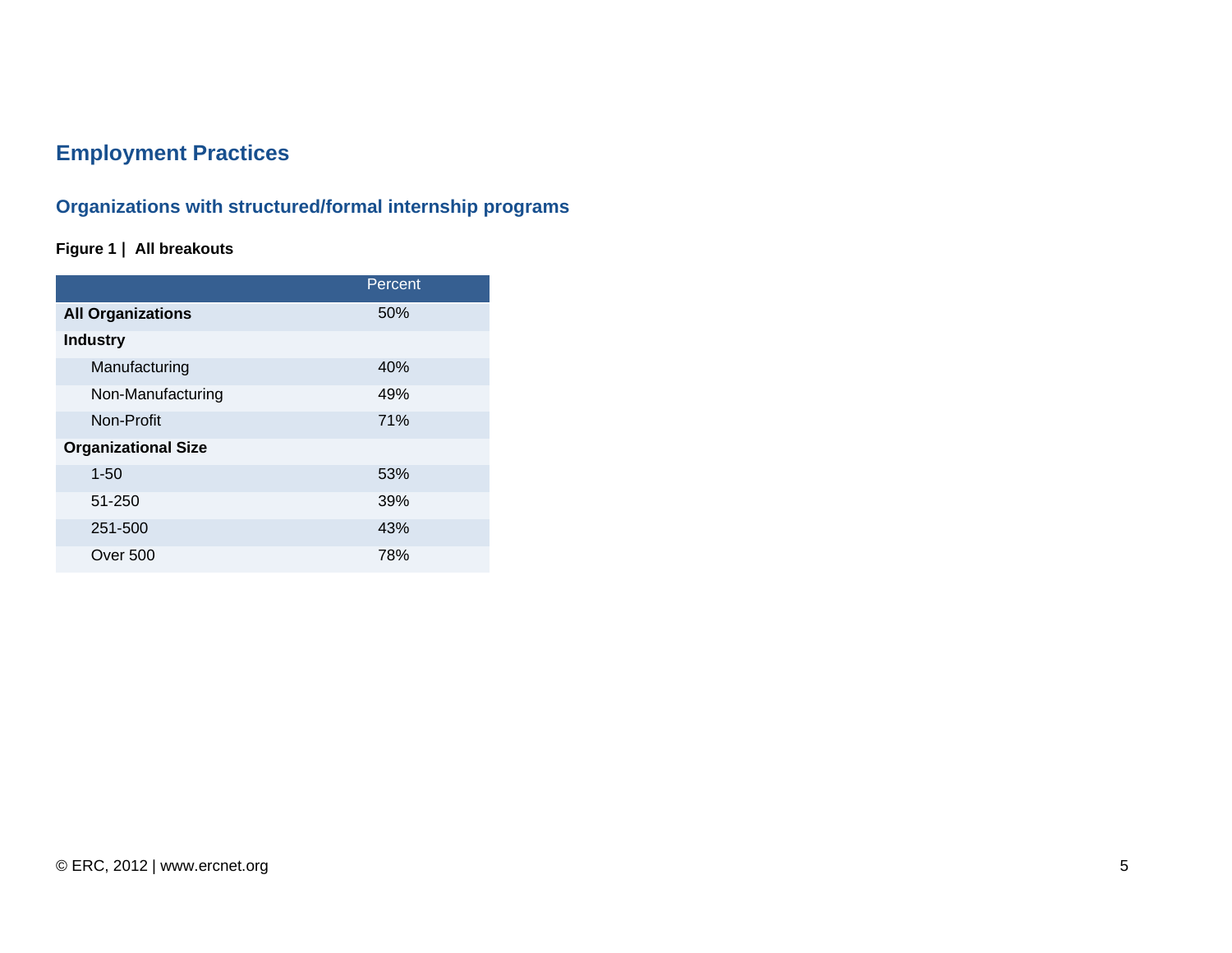# **Organizations planning to make modifications to internship programs in 2012**

#### **Figure 2 | All organizations**

|                            | <b>All Organizations</b> |
|----------------------------|--------------------------|
| Increase number of interns | 39%                      |
| Maintain number of interns | 44%                      |
| Reduce number of interns   | 4%                       |
| Eliminate all interns      | $0\%$                    |
| Have not hired interns     | 12%                      |

#### **Figure 2a | Industry**

|                            | Manufacturing | Non-Manufacturing | Non-Profit |
|----------------------------|---------------|-------------------|------------|
| Increase number of interns | 53%           | 24%               | 33%        |
| Maintain number of interns | 35%           | 57%               | 50%        |
| Reduce number of interns   | 3%            | 3%                | 8%         |
| Eliminate all interns      | $0\%$         | $0\%$             | $0\%$      |
| Have not hired interns     | 9%            | 16%               | 8%         |

#### **Figure 2b | Organizational size**

|                            | $1 - 50$ | 51-250 | 251-500 | <b>Over 500</b> |
|----------------------------|----------|--------|---------|-----------------|
| Increase number of interns | 28%      | 37%    | 50%     | 50%             |
| Maintain number of interns | 53%      | 49%    | 50%     | 33%             |
| Reduce number of interns   | $0\%$    | 5%     | $0\%$   | 11%             |
| Eliminate all interns      | $0\%$    | $0\%$  | 0%      | $0\%$           |
| Have not hired interns     | 19%      | 10%    | $0\%$   | 6%              |

© ERC, 2012 | www.ercnet.org 6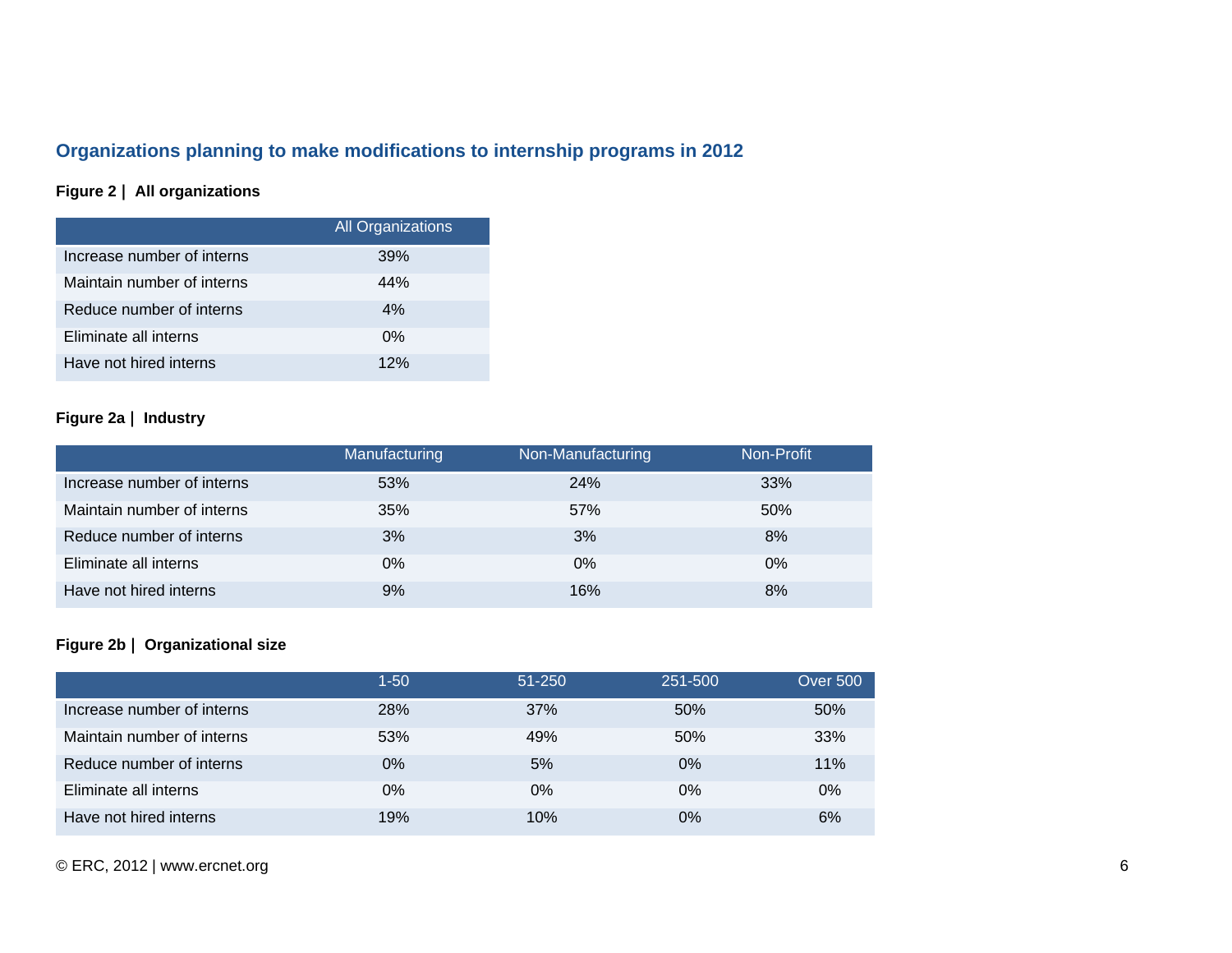# **Organizations in the process of hiring or planning to hire new college graduates in 2012**

#### **Figure 3 | All breakouts**

|                            | Percent |
|----------------------------|---------|
| <b>All Organizations</b>   | 64%     |
| <b>Industry</b>            |         |
| Manufacturing              | 63%     |
| Non-Manufacturing          | 76%     |
| Non-Profit                 | 41%     |
| <b>Organizational Size</b> |         |
| $1 - 50$                   | 50%     |
| 51-250                     | 67%     |
| 251-500                    | 67%     |
| Over 500                   | 78%     |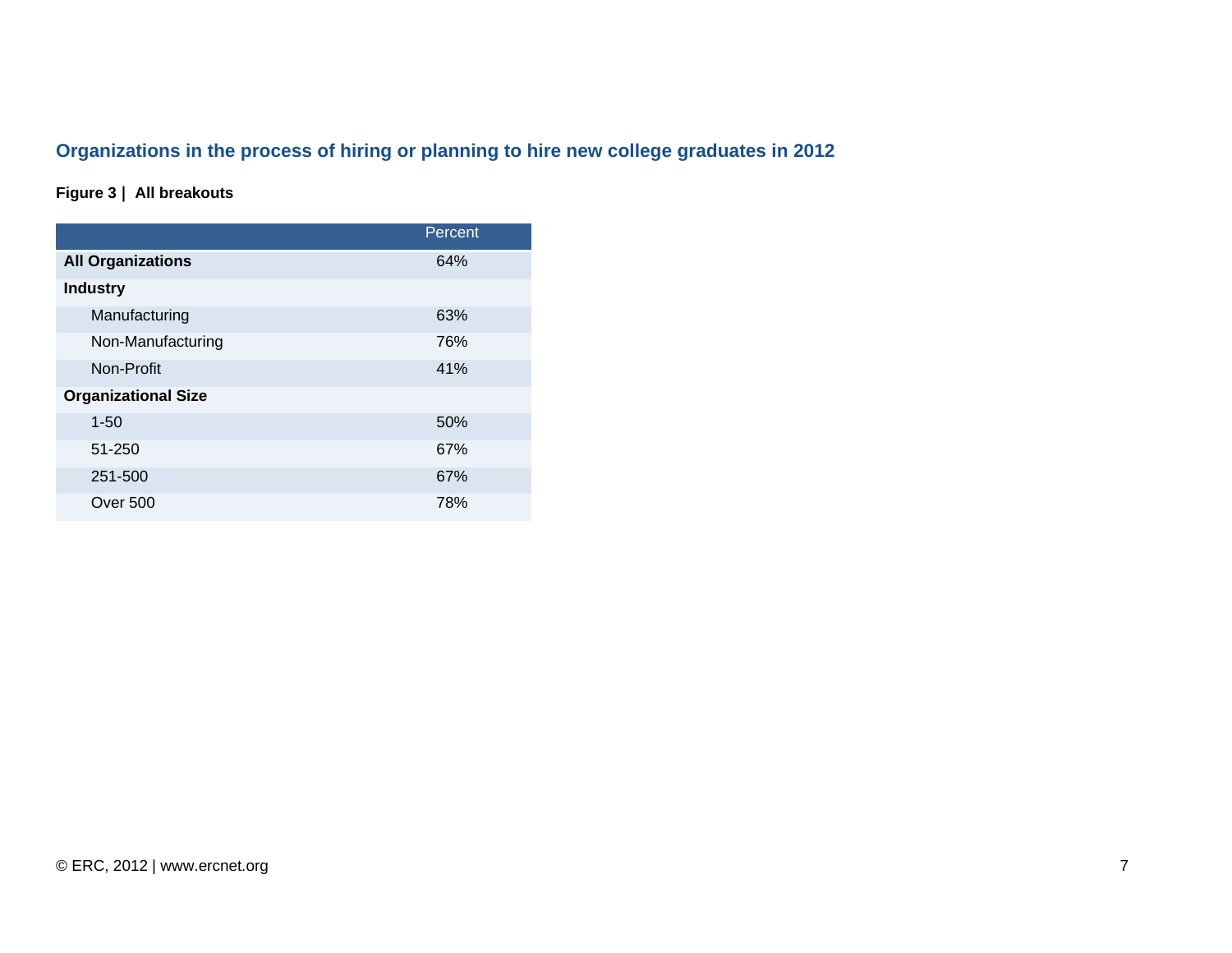# **Organizations that have hired international students**

#### **Figure 4 | All breakouts**

|                            | Percent |
|----------------------------|---------|
| <b>All Organizations</b>   | 28%     |
| <b>Industry</b>            |         |
| Manufacturing              | 34%     |
| Non-Manufacturing          | 21%     |
| Non-Profit                 | 38%     |
| <b>Organizational Size</b> |         |
| $1 - 50$                   | 38%     |
| 51-250                     | 17%     |
| 251-500                    | 14%     |
| <b>Over 500</b>            | 50%     |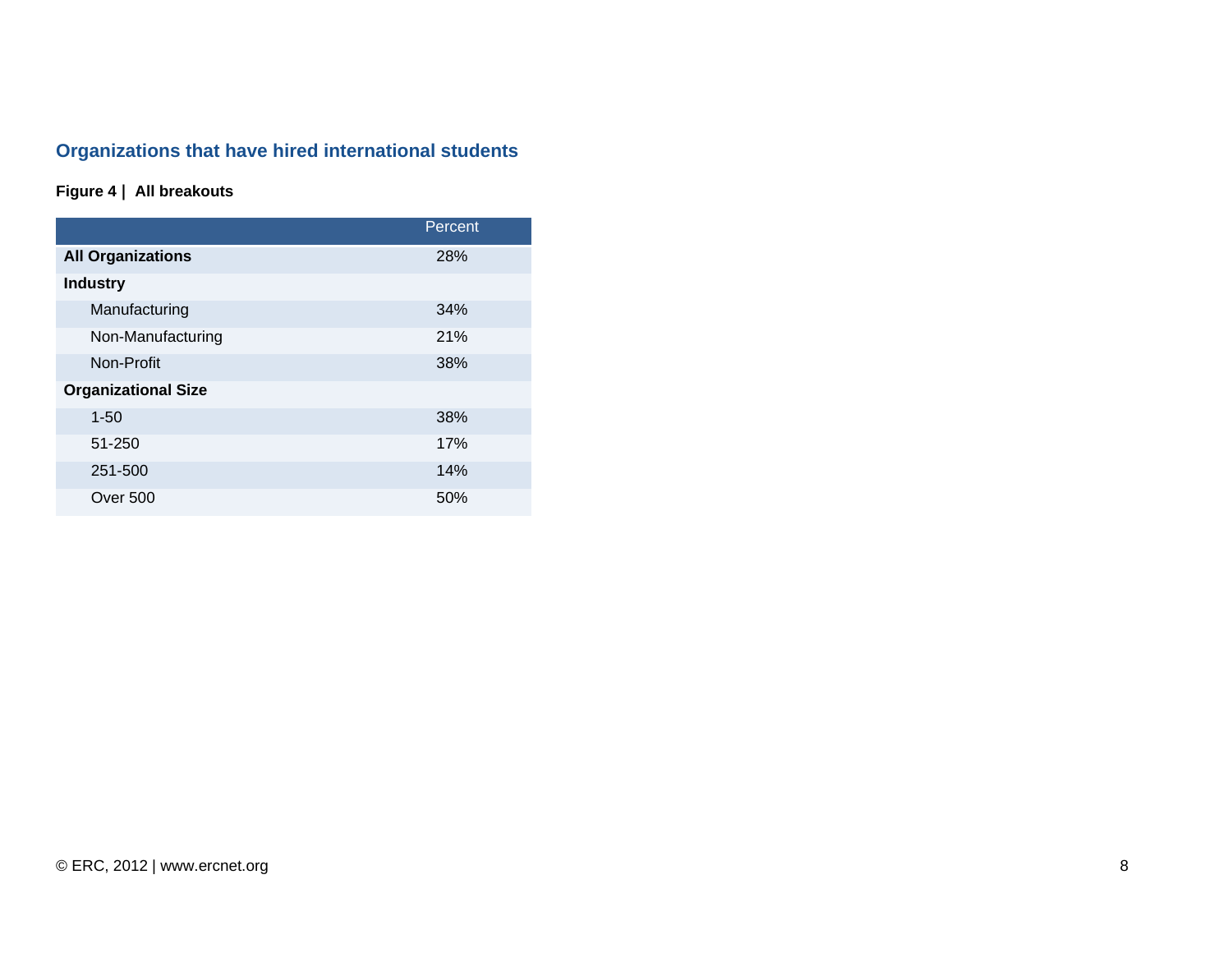# **Primary reasons organizations use interns**

### **Figure 5 | All organizations**

|                                                                 | <b>All Organizations</b> |
|-----------------------------------------------------------------|--------------------------|
| To develop a talent pipeline                                    | 69%                      |
| To assist with special project work                             | 52%                      |
| To test potential employees before hiring them                  | 39%                      |
| To obtain affordable workforce support                          | 39%                      |
| To increase exposure at local colleges and universities         | 38%                      |
| To improve retention of new college graduates in Northeast Ohio | 27%                      |
| To solicit creative/innovative input                            | 26%                      |
| To provide administrative support                               | 15%                      |
| To develop supervisory skills                                   | 5%                       |
| Do not currently hire interns                                   | 14%                      |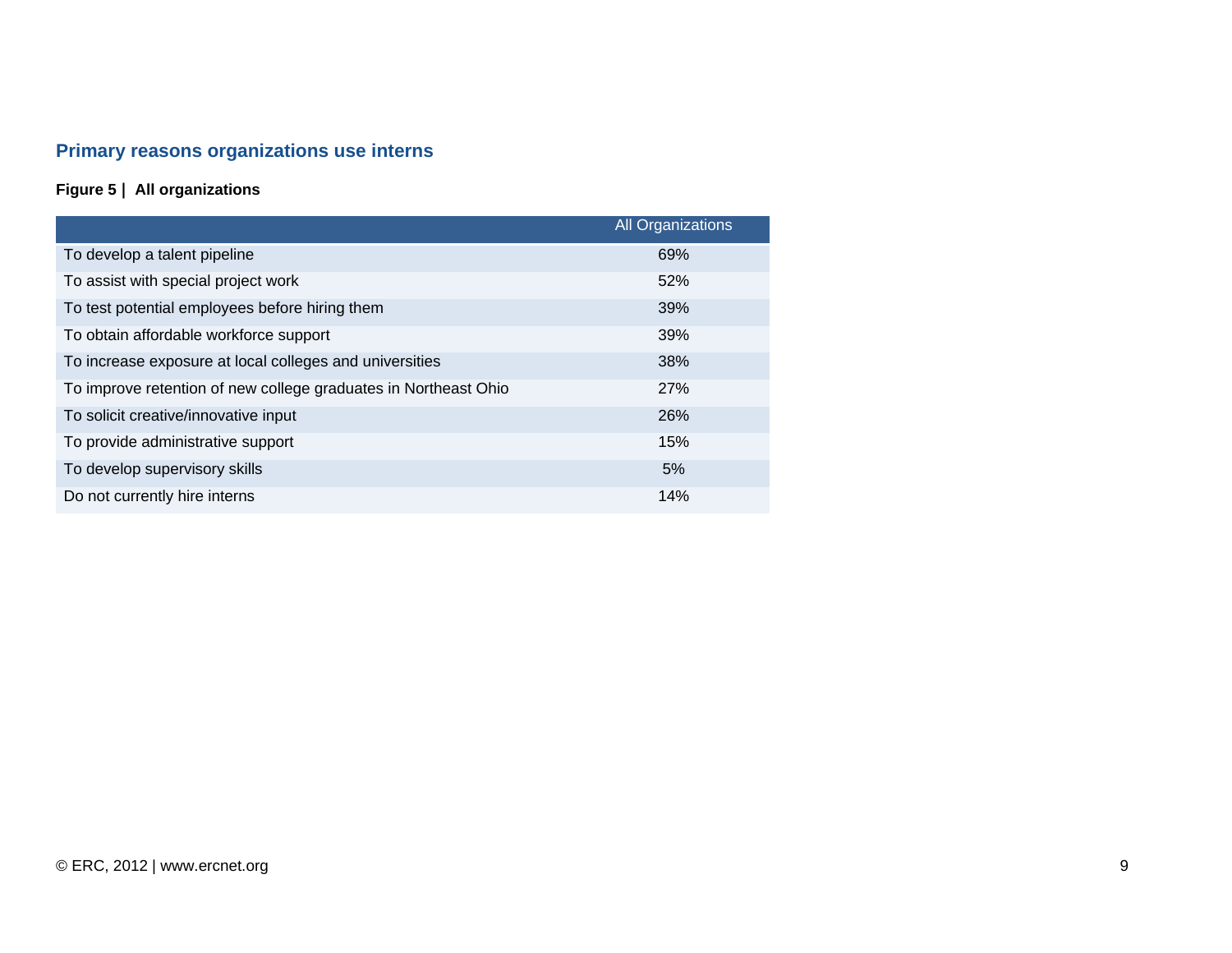#### **Figure 5a | Industry**

|                                                                 | Manufacturing | Non-Manufacturing | Non-Profit |
|-----------------------------------------------------------------|---------------|-------------------|------------|
| To develop a talent pipeline                                    | 77%           | 74%               | 46%        |
| To assist with special project work                             | 63%           | 44%               | 63%        |
| To test potential employees before hiring them                  | 37%           | 51%               | 17%        |
| To obtain affordable workforce support                          | 37%           | 38%               | 50%        |
| To increase exposure at local colleges and universities         | 43%           | 38%               | 29%        |
| To improve retention of new college graduates in Northeast Ohio | 20%           | 28%               | 21%        |
| To solicit creative/innovative input                            | 23%           | 26%               | 25%        |
| To provide administrative support                               | 14%           | 8%                | 29%        |
| To develop supervisory skills                                   | 9%            | $0\%$             | 4%         |
| Do not currently hire interns                                   | 9%            | 18%               | 13%        |

#### **Figure 5b | Organizational size**

|                                                                 | $1 - 50$ | 51-250 | 251-500 | <b>Over 500</b> |
|-----------------------------------------------------------------|----------|--------|---------|-----------------|
| To develop a talent pipeline                                    | 44%      | 78%    | 57%     | 94%             |
| To assist with special project work                             | 47%      | 61%    | 57%     | 56%             |
| To test potential employees before hiring them                  | 38%      | 34%    | 43%     | 44%             |
| To obtain affordable workforce support                          | 56%      | 32%    | 29%     | 39%             |
| To increase exposure at local colleges and universities         | 25%      | 44%    | 29%     | 50%             |
| To improve retention of new college graduates in Northeast Ohio | 19%      | 24%    | 29%     | 28%             |
| To solicit creative/innovative input                            | 22%      | 24%    | 43%     | 22%             |
| To provide administrative support                               | 16%      | 12%    | 14%     | 22%             |
| To develop supervisory skills                                   | 3%       | $0\%$  | $0\%$   | 17%             |
| Do not currently hire interns                                   | 25%      | 7%     | 14%     | 6%              |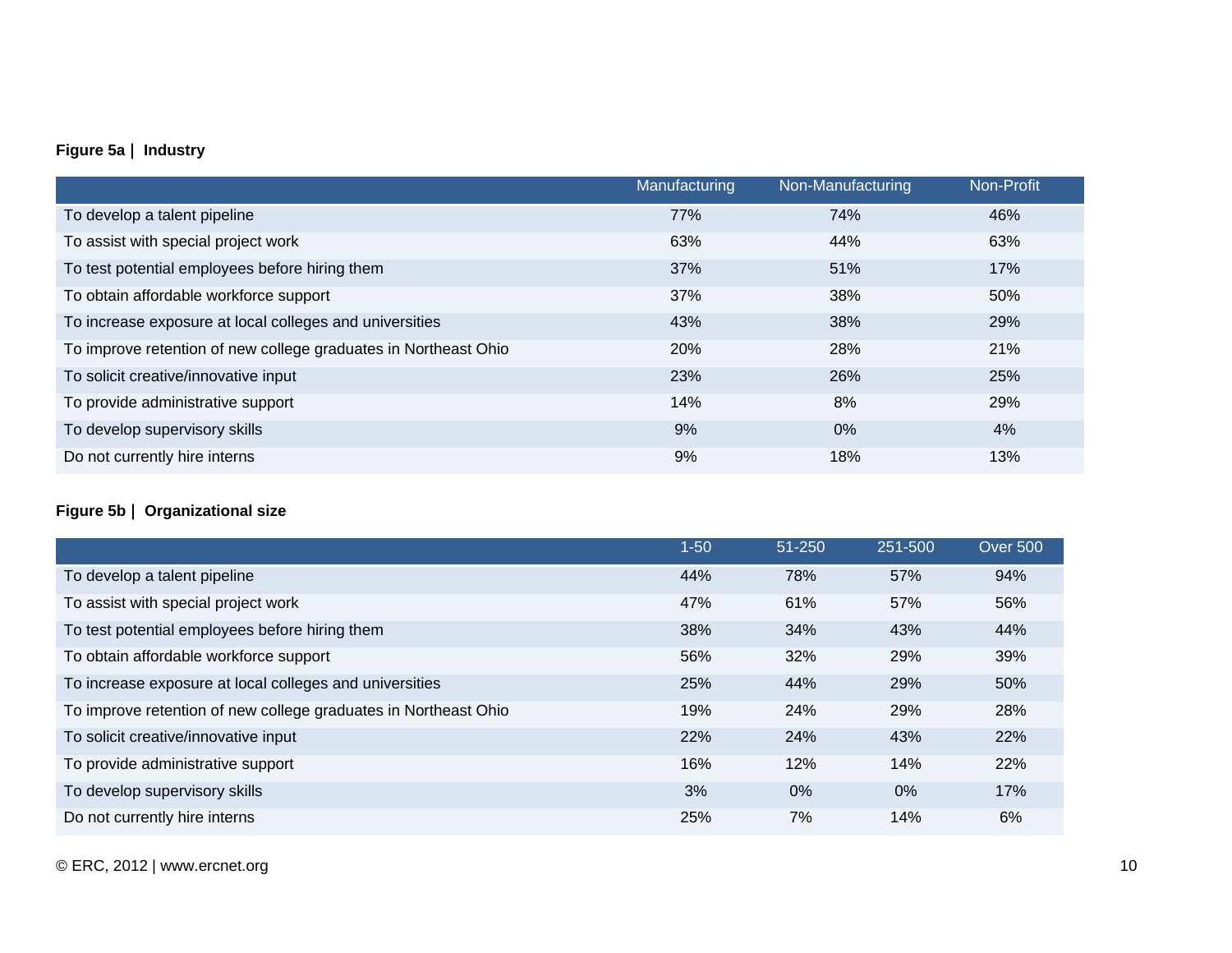# **Organizations that provide interns a job description with a set of defined responsibilities**

#### **Figure 6 | All breakouts**

|                            | Percent |
|----------------------------|---------|
| <b>All Organizations</b>   | 76%     |
| <b>Industry</b>            |         |
| Manufacturing              | 70%     |
| Non-Manufacturing          | 77%     |
| Non-Profit                 | 78%     |
| <b>Organizational Size</b> |         |
| $1 - 50$                   | 75%     |
| 51-250                     | 73%     |
| 251-500                    | 60%     |
| Over 500                   | 83%     |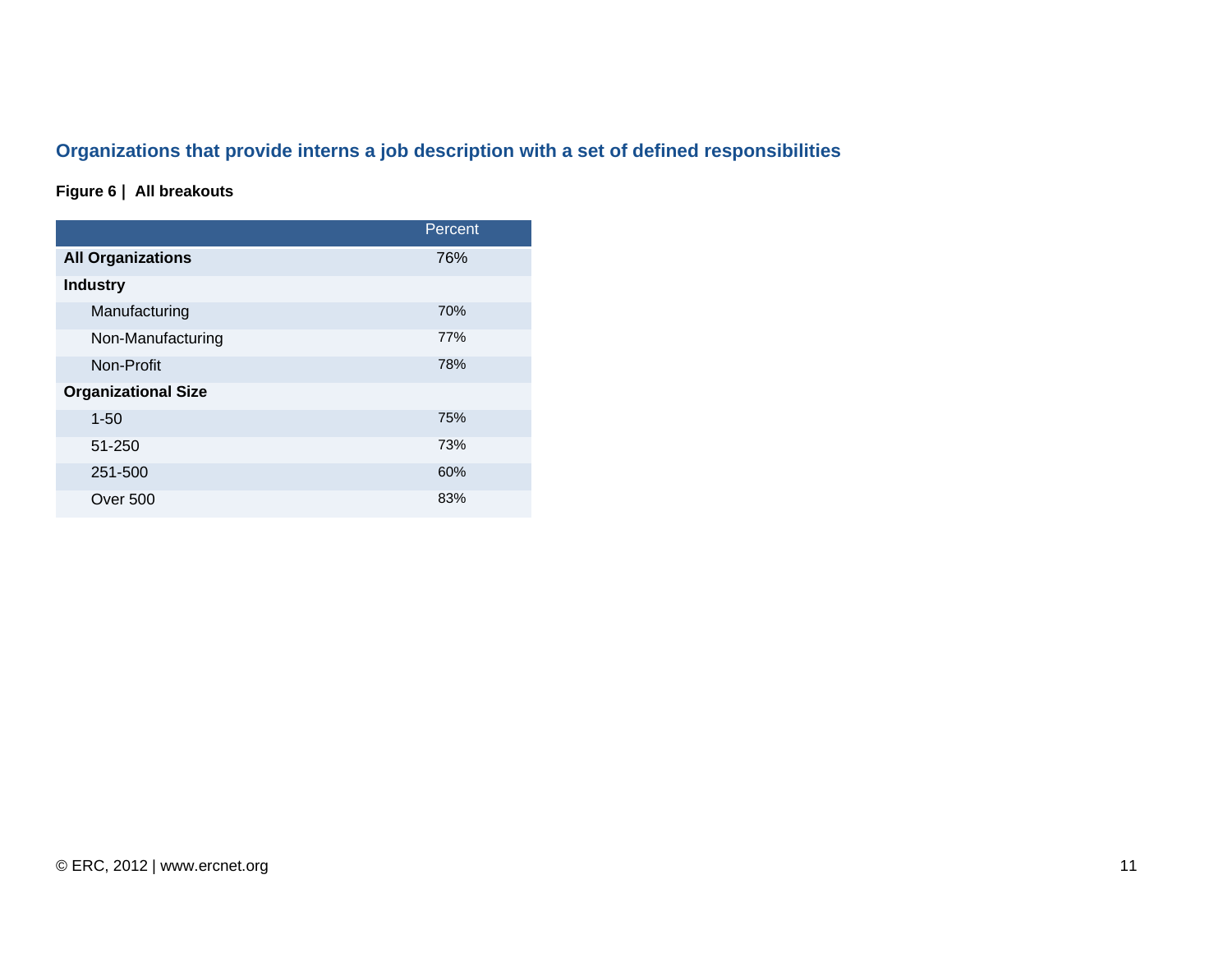# **Types of benefits offered to interns**

#### **Figure 7 | All organizations**

|                                                                   | <b>All Organizations</b> |
|-------------------------------------------------------------------|--------------------------|
| Pay for or allow intern(s) to attend organization's social events | 41%                      |
| No benefits offered to interns                                    | 31%                      |
| Pay for or allow intern(s) to attend networking events            | 29%                      |
| Rewards and recognition (i.e. gift cards, peer recognition)       | 26%                      |
| On-site perks (i.e. cafeteria, fitness center)                    | 23%                      |
| Subsidized parking                                                | 16%                      |
| Credit towards benefits for time worked if hired after graduation | 10%                      |
| Paid holidays                                                     | 9%                       |
| Performance incentives (i.e. cash bonuses)                        | 3%                       |
| 401(k)/403(b)                                                     | 6%                       |
| Bus pass or gas card                                              | 4%                       |
| Leaves of absence                                                 | 4%                       |
| Paid sick days/time off                                           | 3%                       |
| Pay for college credit(s)                                         | 2%                       |
| Tuition reimbursement                                             | 1%                       |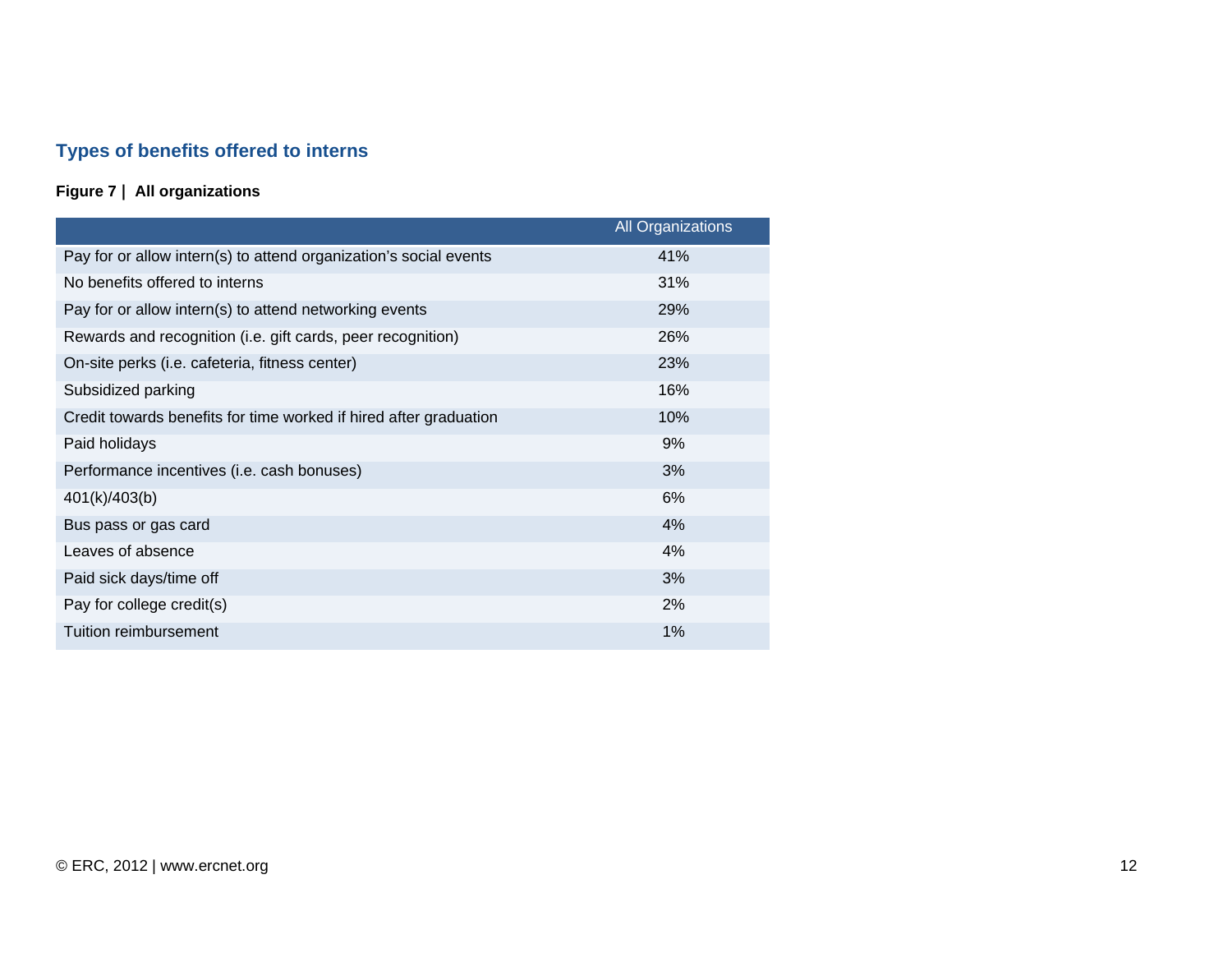#### **Figure 7a | Industry**

|                                                                   | Manufacturing | Non-Manufacturing | Non-Profit |
|-------------------------------------------------------------------|---------------|-------------------|------------|
| Pay for or allow intern(s) to attend organization's social events | 34%           | 36%               | 42%        |
| No benefits offered to interns                                    | 34%           | 31%               | 38%        |
| Pay for or allow intern(s) to attend networking events            | 23%           | 26%               | 33%        |
| Rewards and recognition (i.e. gift cards, peer recognition)       | 20%           | 31%               | 17%        |
| On-site perks (i.e. cafeteria, fitness center)                    | 26%           | 28%               | 13%        |
| Subsidized parking                                                | 3%            | 10%               | 38%        |
| Credit towards benefits for time worked if hired after graduation | 20%           | 8%                | 0%         |
| Paid holidays                                                     | 20%           | 3%                | $0\%$      |
| Performance incentives (i.e. cash bonuses)                        | 3%            | 5%                | 4%         |
| 401(k) / 403(b)                                                   | 11%           | 3%                | 4%         |
| Bus pass or gas card                                              | 0%            | $0\%$             | 13%        |
| Leaves of absence                                                 | 6%            | 3%                | $0\%$      |
| Paid sick days / time off                                         | 0%            | 3%                | $0\%$      |
| Pay for college credit(s)                                         | 0%            | 3%                | $0\%$      |
| <b>Tuition reimbursement</b>                                      | 0%            | $0\%$             | 0%         |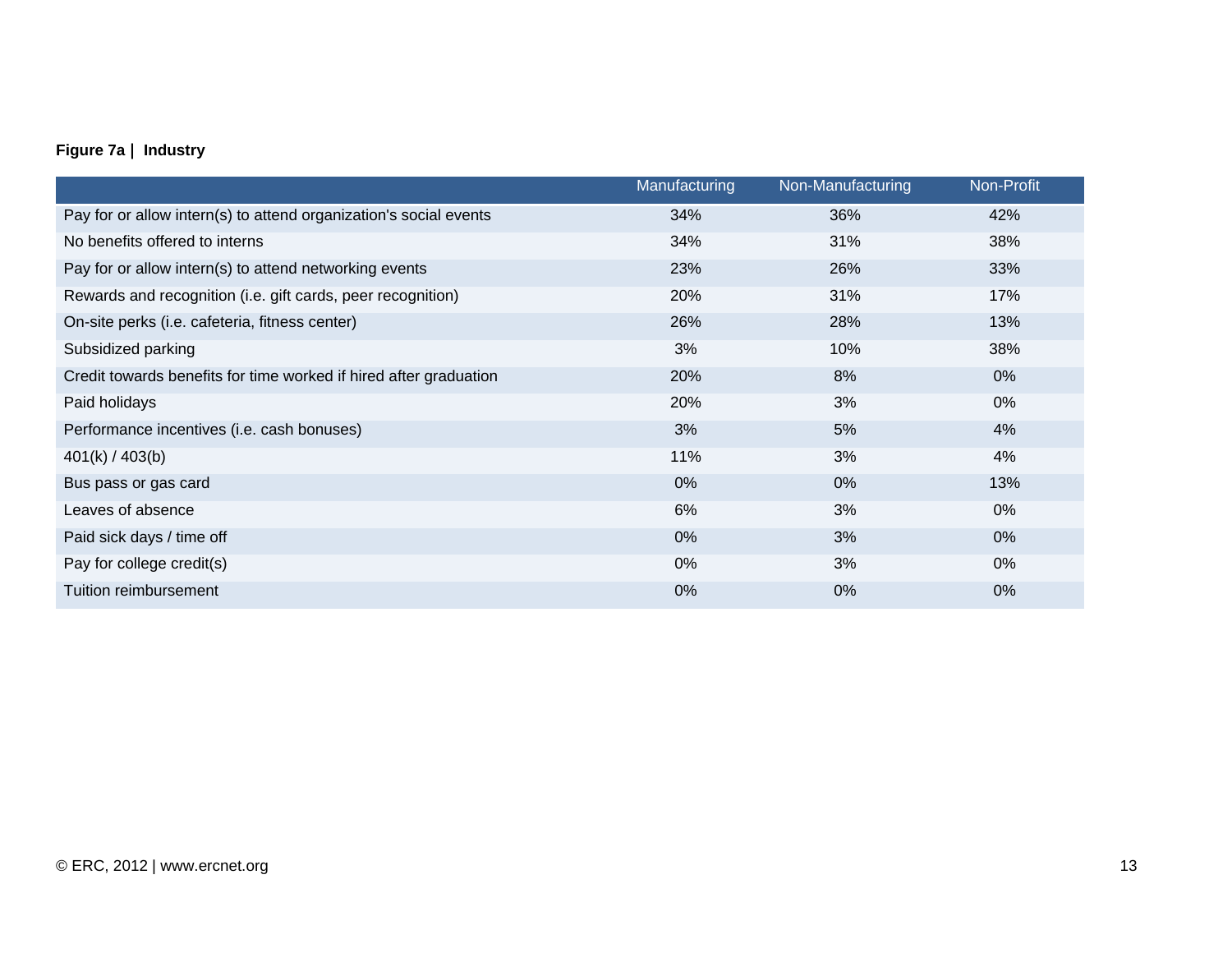#### **Figure 7b | Organizational size**

|                                                                   | $1 - 50$ | 51-250 | 251-500 | <b>Over 500</b> |
|-------------------------------------------------------------------|----------|--------|---------|-----------------|
| Pay for or allow intern(s) to attend organization's social events | 44%      | 29%    | 29%     | 44%             |
| No benefits offered to interns                                    | 31%      | 41%    | 43%     | 17%             |
| Pay for or allow intern(s) to attend networking events            | 25%      | 20%    | 14%     | 50%             |
| Rewards and recognition (i.e. gift cards, peer recognition)       | 16%      | 24%    | 14%     | 39%             |
| On-site perks (i.e. cafeteria, fitness center)                    | 19%      | 15%    | 0%      | 61%             |
| Subsidized parking                                                | 25%      | 10%    | 14%     | 6%              |
| Credit towards benefits for time worked if hired after graduation | 6%       | 7%     | $0\%$   | 28%             |
| Paid holidays                                                     | 3%       | 10%    | $0\%$   | 17%             |
| Performance incentives (i.e. cash bonuses)                        | 3%       | 2%     | $0\%$   | 11%             |
| 401(k) / 403(b)                                                   | 6%       | 5%     | 0%      | 11%             |
| Bus pass or gas card                                              | 9%       | $0\%$  | $0\%$   | $0\%$           |
| Leaves of absence                                                 | 3%       | 2%     | $0\%$   | 6%              |
| Paid sick days / time off                                         | 3%       | 0%     | 0%      | 0%              |
| Pay for college credit(s)                                         | 0%       | $0\%$  | $0\%$   | 6%              |
| Tuition reimbursement                                             | 0%       | $0\%$  | $0\%$   | $0\%$           |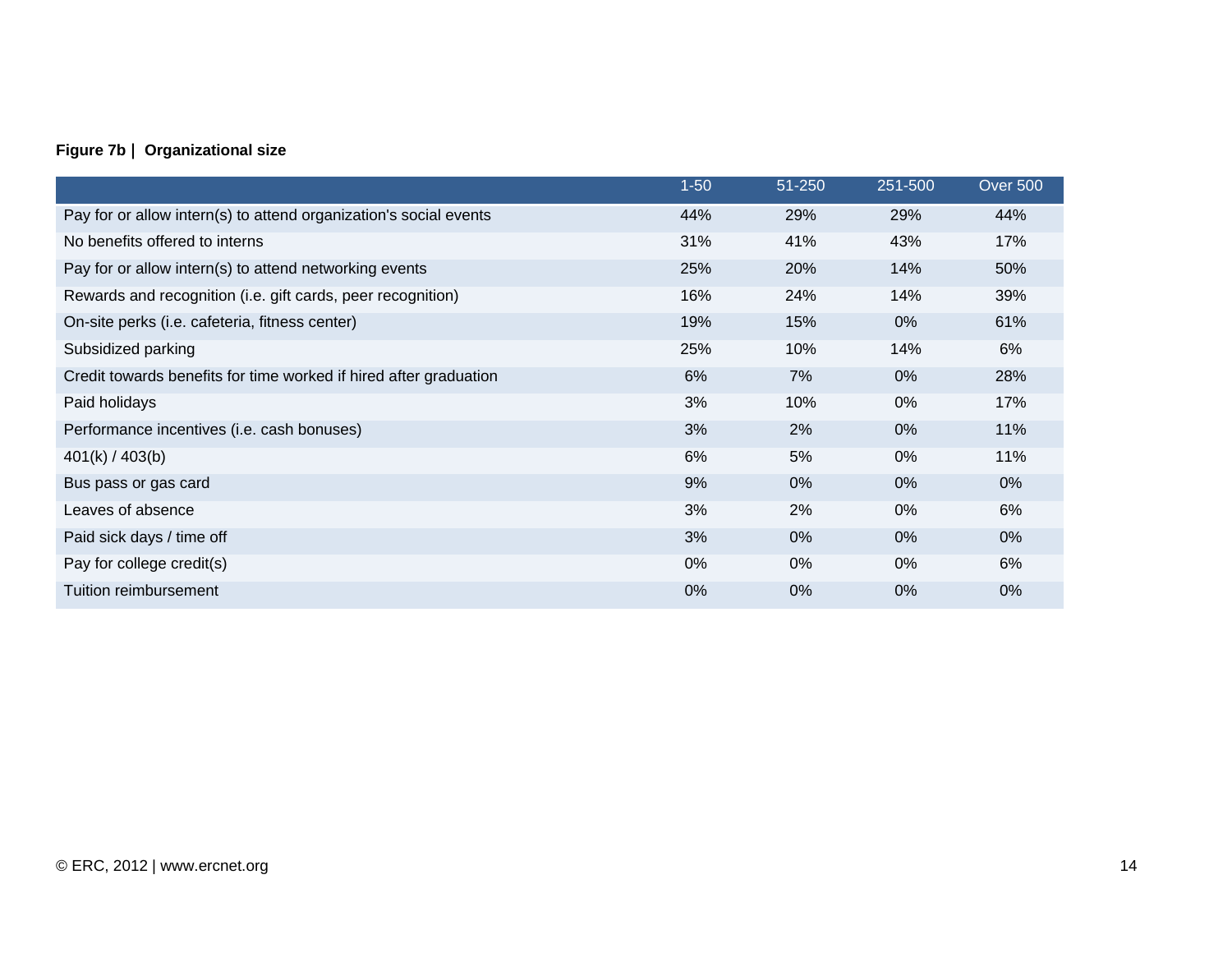#### **Other benefits provided to interns**

- On site dry cleaning service, subsidized cafeteria/food costs
- College credit for work if university accepts this program
- Training and development opportunities
- Informational interviews
- Career counseling
- Included in staff and other departmental meetings
- Tickets to Indians Games
- Occasional free lunches
- Housing or housing allowance
- Any intern working over 32 hours/week gets full benefits
- Job opportunity on graduation
- Reference letters
- Paid parking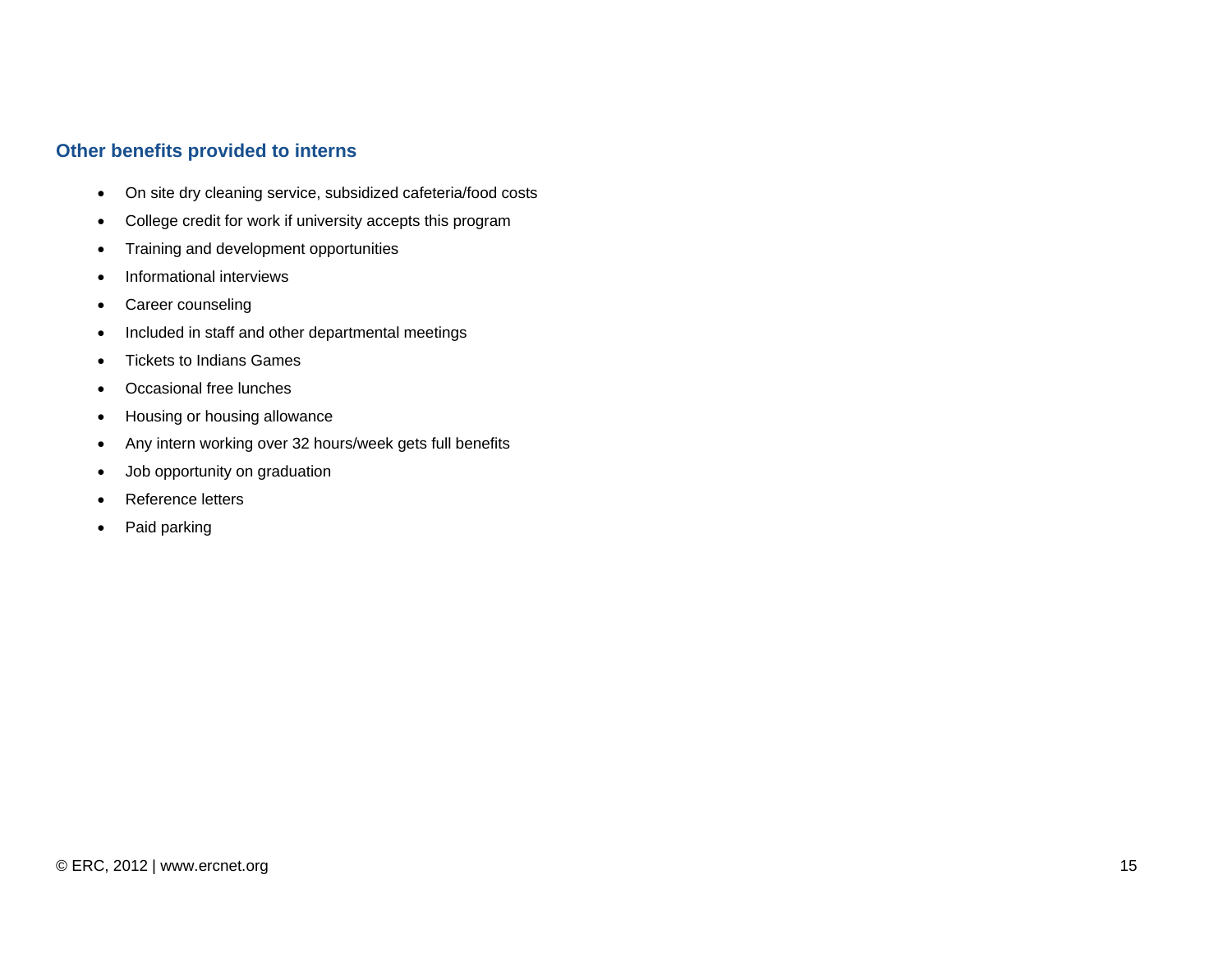#### **Sources used to recruit interns**

#### **Figure 8 | All organizations**

|                                                                        | <b>All Organizations</b> |
|------------------------------------------------------------------------|--------------------------|
| Job postings on college graduate/intern focused job boards or websites | 62%                      |
| Job postings on college/university career center websites              | 60%                      |
| Building relationships with college/university professors              | 53%                      |
| Other referrals (employees, customers, etc.)                           | 50%                      |
| Partnerships with college/university career centers                    | 49%                      |
| Alumni contacts with college/university                                | 43%                      |
| Participation in college/university job fairs                          | 42%                      |
| NEOintern.net                                                          | 34%                      |
| <b>Faculty referrals</b>                                               | 33%                      |
| Co-ops                                                                 | 25%                      |
| Social media (Facebook, LinkedIn, or Twitter)                          | 22%                      |
| <b>Vocational Schools</b>                                              | 12%                      |
| <b>High Schools</b>                                                    | 10%                      |

#### **Figure 8a | Industry**

|                                                                        | Manufacturing | Non-Manufacturing | Non-Profit |
|------------------------------------------------------------------------|---------------|-------------------|------------|
| Job postings on college graduate/intern focused job boards or websites | 71%           | 59%               | 50%        |
| Job postings on college/university career center websites              | 51%           | 67%               | 50%        |
| Building relationships with college/university professors              | 57%           | 56%               | 46%        |
| Other referrals (employees, customers, etc.)                           | 57%           | 56%               | 33%        |
| Partnerships with college/university career centers                    | 46%           | 62%               | 46%        |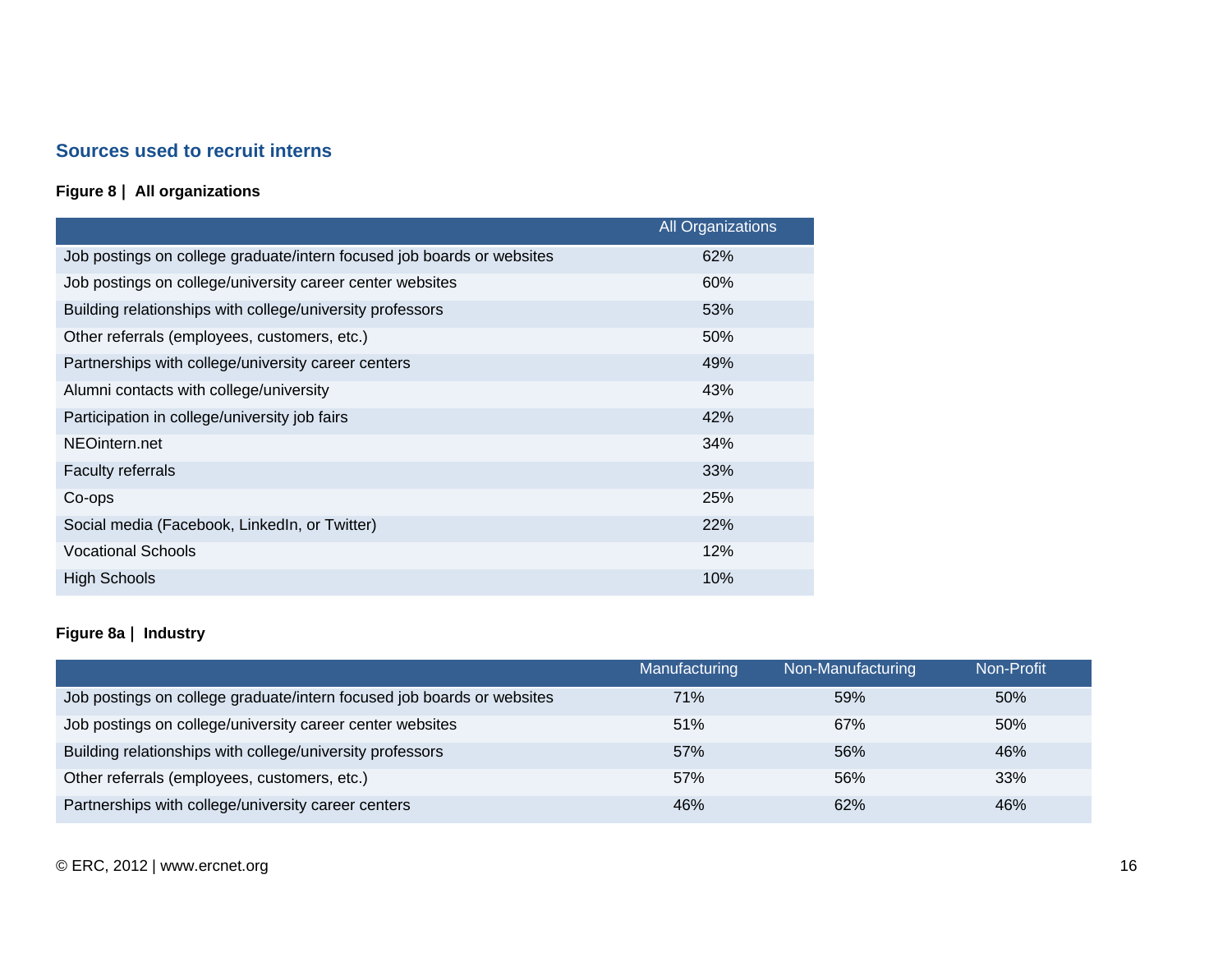|                                               | Manufacturing | Non-Manufacturing | Non-Profit |
|-----------------------------------------------|---------------|-------------------|------------|
| Alumni contacts with college/university       | 43%           | 56%               | 17%        |
| Participation in college/university job fairs | 40%           | 49%               | 25%        |
| NEOintern.net                                 | 31%           | 31%               | 50%        |
| Faculty referrals                             | 40%           | 38%               | 25%        |
| Co-ops                                        | 40%           | 31%               | 4%         |
| Social media (Facebook, LinkedIn, or Twitter) | 20%           | 26%               | 13%        |
| <b>Vocational Schools</b>                     | 17%           | 10%               | 13%        |
| <b>High Schools</b>                           | 14%           | 5%                | 13%        |

#### **Figure 8b | Organizational size**

|                                                                        | $1 - 50$ | 51-250 | 251-500 | <b>Over 500</b> |
|------------------------------------------------------------------------|----------|--------|---------|-----------------|
| Job postings on college graduate/intern focused job boards or websites | 38%      | 66%    | 57%     | 94%             |
| Job postings on college/university career center websites              | 44%      | 56%    | 43%     | 89%             |
| Building relationships with college/university professors              | 47%      | 51%    | 57%     | 72%             |
| Other referrals (employees, customers, etc.)                           | 44%      | 51%    | 43%     | 67%             |
| Partnerships with college/university career centers                    | 38%      | 51%    | 57%     | 78%             |
| Alumni contacts with college/university                                | 34%      | 49%    | 29%     | 44%             |
| Participation in college/university job fairs                          | 19%      | 41%    | 43%     | 72%             |
| NEOintern.net                                                          | 31%      | 29%    | 29%     | 61%             |
| Faculty referrals                                                      | 28%      | 34%    | 43%     | 50%             |
| Co-ops                                                                 | 19%      | 24%    | 14%     | 56%             |
| Social media (Facebook, LinkedIn, or Twitter)                          | 13%      | 22%    | 14%     | 33%             |
| <b>Vocational Schools</b>                                              | 6%       | 10%    | 14%     | 33%             |
| <b>High Schools</b>                                                    | 3%       | 5%     | $0\%$   | 39%             |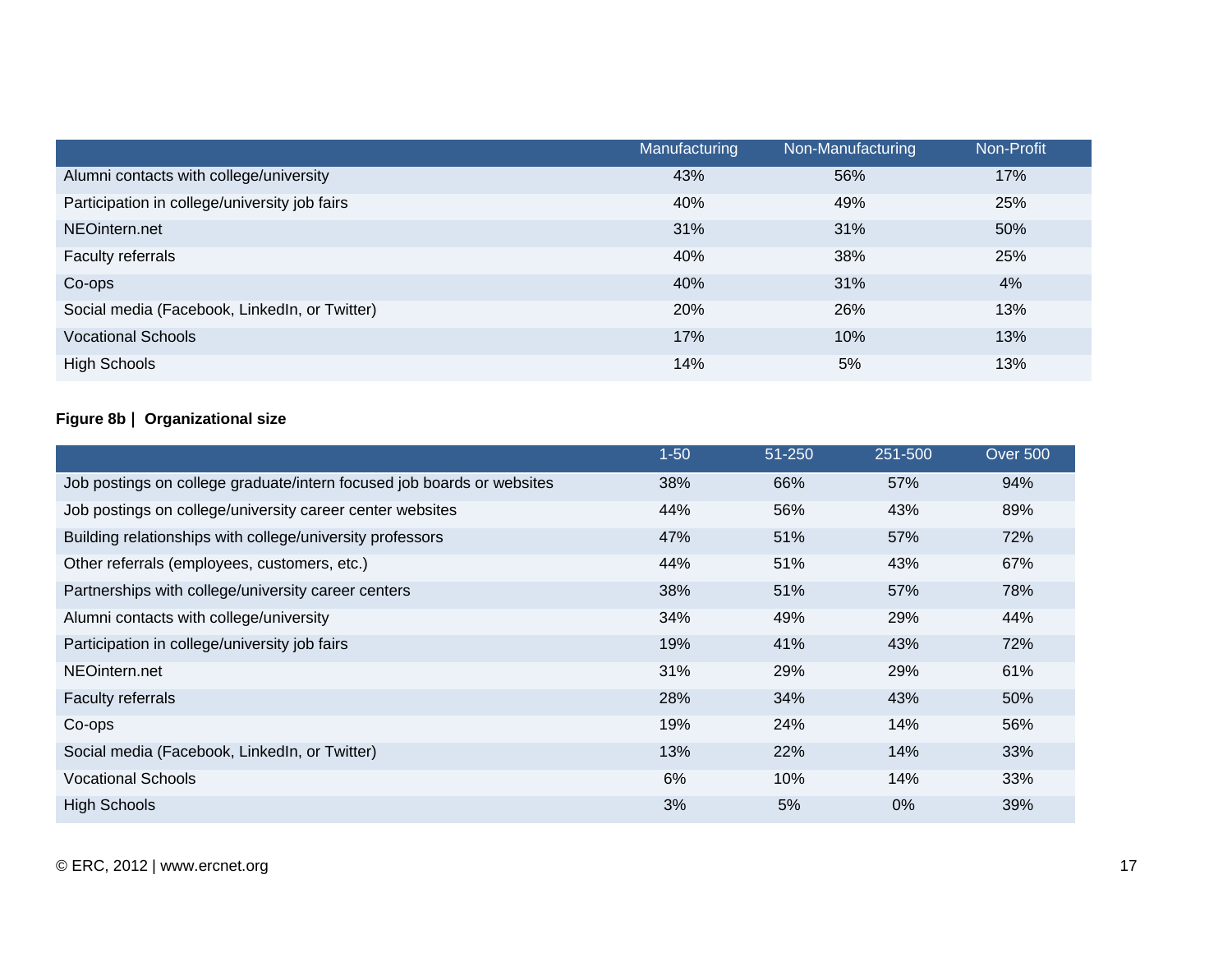# **Sources used to recruit college graduates**

#### **Figure 9 | All organizations**

|                                                                        | <b>All Organizations</b> |
|------------------------------------------------------------------------|--------------------------|
| Job postings on college/university career center websites              | 50%                      |
| Job postings on college graduate/intern focused job boards or websites | 47%                      |
| Other referrals (employees, customers, etc.)                           | 41%                      |
| Alumni contacts with college/university                                | 44%                      |
| Building relationships with college/university professors              | 44%                      |
| Partnerships with college/university career centers                    | 36%                      |
| Internships                                                            | 32%                      |
| Participation in college/university job fairs                          | 32%                      |
| Social media (Facebook, LinkedIn, or Twitter)                          | 29%                      |
| <b>Faculty referrals</b>                                               | 25%                      |
| Co-ops                                                                 | 16%                      |
| NEOintern.net                                                          | 10%                      |
| <b>Vocational schools</b>                                              | 8%                       |
| No active or targeted recruitment of college graduates                 | 3%                       |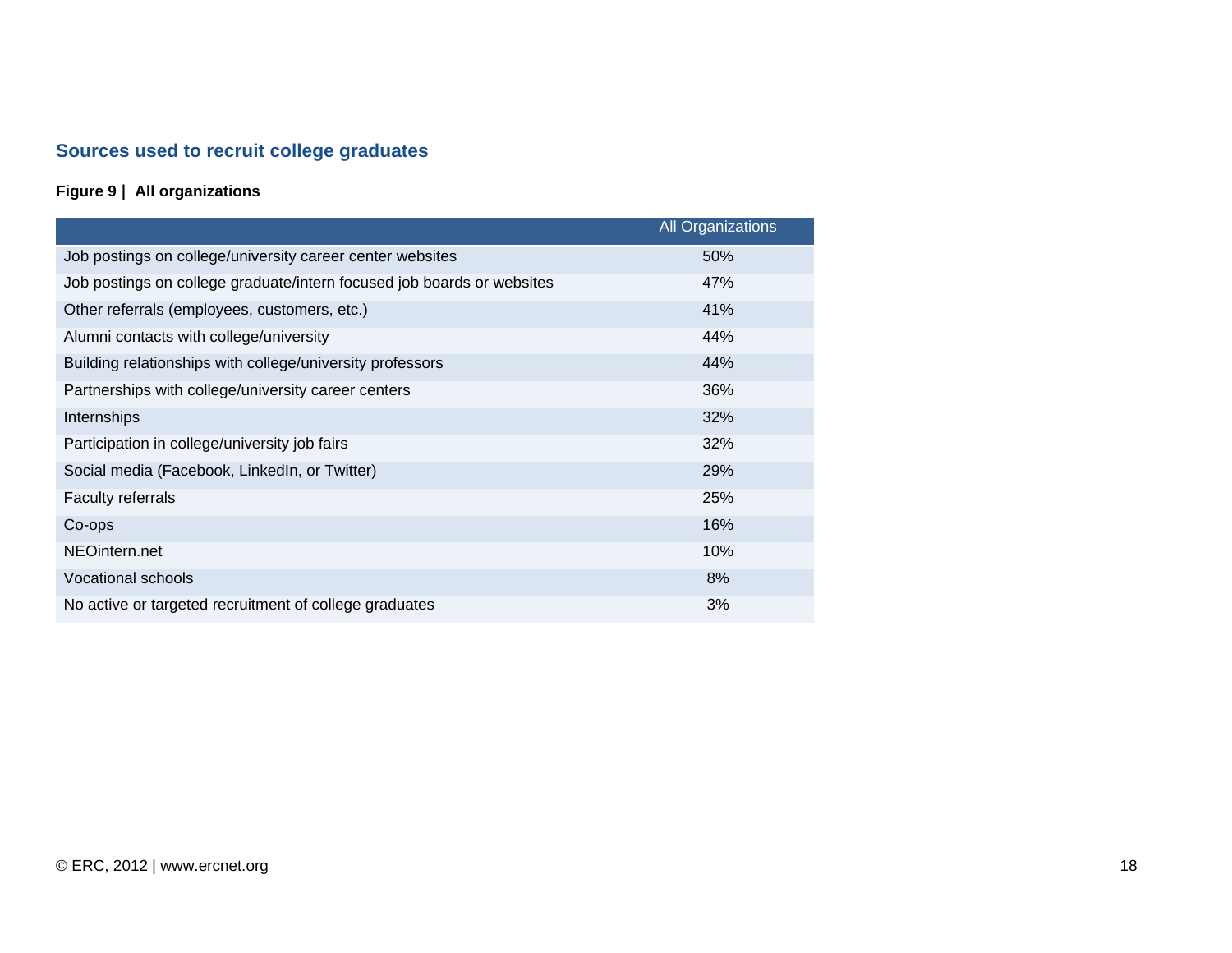#### **Figure 9a | Industry**

|                                                                        | Manufacturing | Non-Manufacturing | Non-Profit |
|------------------------------------------------------------------------|---------------|-------------------|------------|
| Job postings on college/university career center websites              | 49%           | 74%               | 25%        |
| Job postings on college graduate/intern focused job boards or websites | 54%           | 64%               | 25%        |
| Other referrals (employees, customers, etc.)                           | 37%           | 56%               | 25%        |
| Alumni contacts with college/university                                | 54%           | 64%               | 8%         |
| Building relationships with college/university professors              | 43%           | 64%               | 21%        |
| Partnerships with college/university career centers                    | 31%           | 56%               | 13%        |
| Internships                                                            | 37%           | 44%               | 4%         |
| Participation in college/university job fairs                          | 26%           | 51%               | 13%        |
| Social media (Facebook, LinkedIn, or Twitter)                          | 31%           | 41%               | 17%        |
| Faculty referrals                                                      | 31%           | 36%               | 8%         |
| Co-ops                                                                 | 26%           | 21%               | 4%         |
| NEOintern.net                                                          | 9%            | 13%               | 8%         |
| <b>Vocational schools</b>                                              | 9%            | 10%               | 4%         |
| No active or targeted recruitment of college graduates                 | 11%           | $0\%$             | 0%         |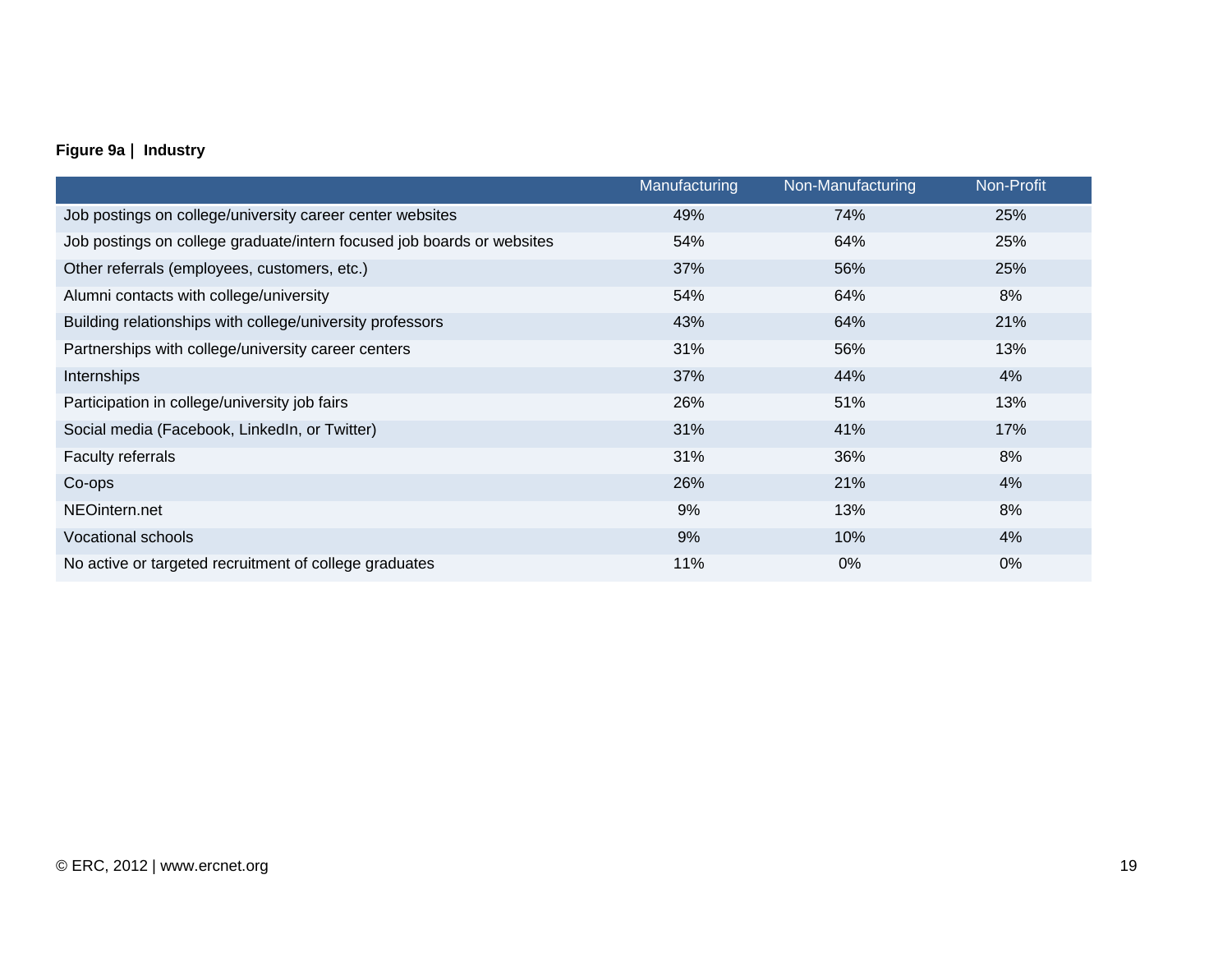#### **Figure 9b | Organizational size**

|                                                                        | $1 - 50$ | 51-250 | 251-500 | <b>Over 500</b> |
|------------------------------------------------------------------------|----------|--------|---------|-----------------|
| Job postings on college/university career center websites              | 41%      | 56%    | 43%     | 72%             |
| Job postings on college graduate/intern focused job boards or websites | 28%      | 61%    | 43%     | 72%             |
| Other referrals (employees, customers, etc.)                           | 31%      | 46%    | 14%     | 61%             |
| Alumni contacts with college/university                                | 31%      | 56%    | 29%     | 61%             |
| Building relationships with college/university professors              | 34%      | 49%    | 29%     | 67%             |
| Partnerships with college/university career centers                    | 19%      | 44%    | 14%     | 61%             |
| Internships                                                            | 16%      | 34%    | 14%     | 61%             |
| Participation in college/university job fairs                          | 16%      | 37%    | 14%     | 61%             |
| Social media (Facebook, LinkedIn, or Twitter)                          | 19%      | 32%    | 14%     | 61%             |
| Faculty referrals                                                      | 19%      | 32%    | 29%     | 33%             |
| Co-ops                                                                 | 13%      | 12%    | 14%     | 44%             |
| NEOintern.net                                                          | 6%       | 12%    | $0\%$   | 17%             |
| Vocational schools                                                     | 3%       | 12%    | 0%      | 11%             |
| No active or targeted recruitment of college graduates                 | 3%       | 5%     | 0%      | 6%              |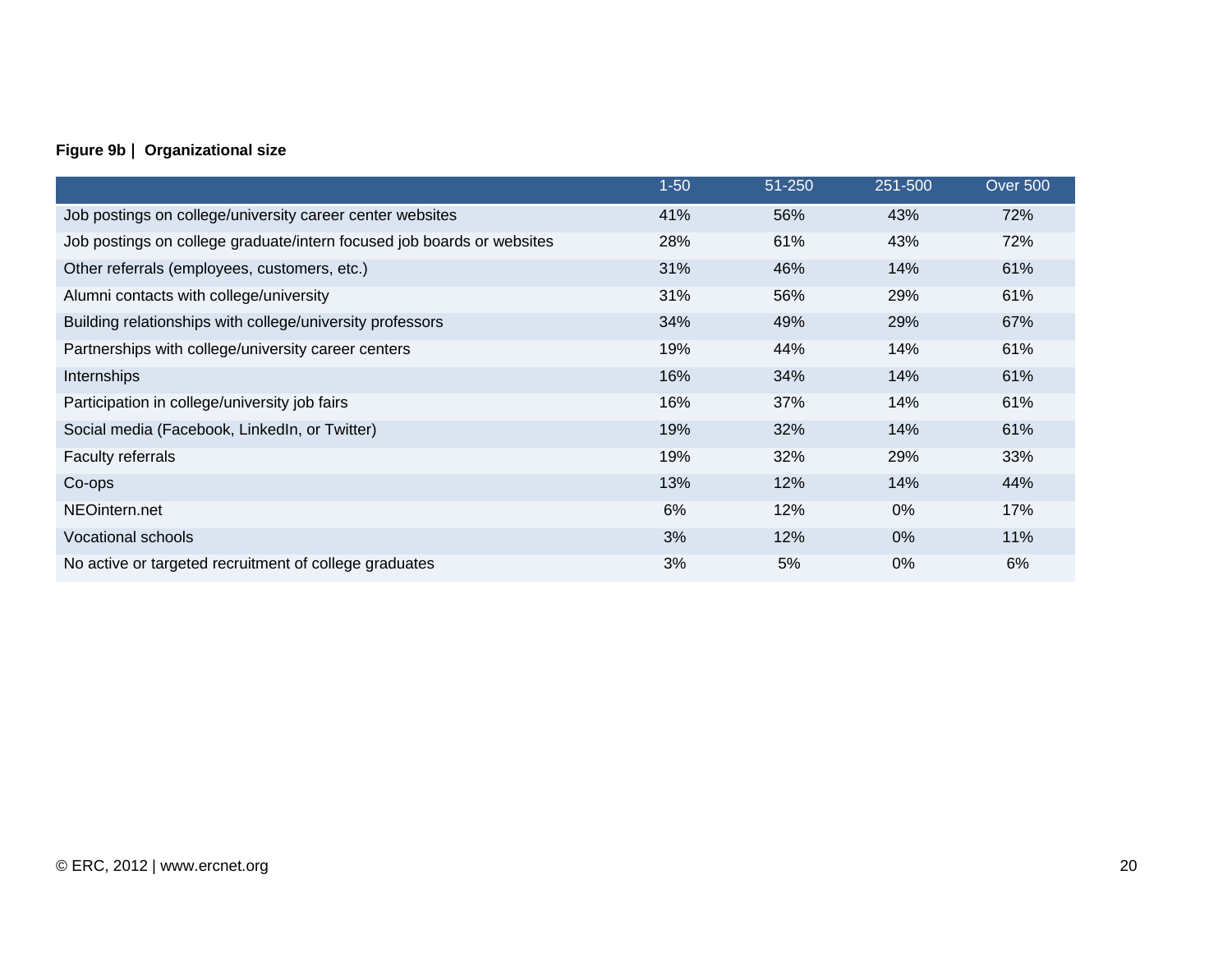#### **Criteria used to hire interns**

#### **Figure 10 | All organizations**

|                                    | <b>All Organizations</b> |
|------------------------------------|--------------------------|
| Major                              | 64%                      |
| Professionalism                    | 59%                      |
| Interpersonal/communication skills | 59%                      |
| Coursework                         | 54%                      |
| Work ethic                         | 51%                      |
| Academic year                      | 51%                      |
| Work experience                    | 46%                      |
| Career goals                       | 45%                      |
| Internship/co-op                   | 40%                      |
| Grade point average (GPA)          | 36%                      |
| Projects                           | 30%                      |
| <b>Extracurricular activities</b>  | 27%                      |
| College/university attended        | 26%                      |
| Location of college/university     | 21%                      |
| <b>Business acumen</b>             | 20%                      |
| Writing sample                     | 15%                      |
| Assessment/testing                 | 12%                      |
| Certifications                     | 8%                       |
| Study abroad experience            | 4%                       |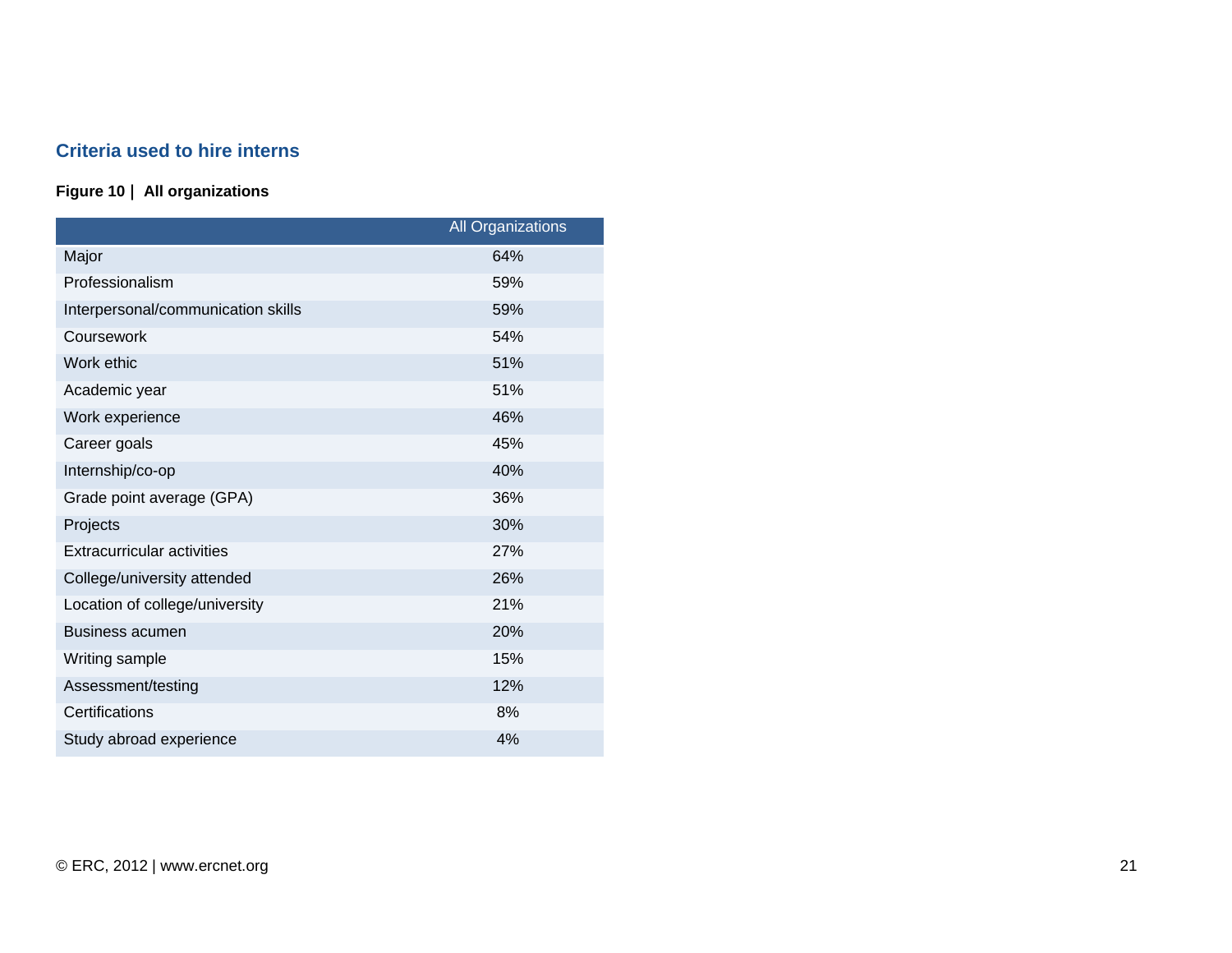#### **Figure 10a | Industry**

|                                    | Manufacturing | Non-Manufacturing | Non-Profit |
|------------------------------------|---------------|-------------------|------------|
| Major                              | 71%           | 64%               | 54%        |
| Professionalism                    | 57%           | 67%               | 54%        |
| Interpersonal/communication skills | 57%           | 67%               | 46%        |
| Coursework                         | 69%           | 54%               | 38%        |
| Work ethic                         | 40%           | 62%               | 50%        |
| Academic year                      | 57%           | 49%               | 54%        |
| Work experience                    | 40%           | 51%               | 42%        |
| Career goals                       | 46%           | 49%               | 46%        |
| Internship/co-op                   | 57%           | 28%               | 33%        |
| Grade point average (GPA)          | 43%           | 41%               | 25%        |
| Projects                           | 49%           | 15%               | 25%        |
| <b>Extracurricular activities</b>  | 26%           | 28%               | 21%        |
| College/university attended        | 37%           | 23%               | 4%         |
| Location of college/university     | 14%           | 31%               | 21%        |
| <b>Business acumen</b>             | 26%           | 28%               | 8%         |
| Writing sample                     | 9%            | 10%               | 33%        |
| Assessment/testing                 | 11%           | 15%               | 8%         |
| Certifications                     | 11%           | 5%                | 8%         |
| Study abroad experience            | 6%            | 5%                | 0%         |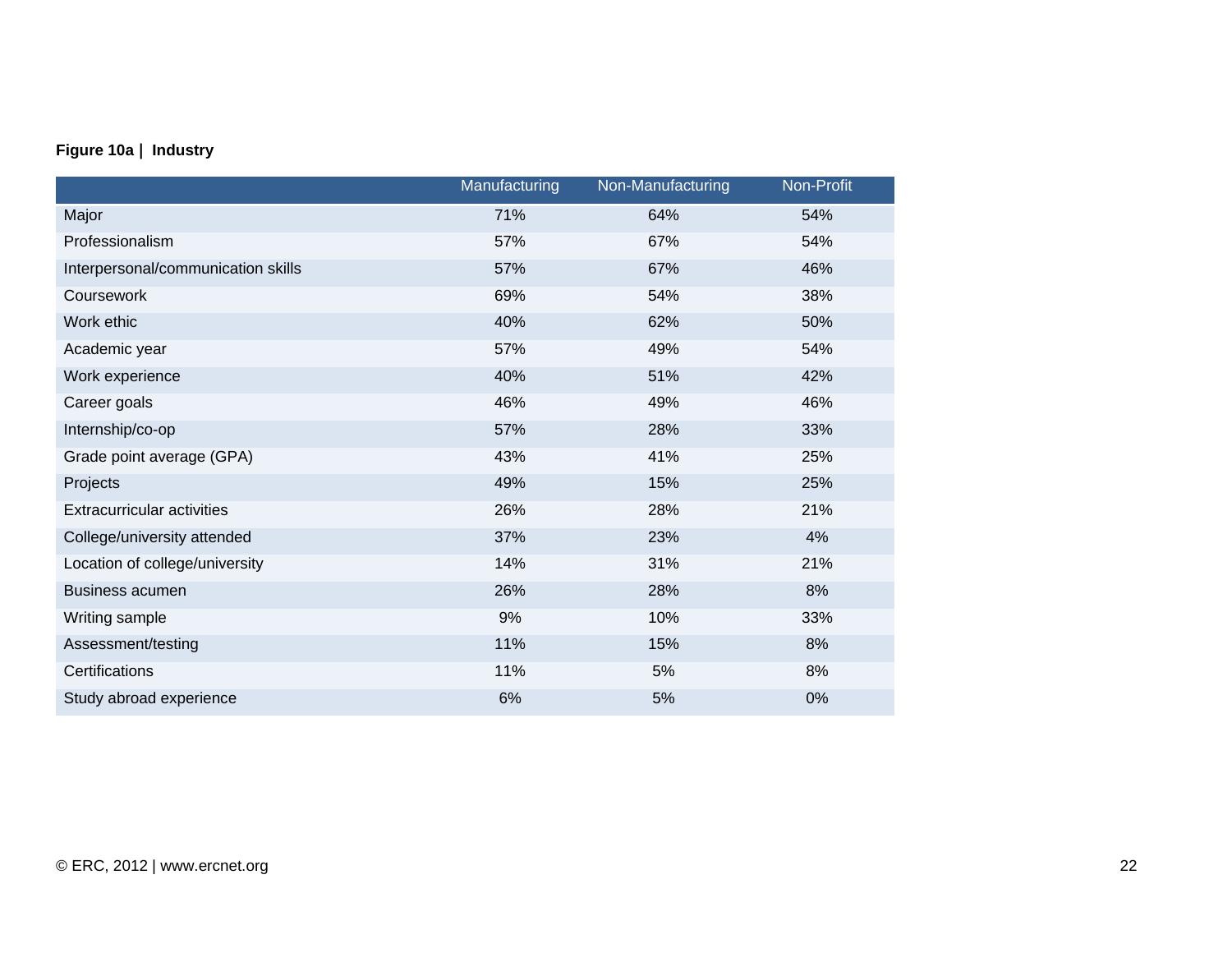#### **Figure 10b | Organizational size**

|                                    | $1 - 50$ | 51-250 | 251-500 | <b>Over 500</b> |
|------------------------------------|----------|--------|---------|-----------------|
| Major                              | 53%      | 66%    | 57%     | 83%             |
| Professionalism                    | 47%      | 68%    | 43%     | 72%             |
| Interpersonal/communication skills | 47%      | 61%    | 57%     | 72%             |
| Coursework                         | 44%      | 59%    | 29%     | 78%             |
| Work ethic                         | 47%      | 54%    | 43%     | 56%             |
| Academic year                      | 44%      | 49%    | 29%     | 89%             |
| Work experience                    | 28%      | 56%    | 57%     | 44%             |
| Career goals                       | 34%      | 46%    | 43%     | 72%             |
| Internship/co-op                   | 25%      | 39%    | 57%     | 61%             |
| Grade point average (GPA)          | 38%      | 32%    | 29%     | 56%             |
| Projects                           | 22%      | 22%    | 29%     | 61%             |
| <b>Extracurricular activities</b>  | 22%      | 22%    | 29%     | 39%             |
| College/university attended        | 22%      | 17%    | 14%     | 44%             |
| Location of college/university     | 25%      | 17%    | 14%     | 33%             |
| <b>Business acumen</b>             | 6%       | 24%    | 14%     | 50%             |
| Writing sample                     | 13%      | 12%    | 14%     | 28%             |
| Assessment/testing                 | 9%       | 17%    | 14%     | 6%              |
| Certifications                     | 0%       | 12%    | 0%      | 17%             |
| Study abroad experience            | 3%       | 0%     | 0%      | 17%             |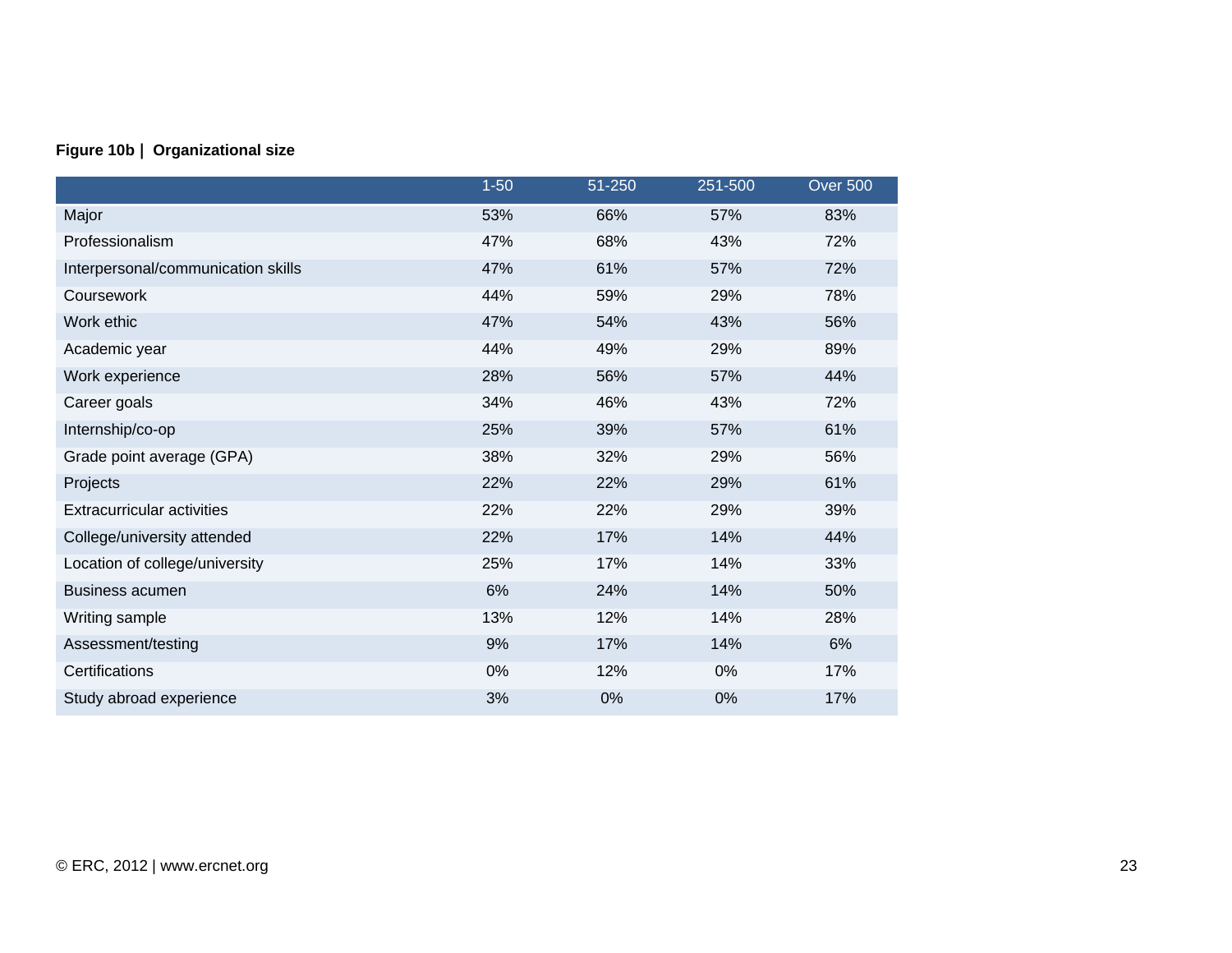# **Criteria used to hire new college graduates**

#### **Figure 11 | All organizations**

|                                    | All Organizations |
|------------------------------------|-------------------|
| Professionalism                    | 59%               |
| Work experience                    | 57%               |
| Major                              | 56%               |
| Interpersonal/communication skills | 53%               |
| Work ethic                         | 52%               |
| Internship/co-op                   | 50%               |
| Coursework                         | 40%               |
| Career goals                       | 39%               |
| <b>Business acumen</b>             | 33%               |
| Grade point average (GPA)          | 30%               |
| Projects                           | 28%               |
| College/university attended        | 26%               |
| <b>Extracurricular activities</b>  | 25%               |
| Certifications                     | 22%               |
| Assessment/testing                 | 22%               |
| Writing sample                     | 14%               |
| Location of college/university     | 9%                |
| Study abroad experience            | 3%                |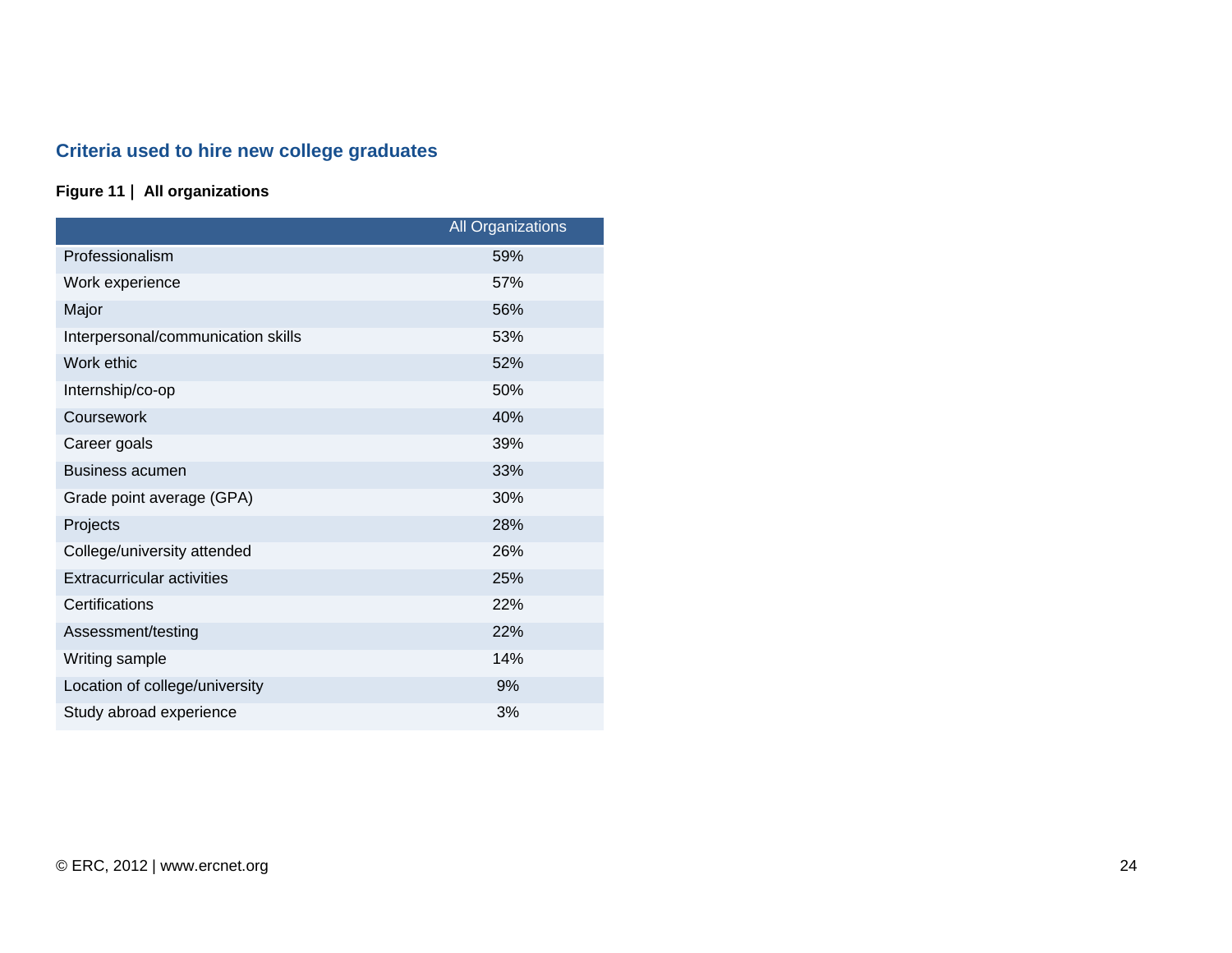#### **Figure 11a | Industry**

|                                    | Manufacturing | Non-Manufacturing | Non-Profit |
|------------------------------------|---------------|-------------------|------------|
| Professionalism                    | 54%           | 79%               | 38%        |
| Work experience                    | 57%           | 74%               | 29%        |
| Major                              | 60%           | 67%               | 38%        |
| Interpersonal/communication skills | 46%           | 72%               | 38%        |
| Work ethic                         | 49%           | 69%               | 38%        |
| Internship/co-op                   | 60%           | 54%               | 29%        |
| Coursework                         | 57%           | 46%               | 17%        |
| Career goals                       | 31%           | 56%               | 21%        |
| <b>Business acumen</b>             | 34%           | 46%               | 25%        |
| Grade point average (GPA)          | 23%           | 49%               | 17%        |
| Projects                           | 46%           | 23%               | 17%        |
| College/university attended        | 34%           | 26%               | 13%        |
| <b>Extracurricular activities</b>  | 14%           | 38%               | 17%        |
| Certifications                     | 34%           | 21%               | 17%        |
| Assessment/testing                 | 26%           | 33%               | 8%         |
| Writing sample                     | 6%            | 13%               | 17%        |
| Location of college/university     | 11%           | 15%               | 4%         |
| Study abroad experience            | 3%            | 5%                | 0%         |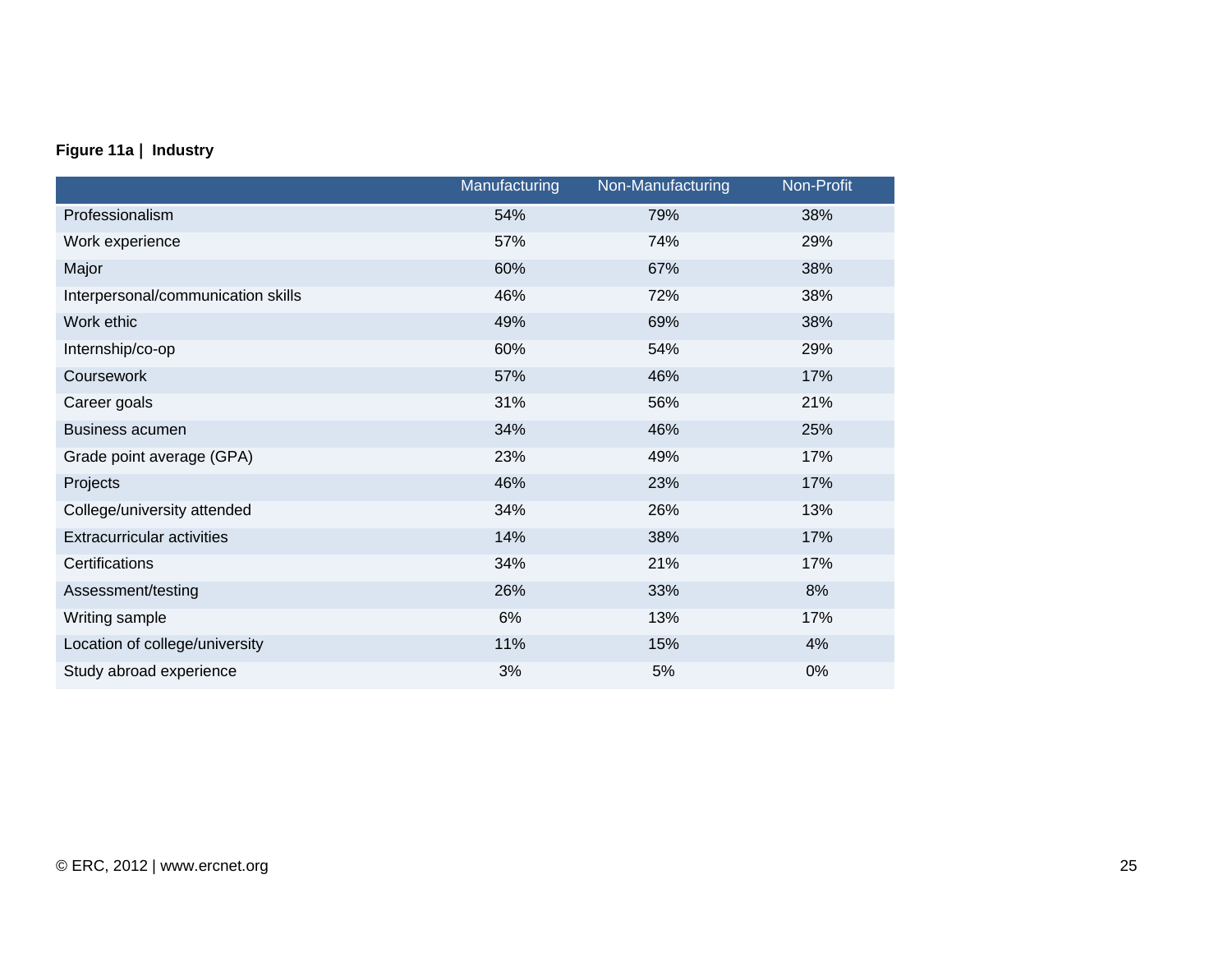#### **Figure 11b | Organizational size**

|                                    | $1 - 50$ | 51-250 | 251-500 | <b>Over 500</b> |
|------------------------------------|----------|--------|---------|-----------------|
| Professionalism                    | 44%      | 73%    | 14%     | 78%             |
| Work experience                    | 38%      | 66%    | 43%     | 78%             |
| Major                              | 44%      | 68%    | 29%     | 67%             |
| Interpersonal/communication skills | 47%      | 59%    | 29%     | 67%             |
| Work ethic                         | 44%      | 63%    | 29%     | 61%             |
| Internship/co-op                   | 34%      | 49%    | 43%     | 83%             |
| Coursework                         | 34%      | 46%    | 29%     | 56%             |
| Career goals                       | 25%      | 46%    | 14%     | 56%             |
| <b>Business acumen</b>             | 22%      | 41%    | 29%     | 56%             |
| Grade point average (GPA)          | 34%      | 37%    | 14%     | 22%             |
| Projects                           | 3%       | 0%     | 0%      | 11%             |
| College/university attended        | 31%      | 20%    | 14%     | 33%             |
| <b>Extracurricular activities</b>  | 16%      | 27%    | 14%     | 39%             |
| Certifications                     | 13%      | 32%    | 0%      | 39%             |
| Assessment/testing                 | 19%      | 34%    | 0%      | 22%             |
| Writing sample                     | 9%       | 12%    | 0%      | 17%             |
| Location of college/university     | 6%       | 10%    | 14%     | 22%             |
| Study abroad experience            | 0%       | 3%     | 11%     | 23%             |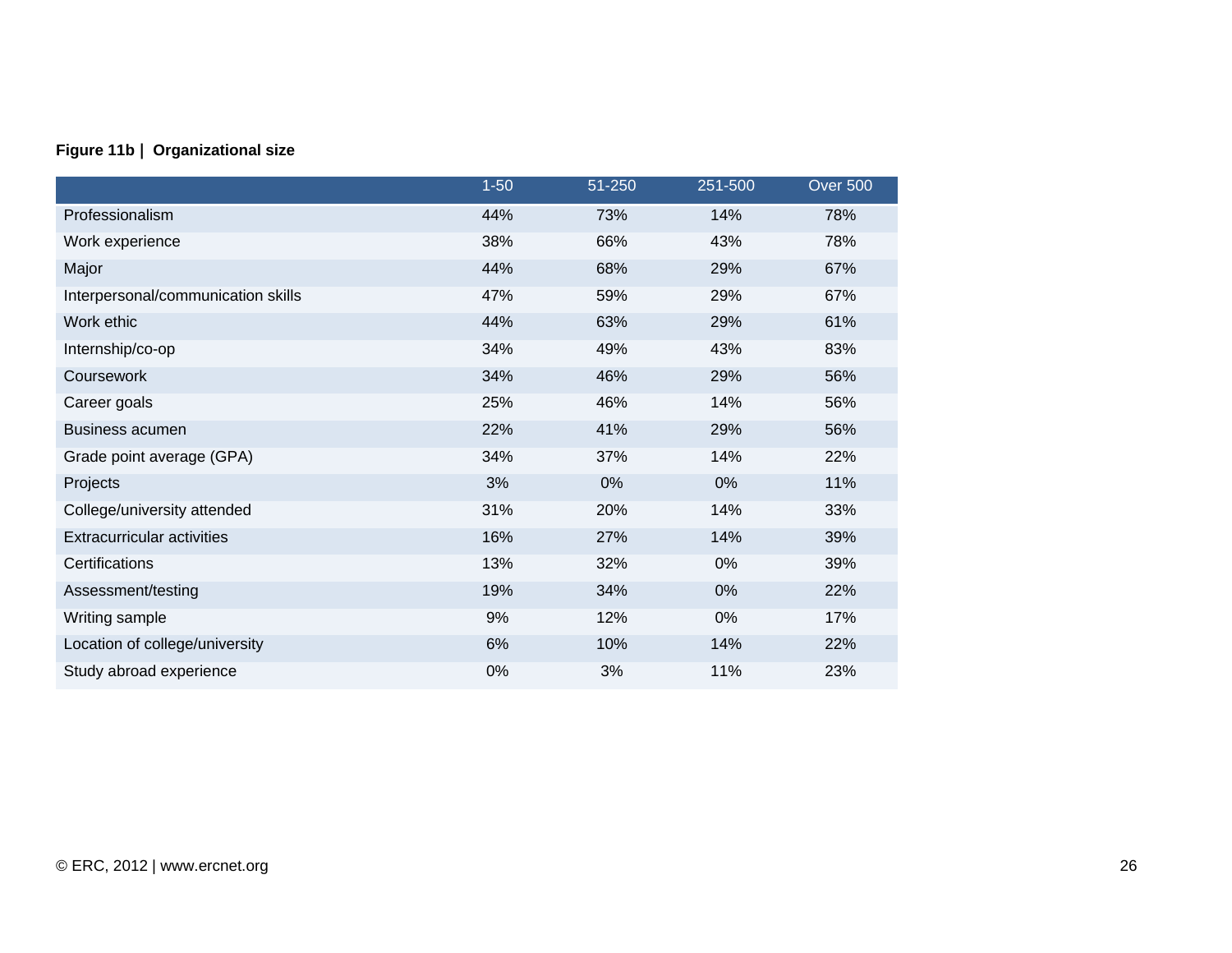#### **Other criteria used to hire new college graduates**

- Use salary surveys published by universities for graduates
- Learning agility
- Referral
- Hands-on experience in lab
- Positions or areas where we anticipate job openings
- Commitment to our nonprofit mission
- Willingness to learn
- Do they fill our need & do they benefit from the experience?
- If they live in Lorain County
- Ability to communicate clearly and effectively with internal and external clients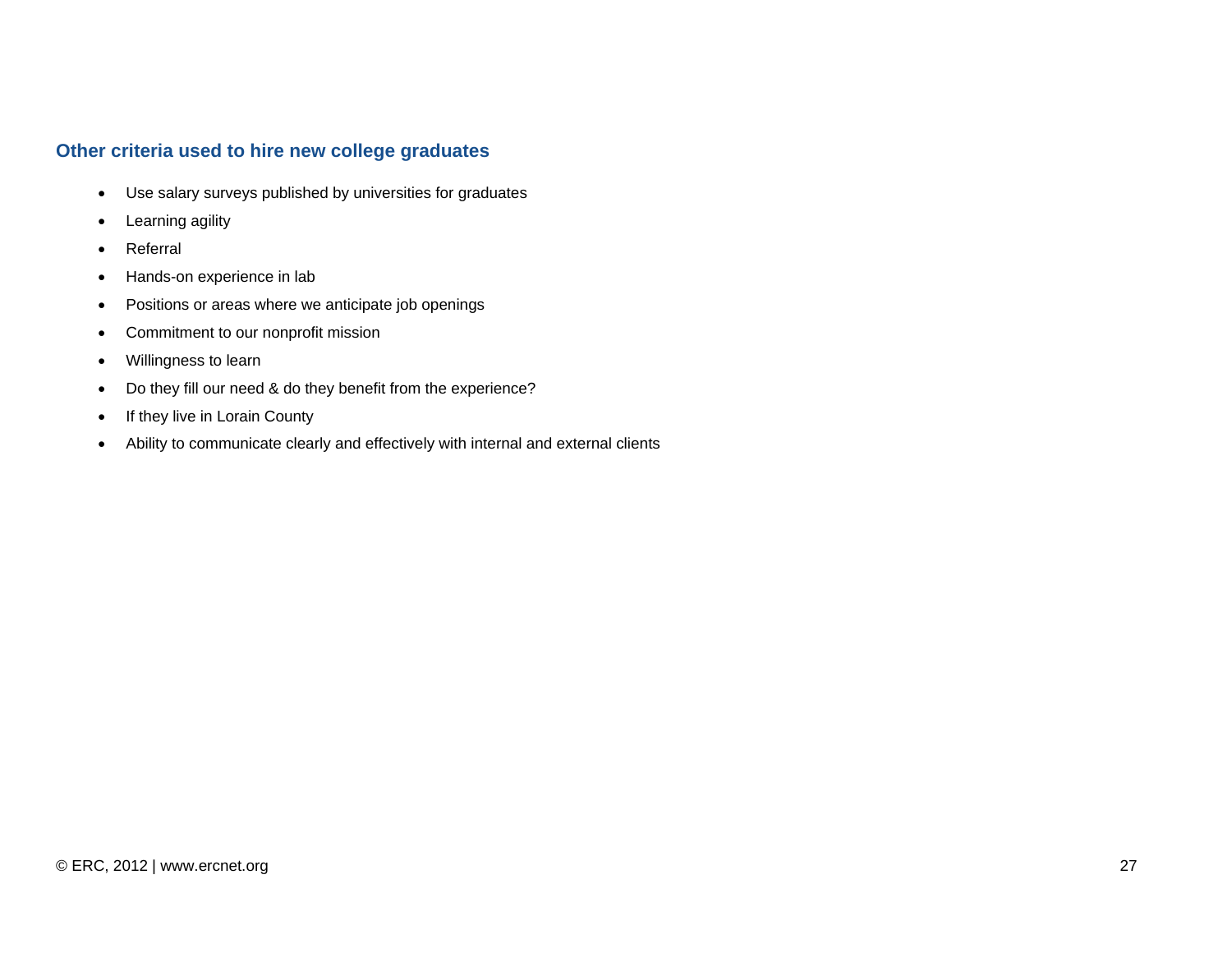# **Criteria used to determine new college graduate salaries**

#### **Figure 12 | All organizations**

|                                    | <b>All Organizations</b> |
|------------------------------------|--------------------------|
| Work experience                    | 30%                      |
| Internship/co-op                   | 20%                      |
| Major                              | 19%                      |
| Certifications                     | 14%                      |
| Coursework                         | 11%                      |
| Work ethic                         | 10%                      |
| <b>Business acumen</b>             | 10%                      |
| Professionalism                    | 9%                       |
| Interpersonal/communication skills | 9%                       |
| College/university attended        | 8%                       |
| Assessment/testing                 | 7%                       |
| Grade point average (GPA)          | 6%                       |
| Projects                           | 6%                       |
| Career goals                       | 3%                       |
| Writing sample                     | 3%                       |
| Location of college/university     | 3%                       |
| Academic year                      | 2%                       |
| <b>Extracurricular activities</b>  | 2%                       |
| Study abroad experience            | 1%                       |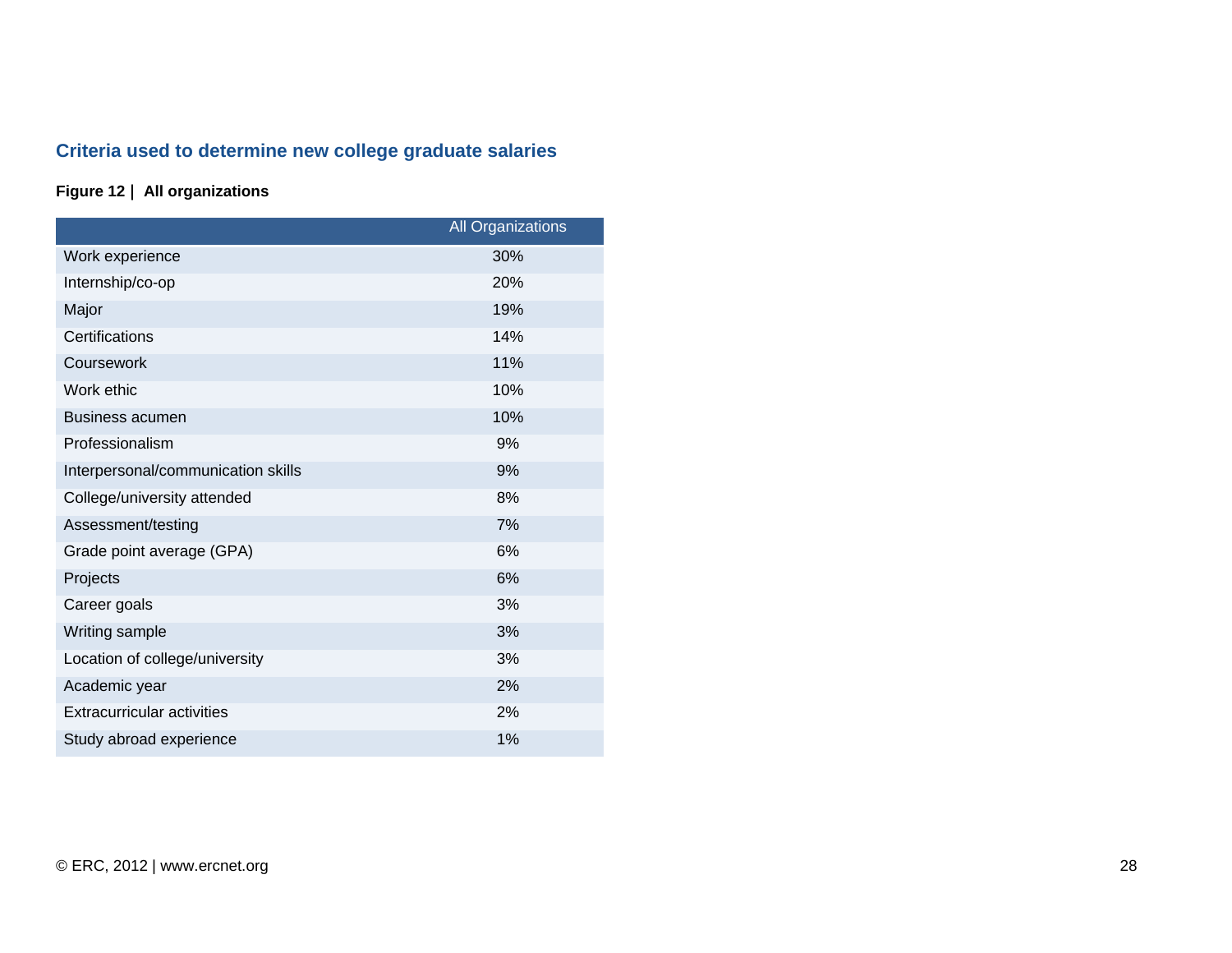#### **Figure 12a | Industry**

|                                    | Manufacturing | Non-Manufacturing | Non-Profit |
|------------------------------------|---------------|-------------------|------------|
| Work experience                    | 43%           | 36%               | 13%        |
| Internship/co-op                   | 34%           | 18%               | 4%         |
| Major                              | 26%           | 18%               | 4%         |
| Certifications                     | 20%           | 13%               | 13%        |
| Coursework                         | 23%           | 8%                | 0%         |
| Work ethic                         | 11%           | 8%                | 13%        |
| <b>Business acumen</b>             | 17%           | 15%               | 0%         |
| Professionalism                    | 6%            | 13%               | 13%        |
| Interpersonal/communication skills | 9%            | 10%               | 4%         |
| College/university attended        | 9%            | 10%               | 0%         |
| Assessment/testing                 | 9%            | 5%                | 4%         |
| Grade point average (GPA)          | 9%            | 8%                | $0\%$      |
| Projects                           | 14%           | 0%                | 8%         |
| Career goals                       | 3%            | 3%                | 4%         |
| Writing sample                     | 0%            | 3%                | 4%         |
| Location of college/university     | 3%            | 5%                | 0%         |
| Academic year                      | 6%            | 0%                | 0%         |
| <b>Extracurricular activities</b>  | 0%            | 3%                | $0\%$      |
| Study abroad experience            | 0%            | 3%                | 0%         |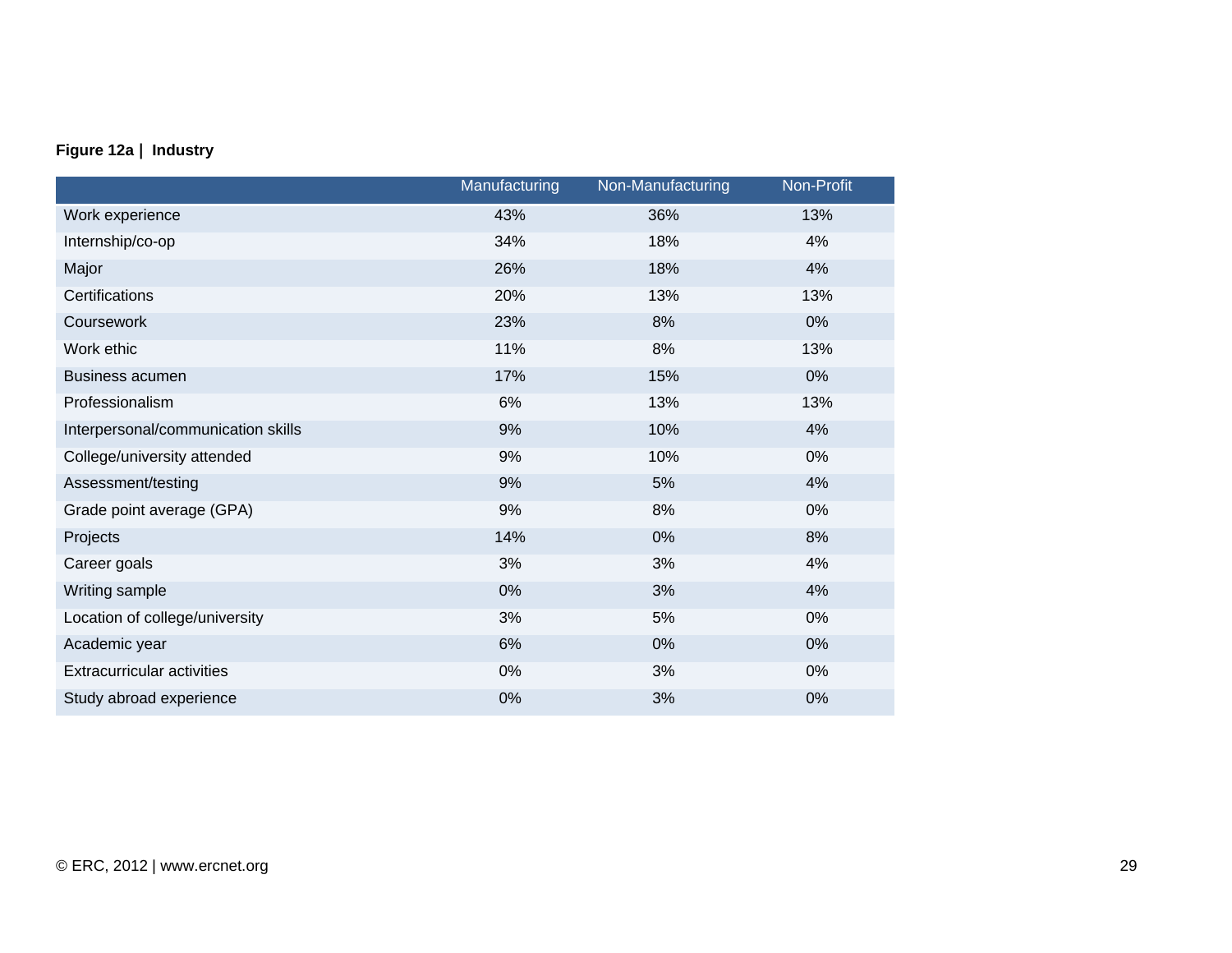#### **Figure 12b | Organizational size**

|                                    | $1 - 50$ | 51-250 | 251-500 | <b>Over 500</b> |
|------------------------------------|----------|--------|---------|-----------------|
| Work experience                    | 31%      | 34%    | 29%     | 33%             |
| Internship/co-op                   | 16%      | 20%    | 29%     | 28%             |
| Major                              | 16%      | 20%    | 14%     | 17%             |
| Certifications                     | 13%      | 20%    | 0%      | 17%             |
| Coursework                         | 13%      | 10%    | 14%     | 11%             |
| Work ethic                         | 19%      | 7%     | 14%     | 0%              |
| <b>Business acumen</b>             | 13%      | 15%    | 14%     | 6%              |
| Professionalism                    | 19%      | 10%    | 0%      | 0%              |
| Interpersonal/communication skills | 13%      | 7%     | 14%     | 0%              |
| College/university attended        | 16%      | 2%     | 14%     | 0%              |
| Assessment/testing                 | 6%       | 10%    | 0%      | 0%              |
| Grade point average (GPA)          | 9%       | 5%     | 14%     | 0%              |
| Projects                           | 9%       | 7%     | 14%     | 0%              |
| Career goals                       | 3%       | 2%     | 14%     | 0%              |
| Writing sample                     | 3%       | 2%     | 0%      | 0%              |
| Location of college/university     | 6%       | 0%     | 14%     | 0%              |
| Academic year                      | 3%       | 0%     | 0%      | 0%              |
| <b>Extracurricular activities</b>  | 0%       | 0%     | 0%      | 0%              |
| Study abroad experience            | 3%       | 0%     | 0%      | 0%              |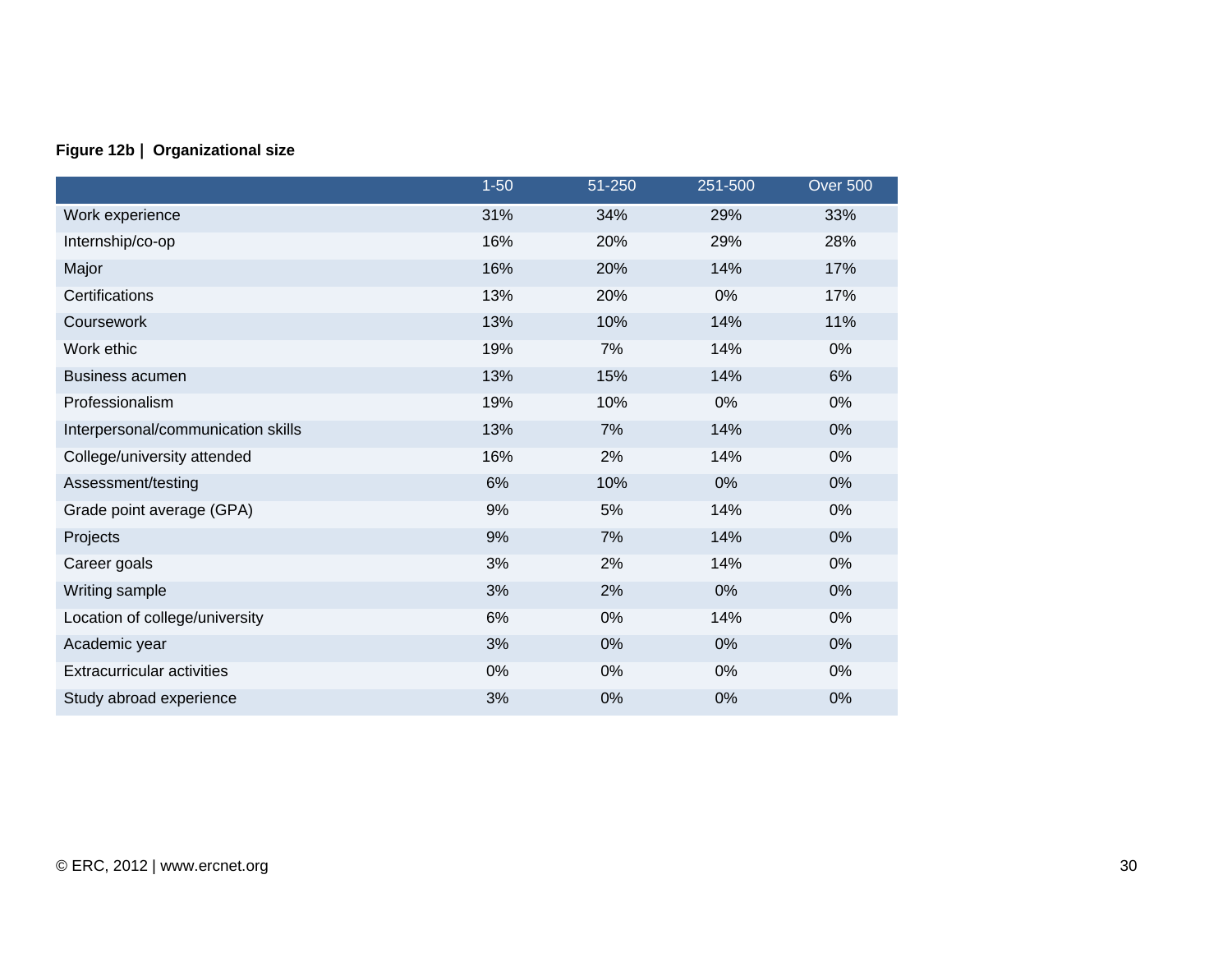#### **Other criteria used to determine salaries for new college graduates**

- Market reference points based on national and/or local survey data
- ERC
- Internal equity- posted ranges for this year's graduates
- Company salary grade structure based on salary studies
- Range for undergraduate vs. graduate students
- Benchmarking, salary surveys
- College surveys
- Talk to career centers
- Clear evidence of contributions vs. available money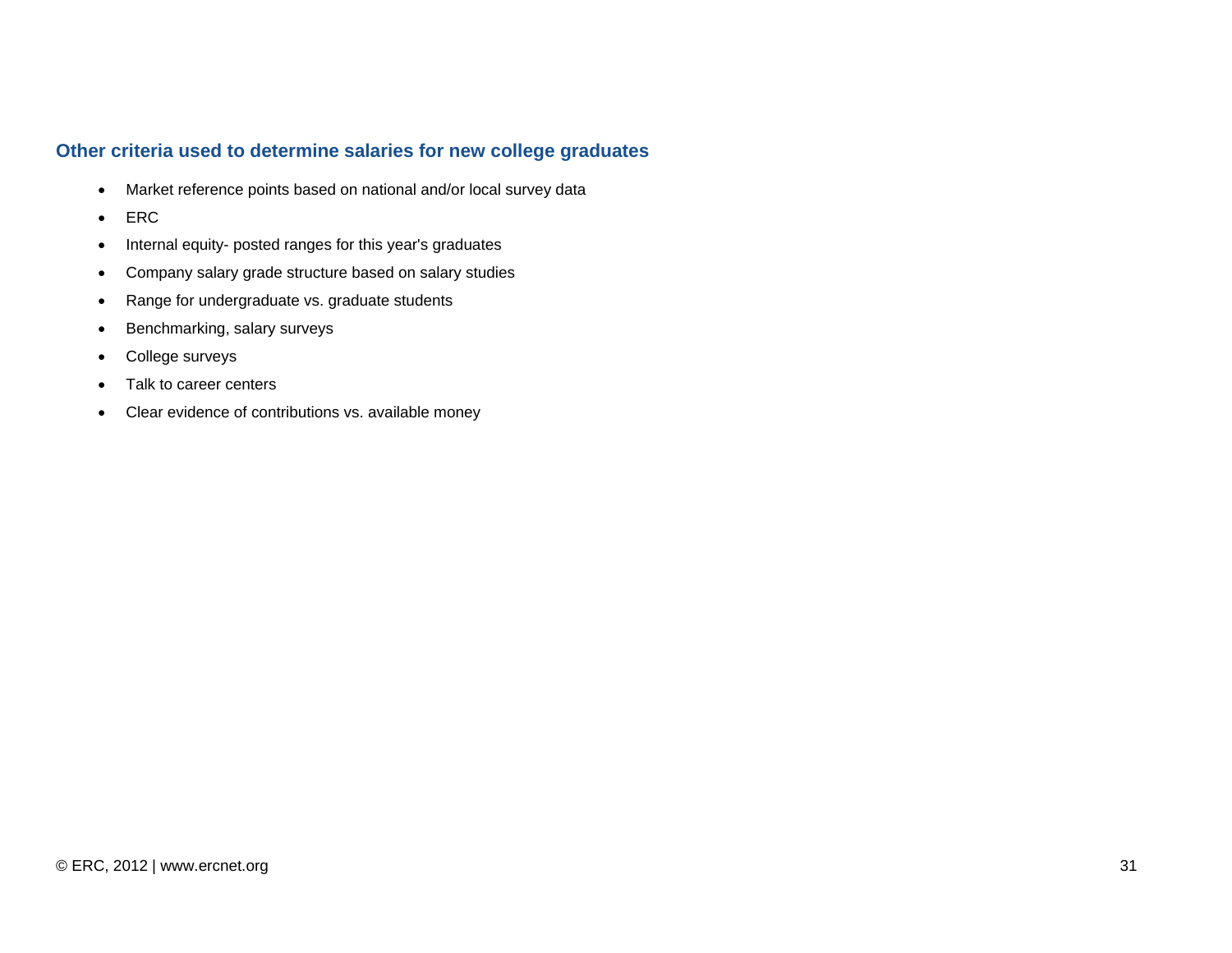# **Average cut-off GPAs (if GPA is used as criteria) for hiring interns**

#### **Figure 13 | All breakouts**

|                            | Average |
|----------------------------|---------|
| <b>All Organizations</b>   | 2.94    |
| <b>Industry</b>            |         |
| Manufacturing              | 2.94    |
| Non-Manufacturing          | 2.92    |
| Non-Profit                 | 3.04    |
| <b>Organizational Size</b> |         |
| $1 - 50$                   | 3.05    |
| 51-250                     | 2.91    |
| 251-500                    | 2.95    |
| <b>Over 500</b>            | 2.89    |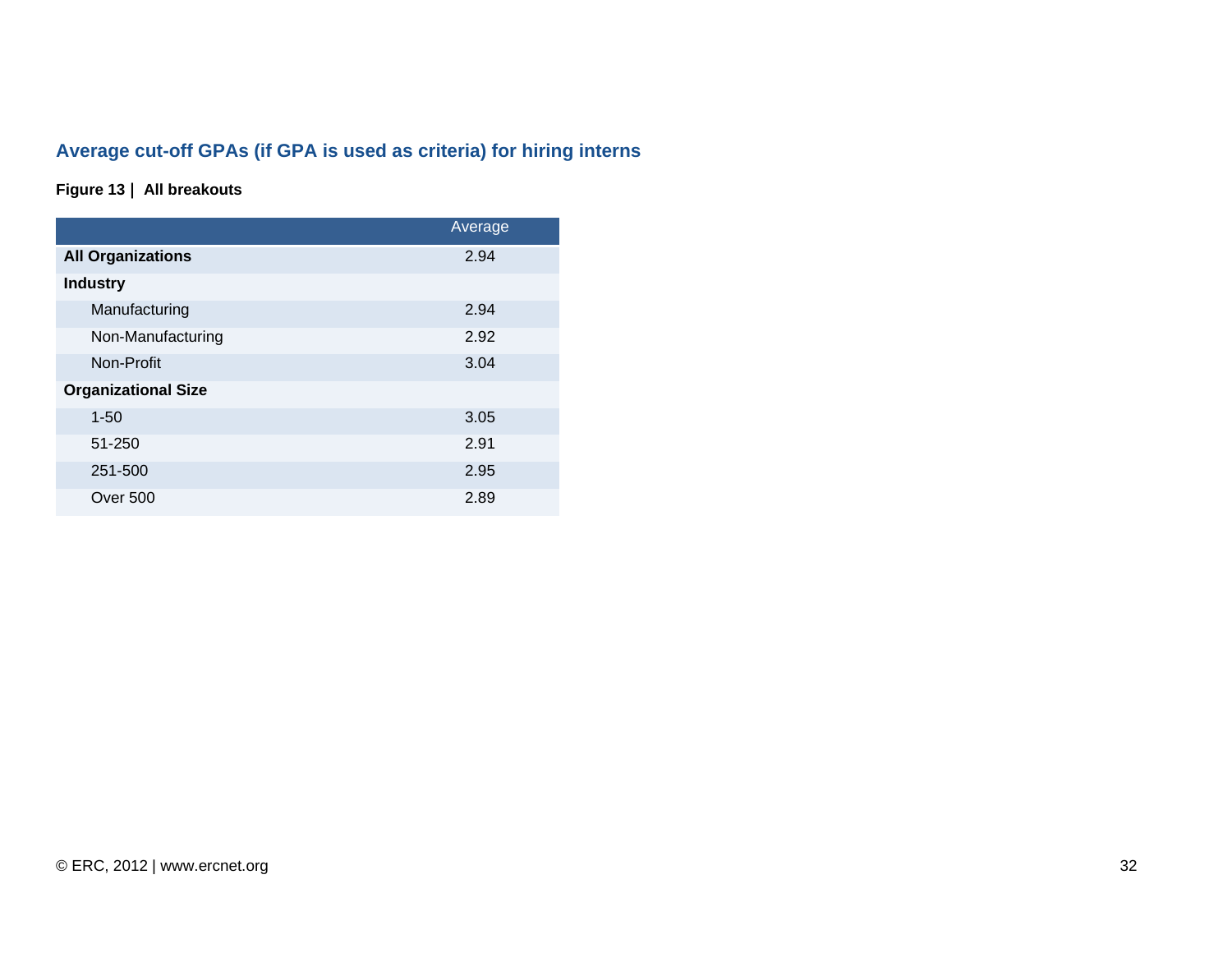# **Average cut-off GPAs (if GPA is used as criteria) for hiring new graduates**

#### **Figure 14 | All breakouts**

|                            | Average |
|----------------------------|---------|
| <b>All Organizations</b>   | 3.02    |
| <b>Industry</b>            |         |
| Manufacturing              | 2.91    |
| Non-Manufacturing          | 3.00    |
| Non-Profit                 | 3.11    |
| <b>Organizational Size</b> |         |
| $1 - 50$                   | 3.10    |
| 51-250                     | 2.91    |
| 251-500                    | 2.95    |
| <b>Over 500</b>            | 2.94    |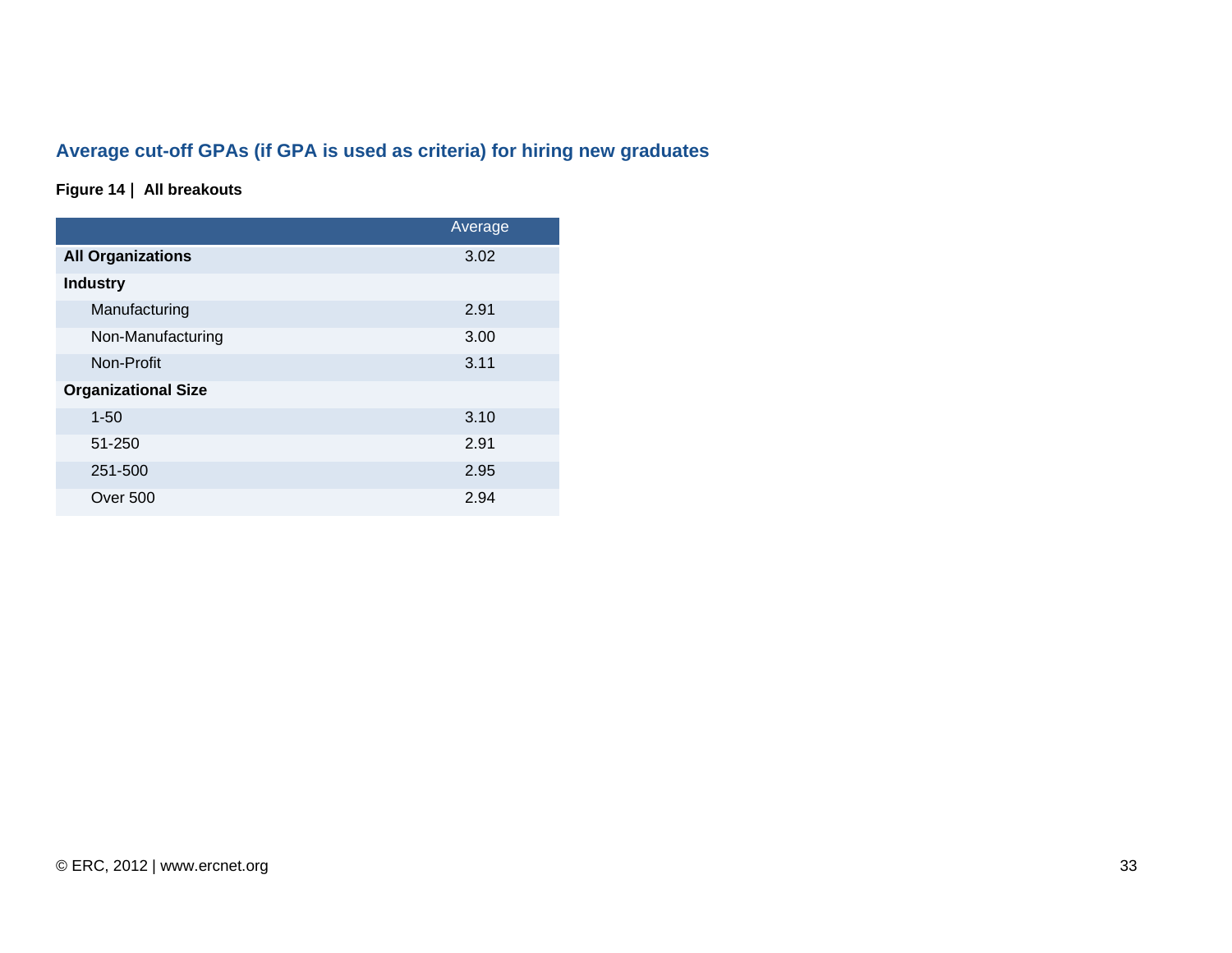# **Academic year required for internships**

#### **Figure 15| All organizations**

|                  | <b>All Organizations</b> |
|------------------|--------------------------|
| No specific year | 26%                      |
| Year 1           | 8%                       |
| Year 2           | 28%                      |
| Year 3           | 52%                      |
| Year 4           | 51%                      |
| Graduate         | 35%                      |

#### **Figure 15a | Industry**

|                   | Manufacturing | Non-Manufacturing | Non-Profit |
|-------------------|---------------|-------------------|------------|
| No specific year  | 26%           | 28%               | 29%        |
| Year 1            | 14%           | 5%                | 4%         |
| Year 2            | 34%           | 31%               | 21%        |
| Year <sub>3</sub> | 57%           | 49%               | 38%        |
| Year 4            | 60%           | 44%               | 50%        |
| Graduate          | 37%           | 23%               | 50%        |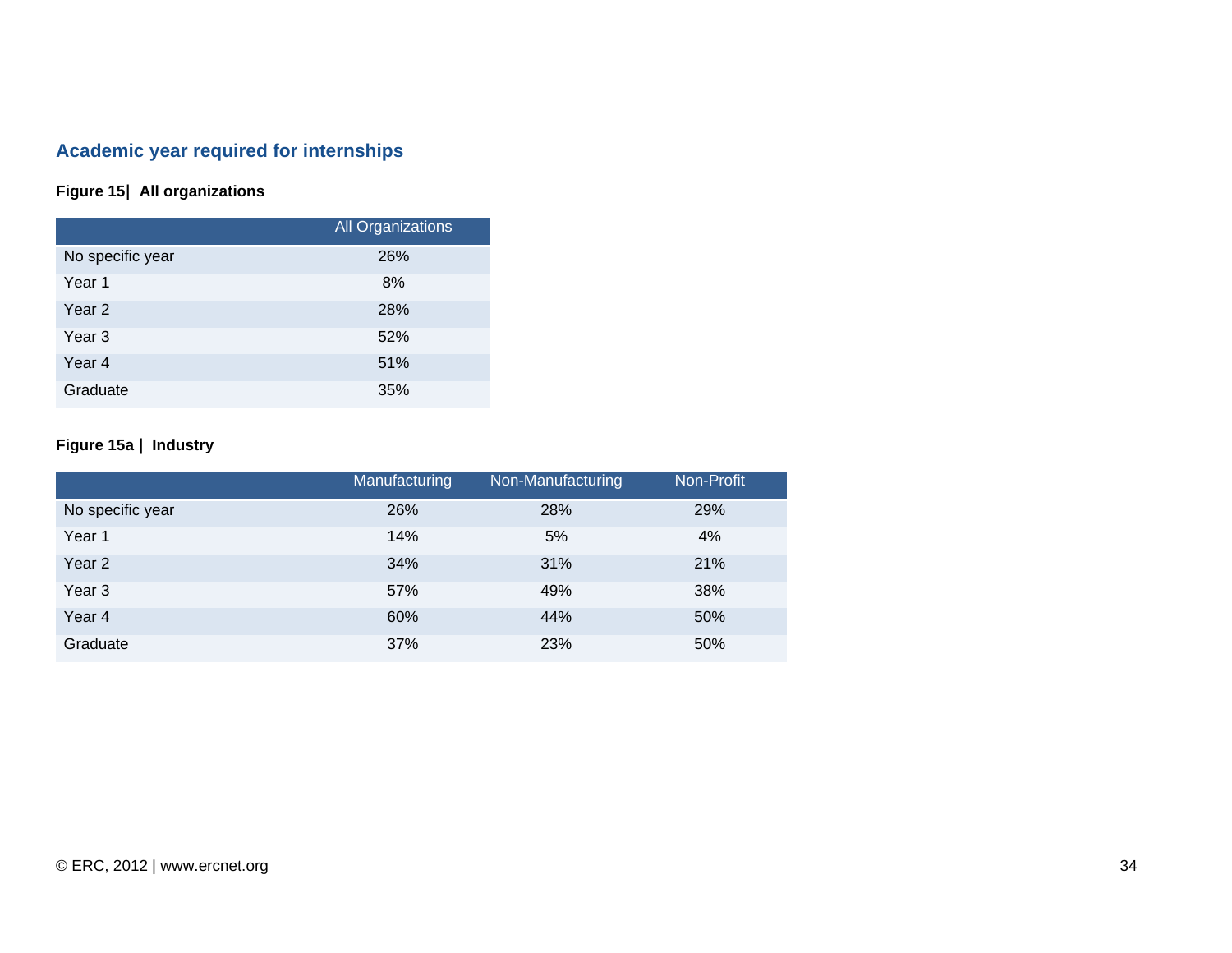|  |  | Figure 15b   Organizational size |
|--|--|----------------------------------|
|--|--|----------------------------------|

|                   | $1 - 50$ | 51-250     | 251-500 | <b>Over 500</b> |
|-------------------|----------|------------|---------|-----------------|
| No specific year  | 28%      | 34%        | 14%     | 17%             |
| Year 1            | 3%       | 7%         | 0%      | 22%             |
| Year <sub>2</sub> | 25%      | <b>20%</b> | 29%     | 61%             |
| Year <sub>3</sub> | 38%      | 44%        | 57%     | 78%             |
| Year 4            | 44%      | 51%        | 43%     | 67%             |
| Graduate          | 31%      | 29%        | 29%     | 56%             |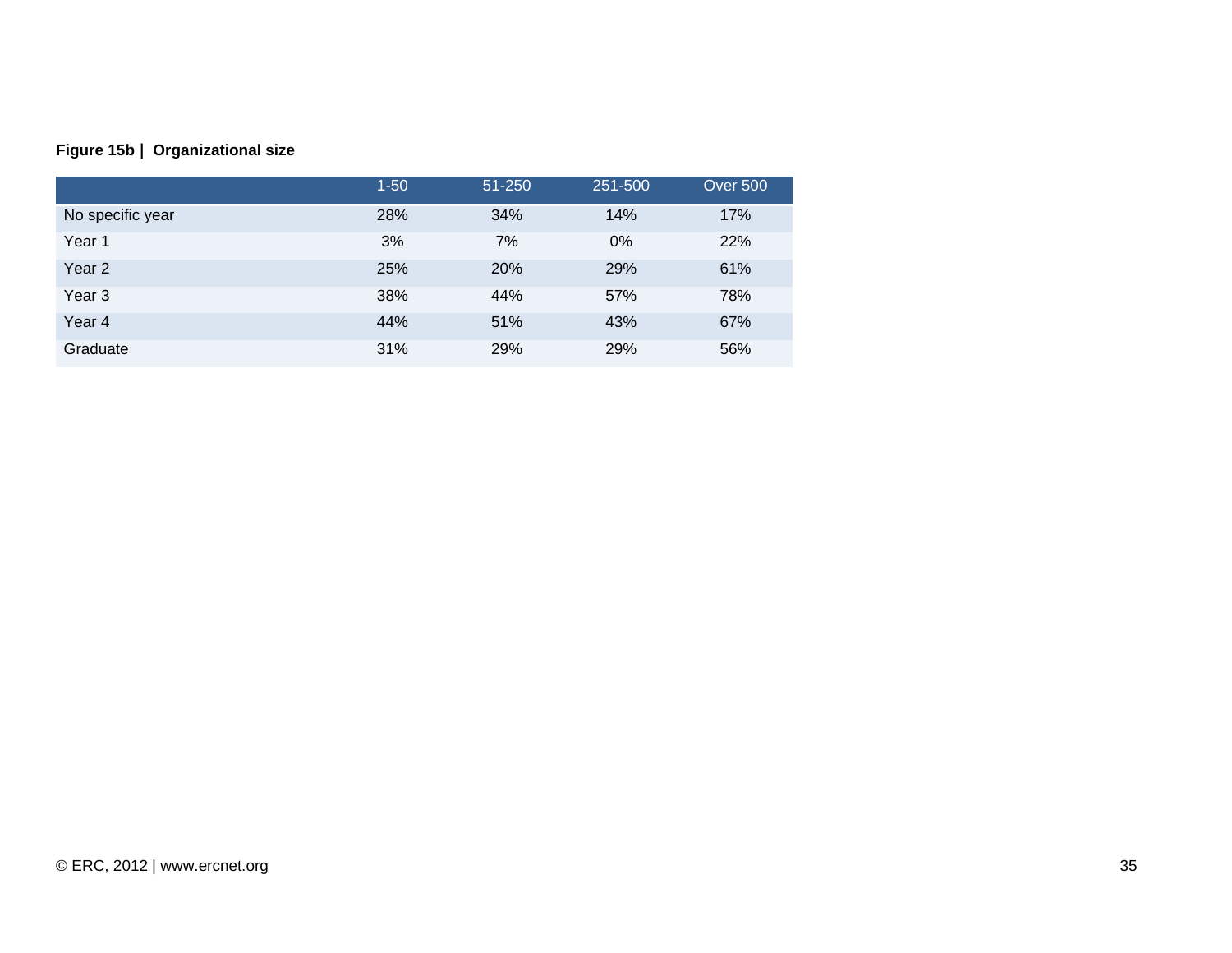# **Organizations that recruit from the following colleges for interns**

## **Figure 16 | All breakouts**

|                            | 2-year colleges<br>(i.e. Tri-C, LCCC) | For-profit colleges<br>(i.e. ITT-Tech, Devry University) |
|----------------------------|---------------------------------------|----------------------------------------------------------|
| <b>All Organizations</b>   | 38%                                   | 23%                                                      |
| <b>Industry</b>            |                                       |                                                          |
| Manufacturing              | 46%                                   | 34%                                                      |
| Non-Manufacturing          | 31%                                   | 18%                                                      |
| Non-Profit                 | 42%                                   | 13%                                                      |
| <b>Organizational Size</b> |                                       |                                                          |
| $1 - 50$                   | 34%                                   | 13%                                                      |
| 51-250                     | 44%                                   | 29%                                                      |
| 251-500                    | 14%                                   | 14%                                                      |
| Over 500                   | 44%                                   | 28%                                                      |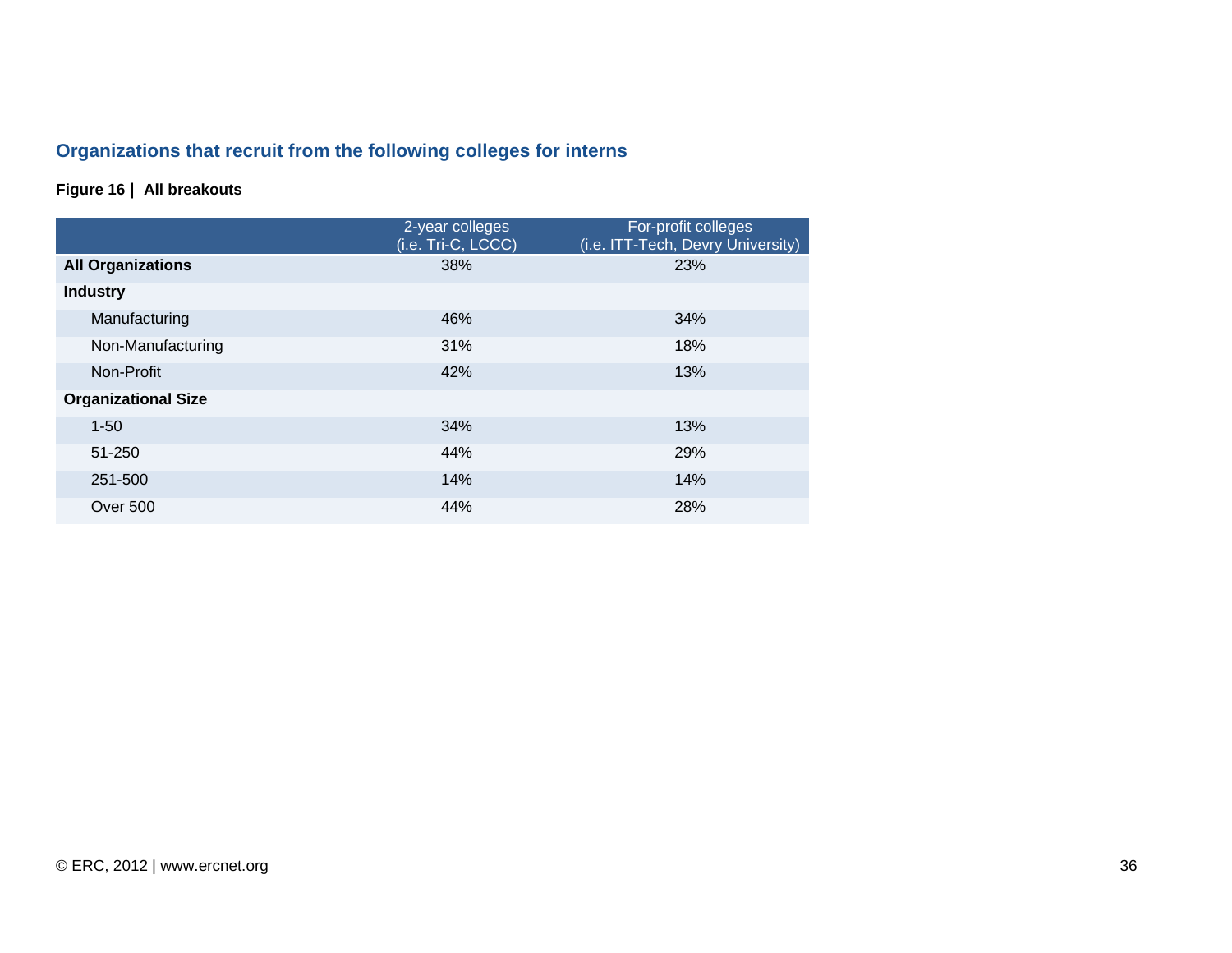# **Organizations that recruit from the following colleges for recent graduates**

## **Figure 17 | All breakouts**

|                            | 2-year colleges (i.e. Tri-C,<br>LCCC) | For-profit colleges (i.e. ITT-<br>Tech, Devry University) |
|----------------------------|---------------------------------------|-----------------------------------------------------------|
| <b>All Organizations</b>   | 30%                                   | 21%                                                       |
| <b>Industry</b>            |                                       |                                                           |
| Manufacturing              | 34%                                   | 26%                                                       |
| Non-Manufacturing          | 33%                                   | 26%                                                       |
| Non-Profit                 | 21%                                   | 13%                                                       |
| <b>Organizational Size</b> |                                       |                                                           |
| $1 - 50$                   | 22%                                   | 16%                                                       |
| 51-250                     | 39%                                   | <b>20%</b>                                                |
| 251-500                    | 29%                                   | 29%                                                       |
| Over 500                   | 28%                                   | 39%                                                       |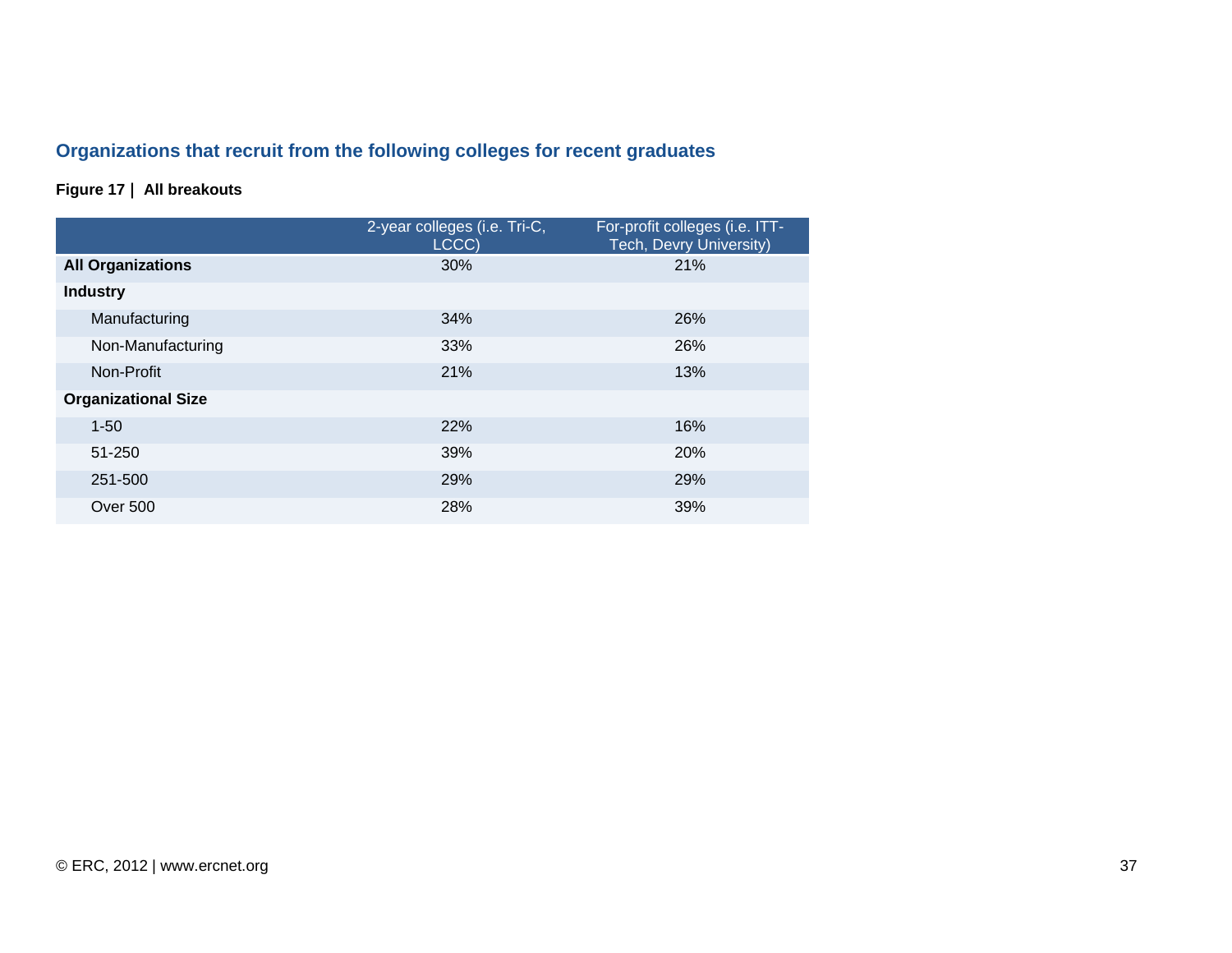# **Job levels for which organizations typically hire new graduates**

## **Figure 18 | All organizations**

|                           | <b>All Organizations</b> |
|---------------------------|--------------------------|
| Entry-Level               | 79%                      |
| Mid-Level/Non-Supervisory | 17%                      |
| Supervisor                | 4%                       |
| Manager                   | 3%                       |

## **Figure 18a | Industry**

|                           | Manufacturing | Non-Manufacturing | Non-Profit |
|---------------------------|---------------|-------------------|------------|
| Entry-Level               | 89%           | 85%               | 63%        |
| Mid-Level/Non-Supervisory | 17%           | 21%               | 13%        |
| Supervisor                | 9%            | 3%                | 4%         |
| Manager                   | 6%            | $0\%$             | 4%         |

## **Figure 18b | Organizational size**

|                           | 1-50  | 51-250 | 251-500 | <b>Over 500</b> |
|---------------------------|-------|--------|---------|-----------------|
| Entry-Level               | 63%   | 90%    | 71%     | 94%             |
| Mid-Level/Non-Supervisory | 22%   | 17%    | 0%      | 17%             |
| Supervisor                | 3%    | 5%     | 0%      | 11%             |
| Manager                   | $0\%$ | 5%     | 0%      | 6%              |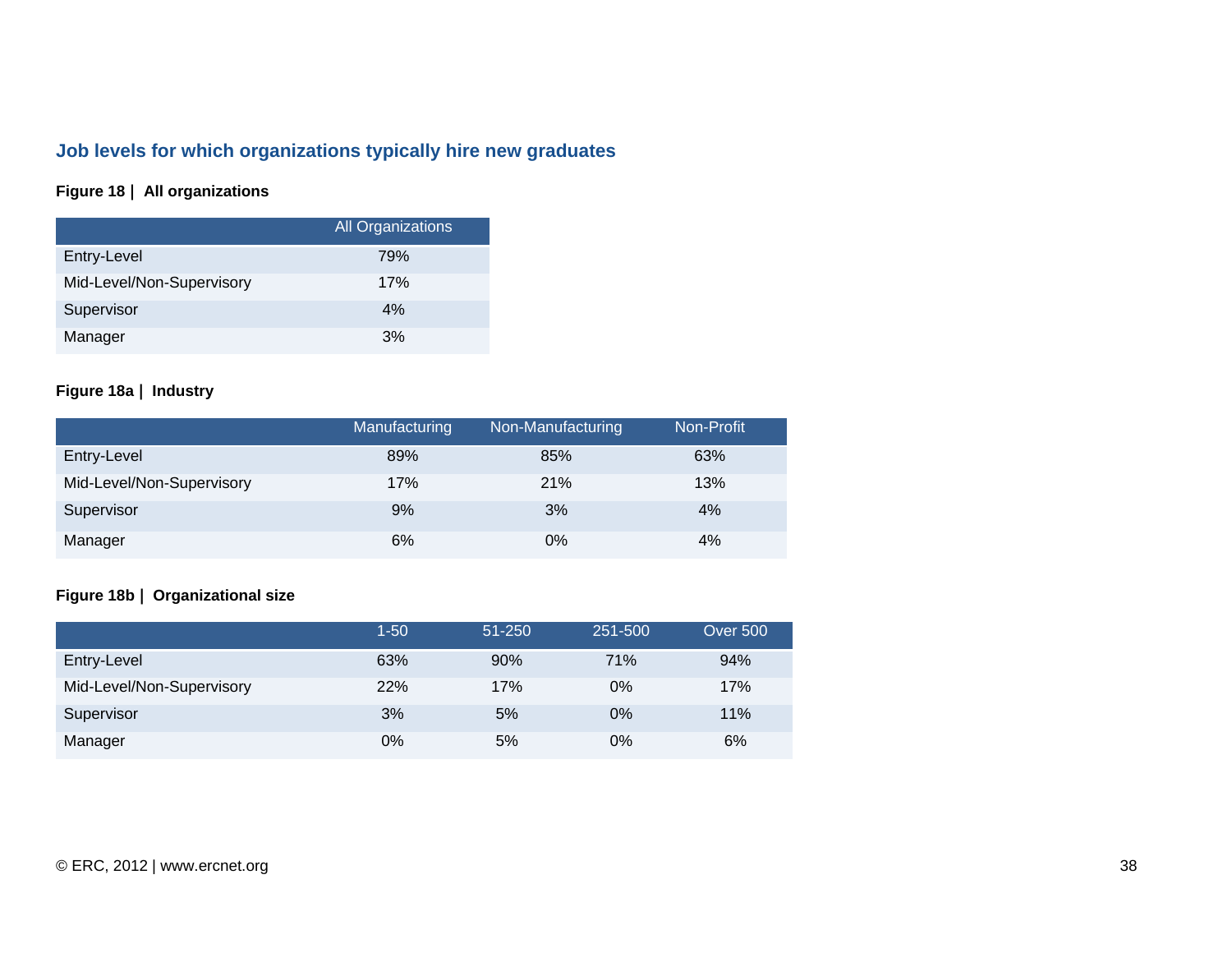# **Organizations that provide interns with the following**

## **Figure 19 | All organizations**

|                                                    | All Organizations |
|----------------------------------------------------|-------------------|
| An orientation within the first week of employment | 78%               |
| Access to a mentor                                 | 66%               |
| Formal training                                    | 53%               |
| Performance evaluation                             | 58%               |
| Regular feedback and coaching                      | 77%               |

## **Figure 19a | Industry**

|                                                    | Manufacturing | Non-Manufacturing | Non-Profit |
|----------------------------------------------------|---------------|-------------------|------------|
| An orientation within the first week of employment | 86%           | 69%               | 79%        |
| Access to a mentor                                 | 74%           | 67%               | 58%        |
| Formal training                                    | 63%           | 49%               | 38%        |
| Performance evaluation                             | 84%           | 51%               | 67%        |
| Regular feedback and coaching                      | 83%           | 69%               | 79%        |

## **Figure 19b | Organizational size**

|                                                    | 1-50 | $51 - 250$ | 251-500 | <b>Over 500</b> |
|----------------------------------------------------|------|------------|---------|-----------------|
| An orientation within the first week of employment | 68%  | 83%        | 57%     | 94%             |
| Access to a mentor                                 | 56%  | 66%        | 57%     | 94%             |
| Formal training                                    | 28%  | 66%        | 43%     | 67%             |
| Performance evaluation                             | 56%  | 51%        | 29%     | 89%             |
| Regular feedback and coaching                      | 66%  | 80%        | 57%     | 94%             |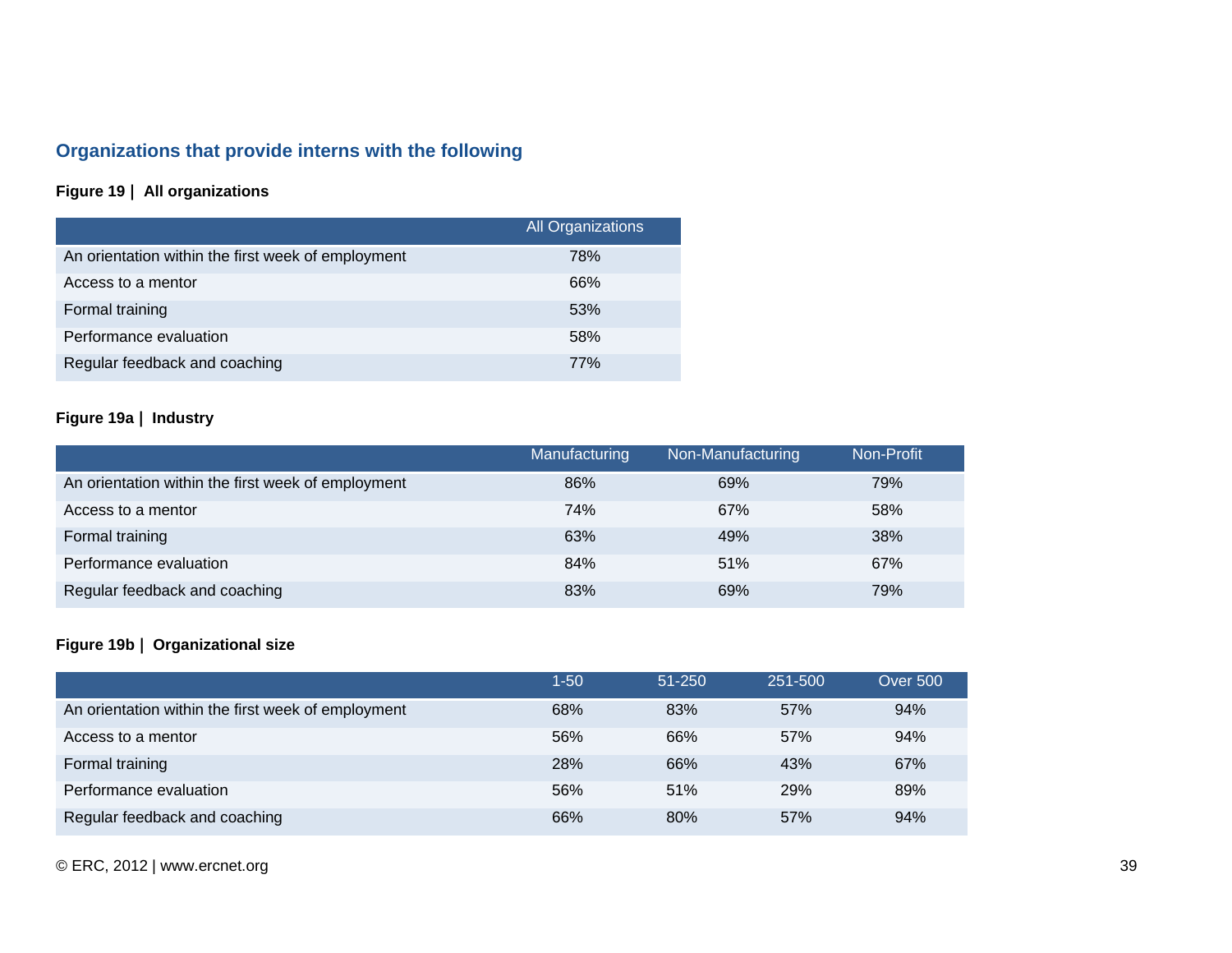# **Organizations that provide new graduates with the following**

## **Figure 20 | All organizations**

|                                                    | <b>All Organizations</b> |
|----------------------------------------------------|--------------------------|
| An orientation within the first week of employment | 68%                      |
| Access to a mentor                                 | 51%                      |
| Formal training                                    | 53%                      |
| Performance evaluation                             | 65%                      |
| Regular feedback and coaching                      | 65%                      |

## **Figure 20a | Industry**

|                                                    | Manufacturing | Non-Manufacturing | Non-Profit |
|----------------------------------------------------|---------------|-------------------|------------|
| An orientation within the first week of employment | 74%           | 82%               | 50%        |
| Access to a mentor                                 | 60%           | 56%               | 38%        |
| Formal training                                    | 66%           | 62%               | 38%        |
| Performance evaluation                             | 69%           | 77%               | 46%        |
| Regular feedback and coaching                      | <b>71%</b>    | <b>77%</b>        | 46%        |

## **Figure 20b | Organizational size**

|                                                    | $1 - 50$ | $51 - 250$ | 251-500    | <b>Over 500</b> |
|----------------------------------------------------|----------|------------|------------|-----------------|
| An orientation within the first week of employment | 59%      | 78%        | 43%        | 89%             |
| Access to a mentor                                 | 53%      | 54%        | 43%        | 56%             |
| Formal training                                    | 44%      | 66%        | <b>29%</b> | 72%             |
| Performance evaluation                             | 56%      | 73%        | 29%        | 83%             |
| Regular feedback and coaching                      | 53%      | 76%        | 43%        | 83%             |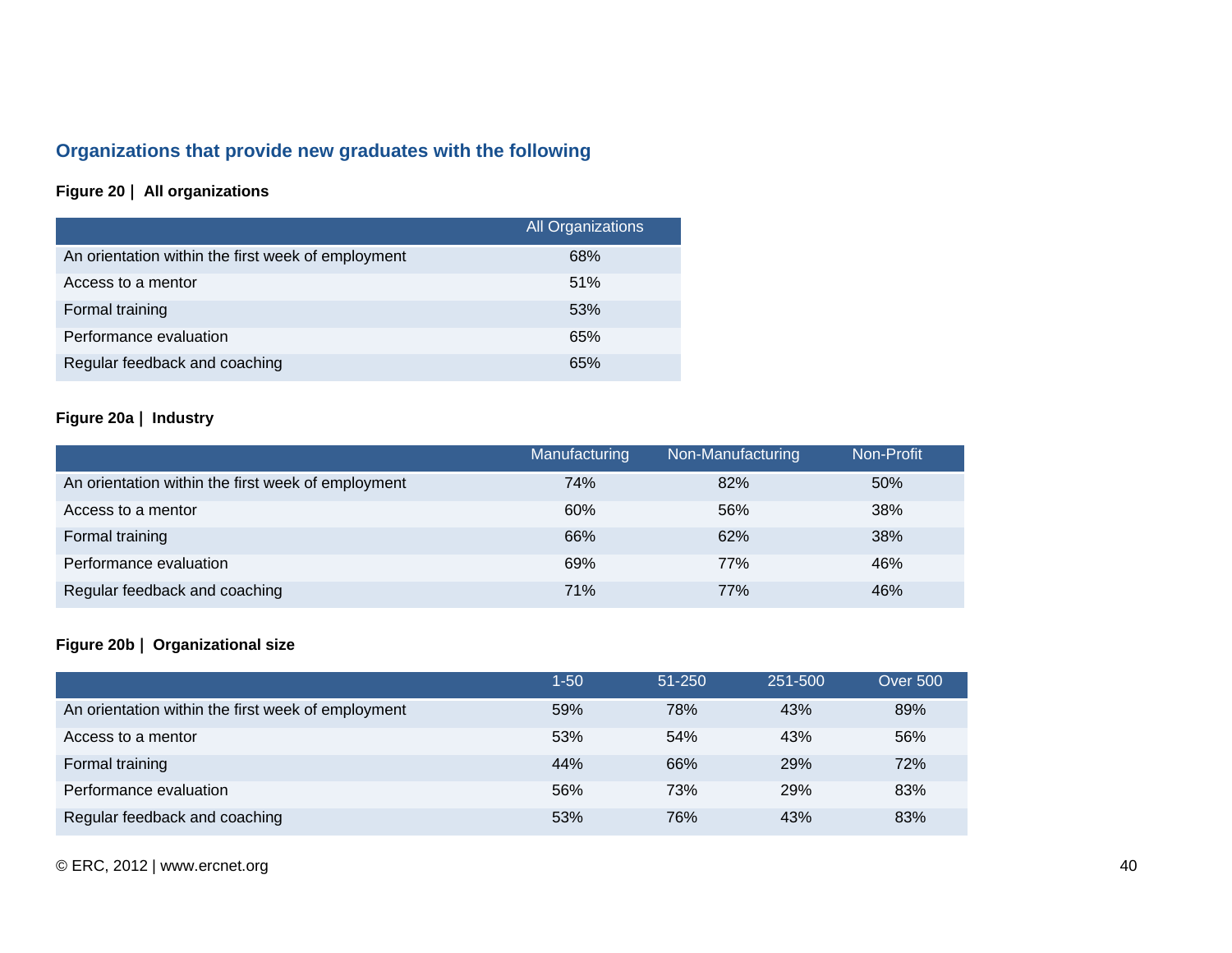## **Types of training and development opportunities provided to interns**

- Each intern reports directly to a project manager, who reviews & coaches several times a week
- Training on brands, products, and processes
- Our program is very much project based, so an intern works closely with a senior member of staff and is communicating with that manager and with other staff throughout their work. Our small, mostly open plan office lends itself to collaboration and communication, much of it informal.
- Depending on the job they are doing. Marketing: our database; phone contact with customers
- Engineering: special projects as assigned
- Video Editing, Accepting Feedback, Business Units Overview, Career Development
- Typical work in their specific degree field
- Job specific
- Regular field trips
- Rotation through various departments
- Computer training, on the job training
- Quality Training
- Safety training
- CAD and other software training
- Engineering and technology students will be given a technical project to work on.
- Only enough to understand our process, procedures, needs & expectations
- Interns are paired with an employee who is responsible for identifying the interns project work, supervising and providing feedback and coaching.
- Online training for Microsoft Office programs.
- Attendance at our networking events.
- Weekly meetings to understand the 'big picture' of the organization and to ask questions.
- Weekly workshops on leadership skills and job/career preparedness
- Any required training related to their position, general orientation to the organization and field.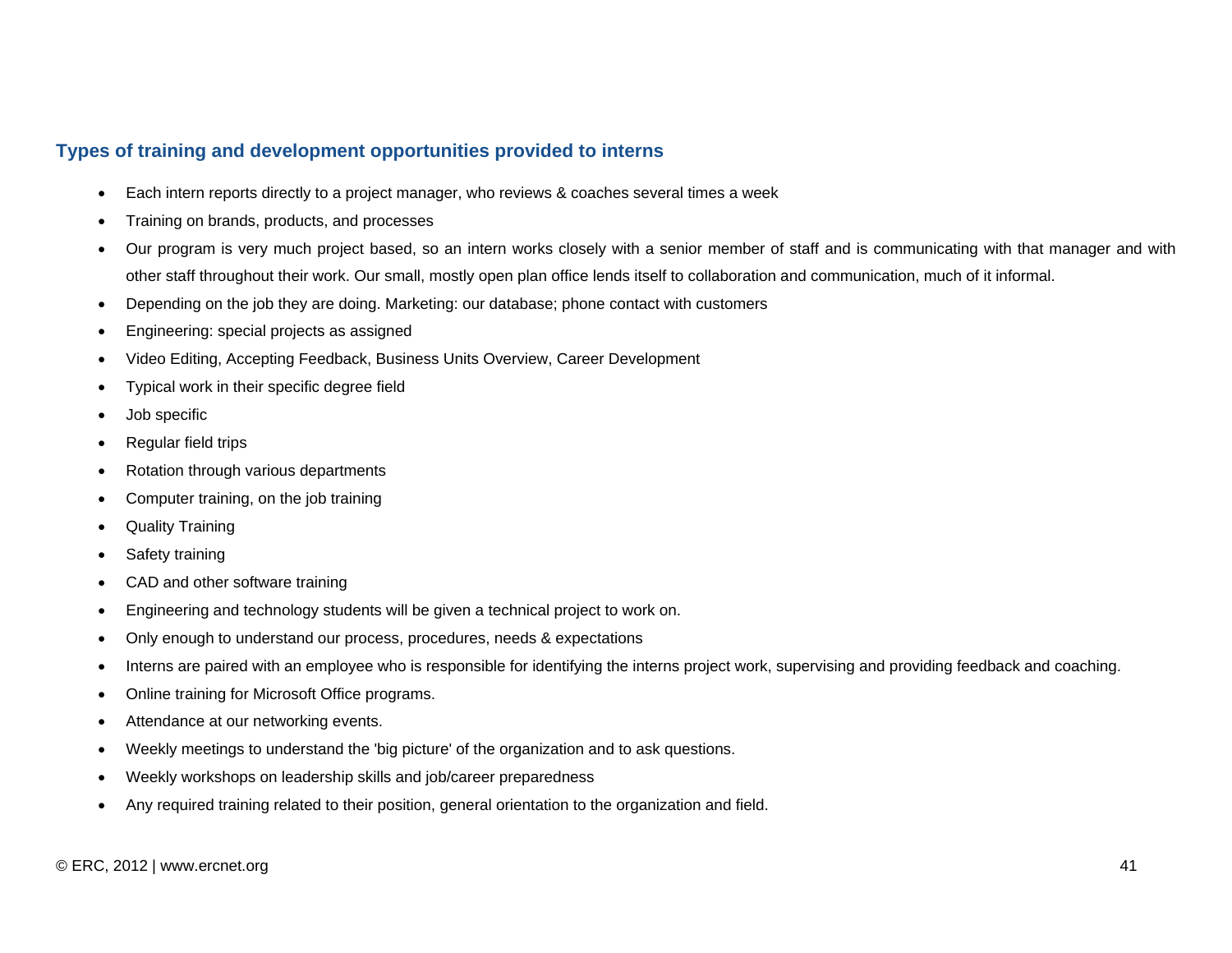- The intern will work directly with a manager and peers within their department to gain full knowledge at their position. They will shadow their supervisors or peers as well throughout their internship to continuously learn more.
- Learning our computer system
- Everyone receives training but it is side by side (one on one) training. It is not classroom style training since our organization is smaller. Individuals also have the opportunity to spend time in other areas of the business.
- Hands on, coaching on performance, social styles, etc.
- New hire orientation, Company history, expectations, lean manufacturing, safety, mentoring, character training,
- Working with non-profit boards, AFP, BVU and Cleveland professional groups.
- Job shadowing with existing employees and assistance from management
- We provide one on one training, and online training
- Technical, interpersonal, process/procedure training, firm overview and history, job expectancies and responsibilities
- Systems or other technical training relative to job description
- We developed a skills checklist and use standard performance templates to guide conversations on development.
- Classes at Foundation Center, Library and Career Job Search Classes
- Resume writing, interviewing skills, presentation skills, professionalism in the workplace, communication, new staff orientation, departmental orientation
- All interns receive job specific and departmental/organizational training during their first week. Interns receive performance evaluations after 90-days, at the midpoint of the internship and at the end (our internships last approximately 10 months).
- **Online Courses**
- In house training sessions
- Hands-on direction & explanation of assigned tasks. Interns also attend Marketing, Publicity, & New Media meetings if during their scheduled hours.
- Training on job- or industry-specific software and products.
- Position based covers all areas of our organization. They spend a few weeks in each position learning the skills and requirements of that position.
- Business system, Test rigs and data collection in lab
- Paid training classes (Photoshop, etc.) and networking opportunities
- They may attend in-house training or on-the-job training such as going on a bank examination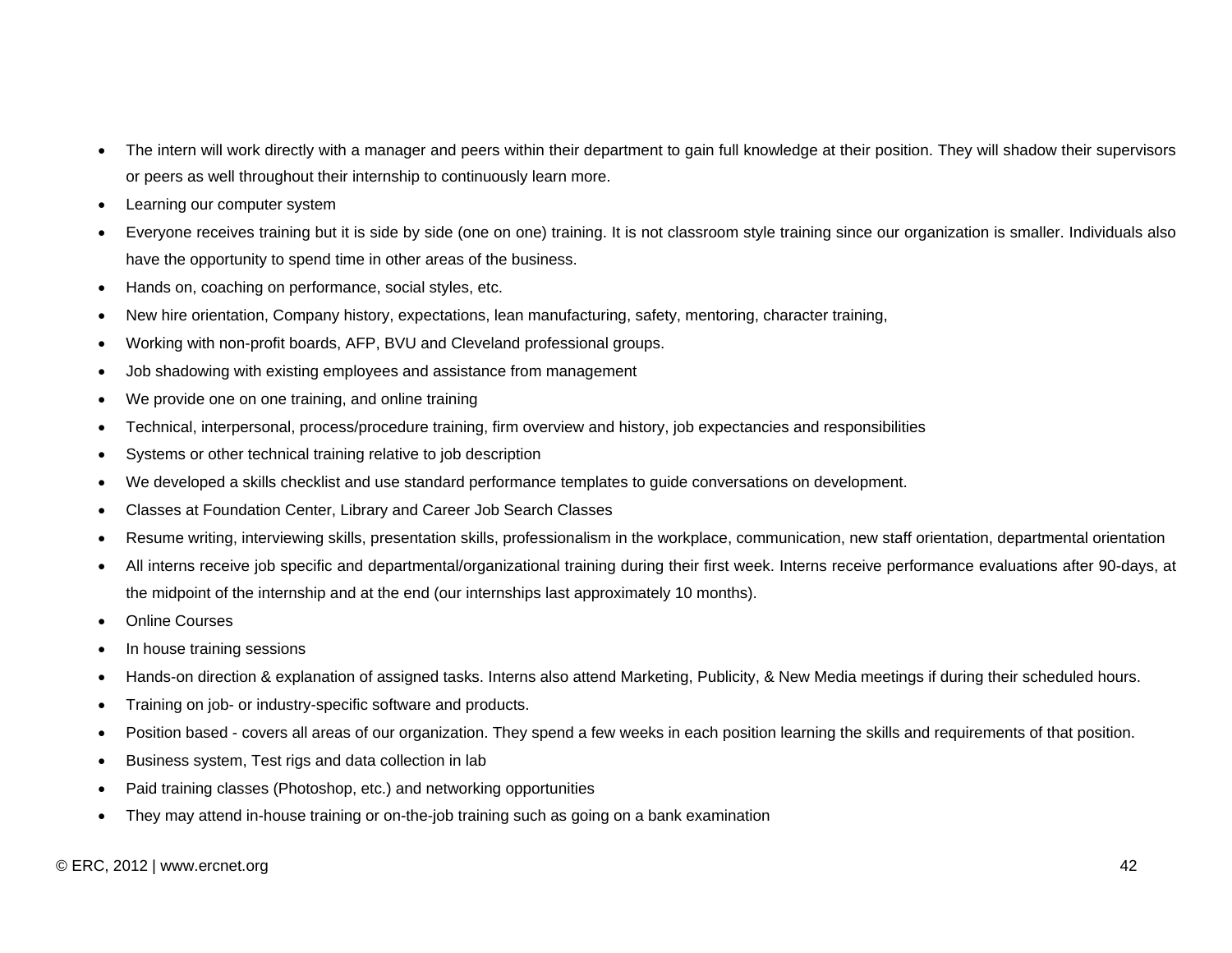- On the job engineering and shop opportunities with a mentor.
- We provide on the job training and project work. Mentoring of current employees. Participation in supplier training programs.
- Formal technical, administrative, safety and company overviews.
- Participation in employee workshops and training.
- The training is specific to our company and software
- On the job training for specific tasks; opportunity to be hired full-time upon graduation
- Two-week training program, in various departments, as a part of our ISO program.
- Job specific training and full time position
- On the job training
- Interns are able to attend conferences that their supervisor may attend to give them professional development. If they are given a specific project to work on, they are provided training to conduct the project with effectiveness and efficiency.
- Several training modules: product, c#, business acumen, architecture
- Plenty of on-the-job experience. Intern is responsible for their own professional development
- Job related training, business orientation, Job shadowing, Work Assignments, Projects
- Training on products and databases used within our organization. Bi-weekly lunch learning sessions networking with other HR and interns from our other locations. Seminars during those lunch-n-learns from our marketing, sales, operations departments on speeches, project, interview techniques.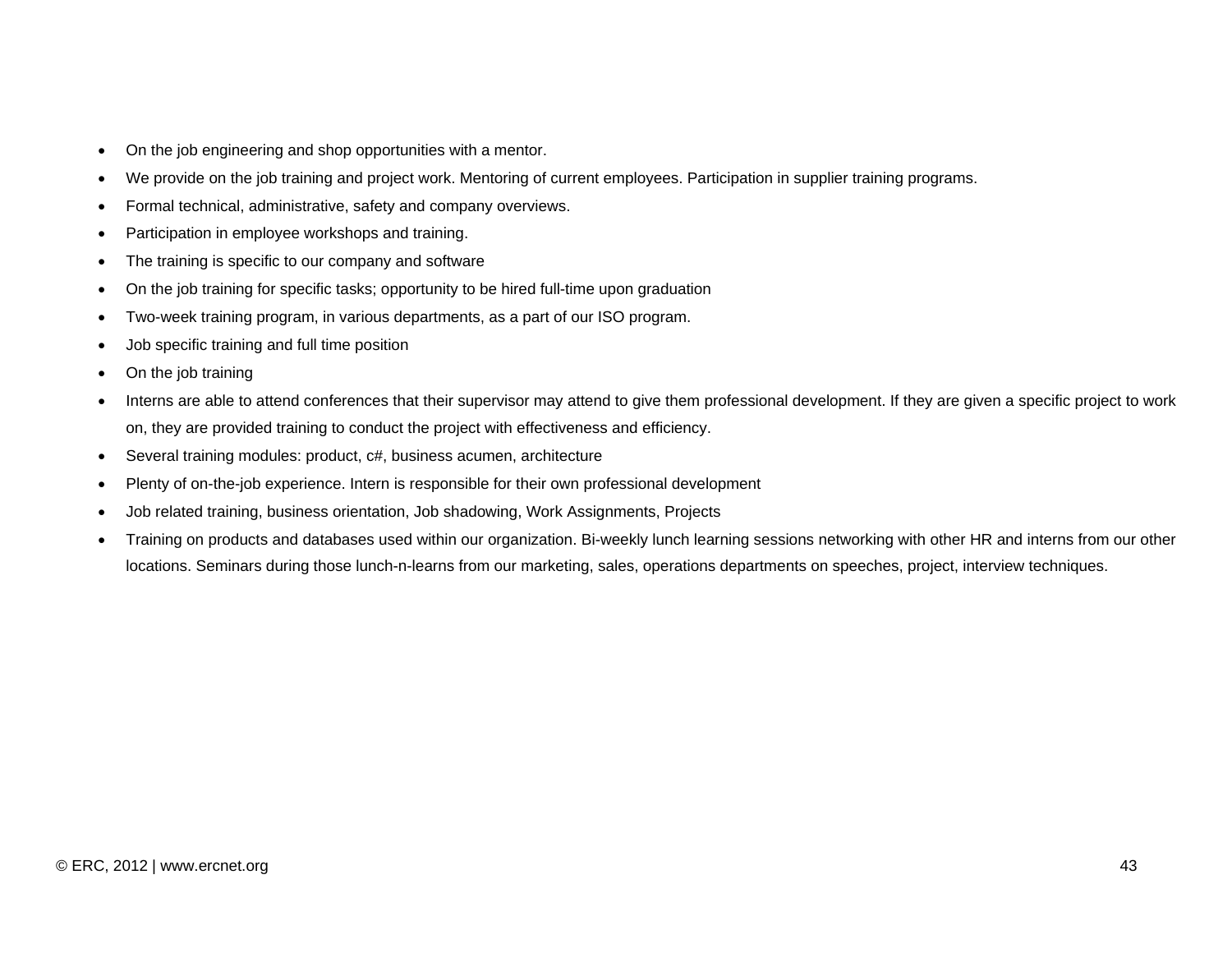## **Types of training and development opportunities provided to new college graduates**

- On the job and cross functional training
- We provide one on one training, and online training
- Technical, interpersonal, process/procedure, benefits, firm overview and history, job expectancies and responsibilities
- Systems and other technical training relative to job description, in-house training programs for personal development, introduction to senior staff
- Formal training on CRM, other proprietary databases. Ongoing informal training on project work, other.
- We have a corporate trainer on staff who acclimates each new hire to the Company.
- On the job training, on site workshops
- New staff orientation, departmental orientation, training to keep up certifications and licensures
- All recent grads receive job specific and departmental/organizational training during their first week. All new hires receive a 90-day review and then yearly performance evaluations. Furthermore, new hire, along with all employees, are put on Professional Development Plan in which they create goals that will further their career development.
- **Online Courses**
- **Safety Training**
- Training on job- or industry-specific software and products. Leadership and communication courses.
- Position based covers all areas of our organization. They spend a few weeks in each position learning the skills and requirements of that position.
- We have a formal training program, as well as review process for all staff members.
- Business Systems, test rigs and data collection in the lab
- Paid training courses, networking, industry memberships, continuing education
- Other professional development based on job role
- On the job engineering and shop opportunities with a mentor.
- Formal technical, administrative, safety and company overviews.
- 3-6 month overseas assignment to International R&D Center
- On the job training for specific tasks; training in industry standards and workflow; opportunity for promotion within 6 months to 1 year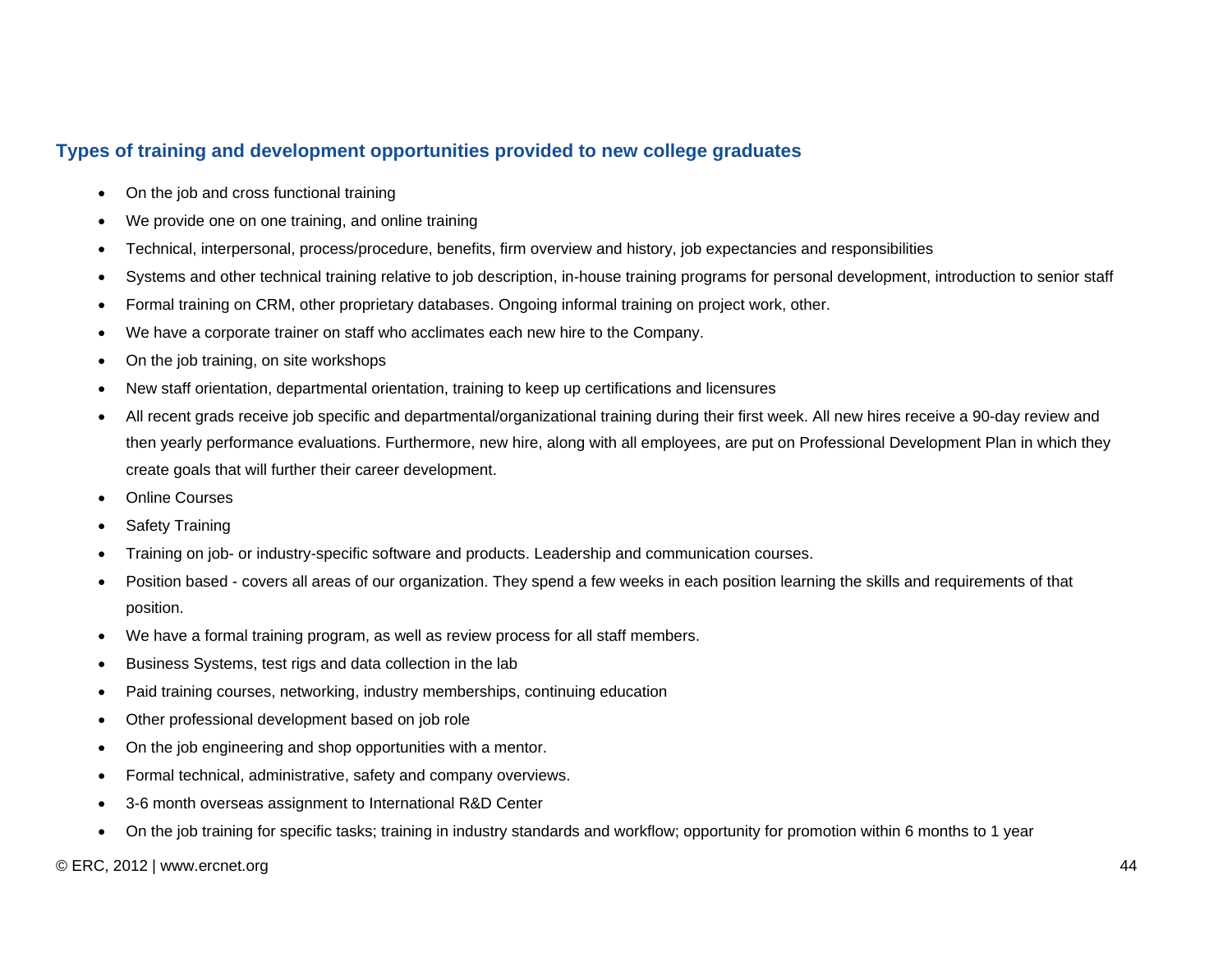- Training can be job shadowing
- Training can be a licensure program with direct supervision for 2 years.
- Professional Development is encouraged and paid for certification purposes.
- In our laboratory there is specific training all new hires must go through and must be qualified on. (FDA regulated)
- Two-week training program, in various departments, as a part of our ISO program.
- Leadership training classes and internal training classes.
- On the job training. Travel with senior engineers.
- Computer as related to engineering software. FEA and advance 3D
- It depends on the goals and objectives of the new college graduate. New hires are empowered to make their own decisions regarding training and professional development.
- Same as all FTE hires
- Job skills training, business orientation, Job shadowing, Work Assignments, Projects
- Training on products and databases used within our organization; tuition reimbursement to further education; networking with other locations to learn the business.
- Each new lab hire reports directly to a project manager, who reviews & coaches several times a week
- Training on brands, products, and processes and job requirements
- The work is usually substantive. We are a policy research organization, so we often prefer interns who have some skill in analyzing polices, budget numbers, etc., though we can and do put interns to work on developing our web site and other non-research activities. By the end of the internship, each person will have some finished product either with their name on it (their papers are all on our website), or they will have concrete experience in assisting our communications team.
- Extensive product training; ISO process training; software programs; tuition assistance
- Business-unit specific
- application specific workshops/boot camps
- Whatever is needed
- Formal training classes, orientation, on the job training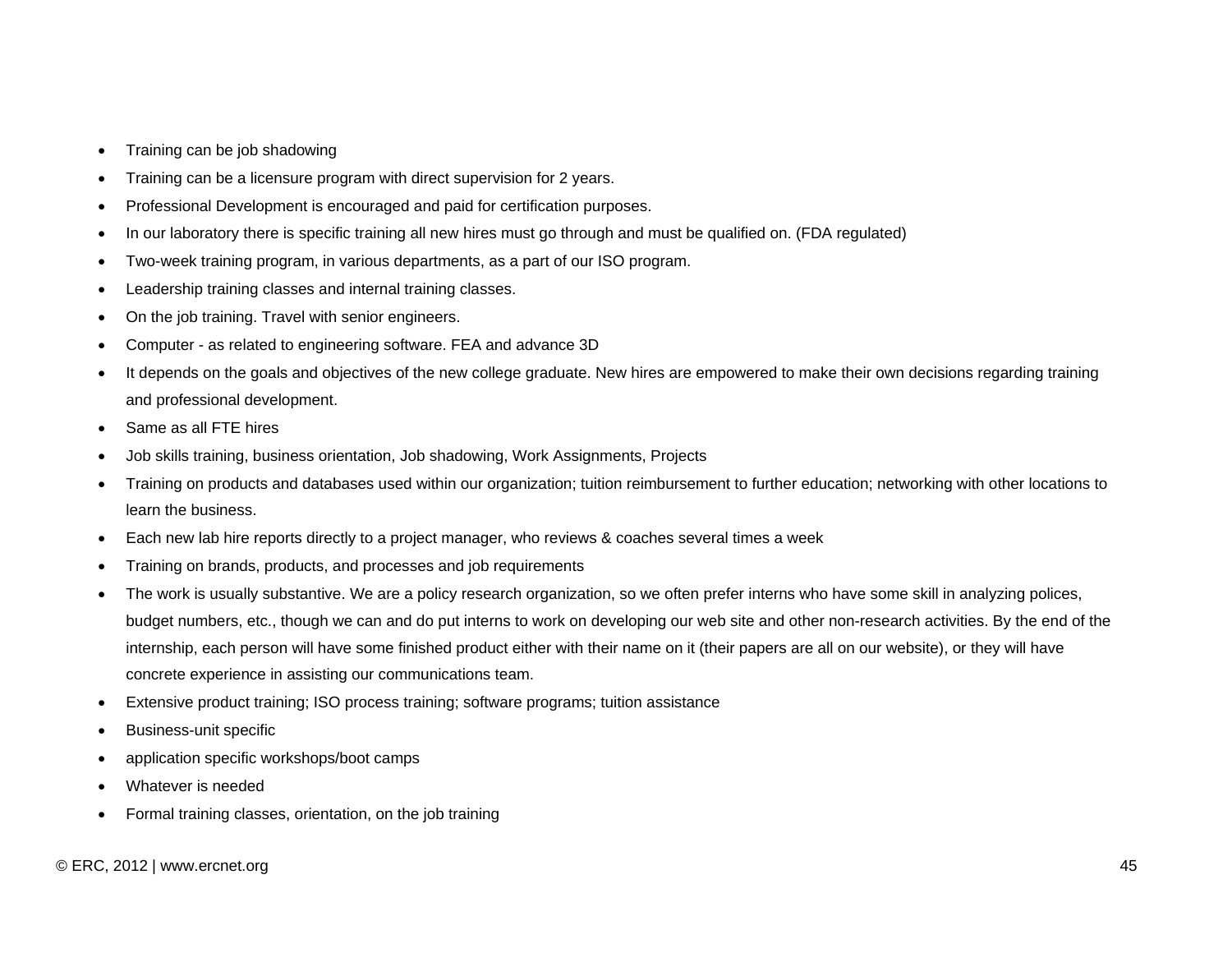- We have a formal orientation program all new hires go through. They will meet with the individuals they will interact with one-on-one to assist building a working relationship, they will work in one of our stores to understand our business, and go to our Distribution Center to see our direct to consumer side of the business.
- Quality Training
- Safety training
- CAD and other software training
- Attendance to trade shows
- Networking opportunities
- New college graduates are expected to be capable to doing the assigned work with minimal training.
- Enough to understand our process, procedures, needs & expectations
- New graduates are put on a team and paired with a management level employee as they are acclimated to the job they are hired to do. We will provide internal training and support external training. New graduates are put to work on product development or client facing projects from the start. If they still require additional training we provide the time in their schedule to address their training needs.
- training in YOU's curriculum and our culture of measurement
- orientation, work in entry level positions, can apply for internal postings if in good standing
- Learning our computer system
- Again, everyone receives training but it is side by side (one on one) training. It is not classroom style training since our organization is smaller. If an individual has an interest in another area of the business, they will be given the opportunity to spend time in that other area to learn.
- we haven't hired any college graduates
- New hire orientation, Company history, expectations, lean manufacturing, safety, mentoring, character training,
- Consistent ongoing in house support.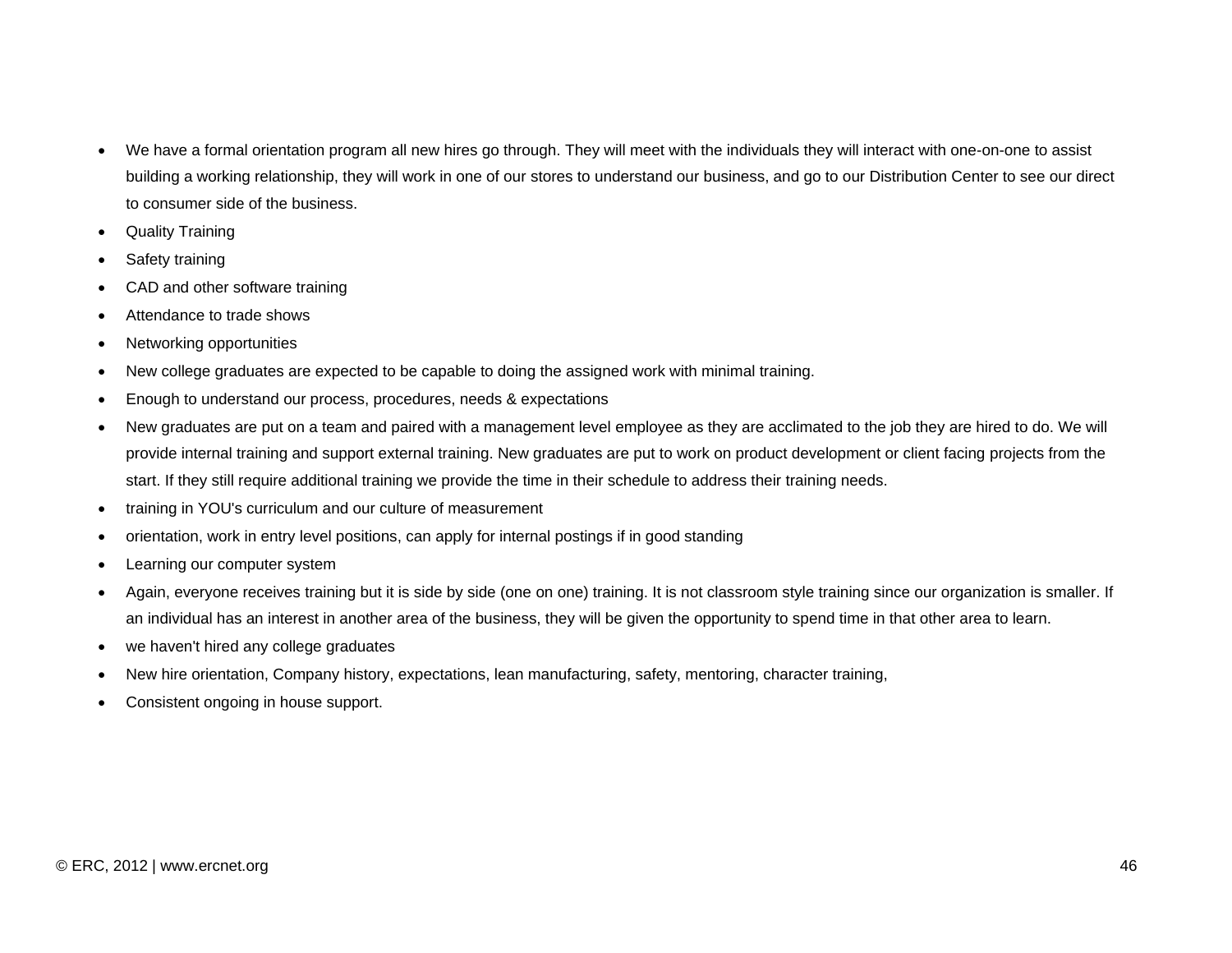## **Organizations that offer management in training programs for new college graduates**

### **Figure 21 | All breakouts**

|                            | Percent |
|----------------------------|---------|
| All Organizations          | 12%     |
| <b>Industry</b>            |         |
| Manufacturing              | 19%     |
| Non-Manufacturing          | 11%     |
| Non-Profit                 | 10%     |
| <b>Organizational Size</b> |         |
| $1 - 50$                   | 13%     |
| 51-250                     | 11%     |
| 251-500                    | 25%     |
| Over 500                   | 17%     |

## **Types of management in training programs**

- It will depend on the opportunity that they have been hired for.
- Leadership skills and knowledge of company
- Senior Management
- Finance and Human Resources
- Manufacturing
- Management book study groups (Lunch and Learn)
- Management, Sales, Marketing
- Office Management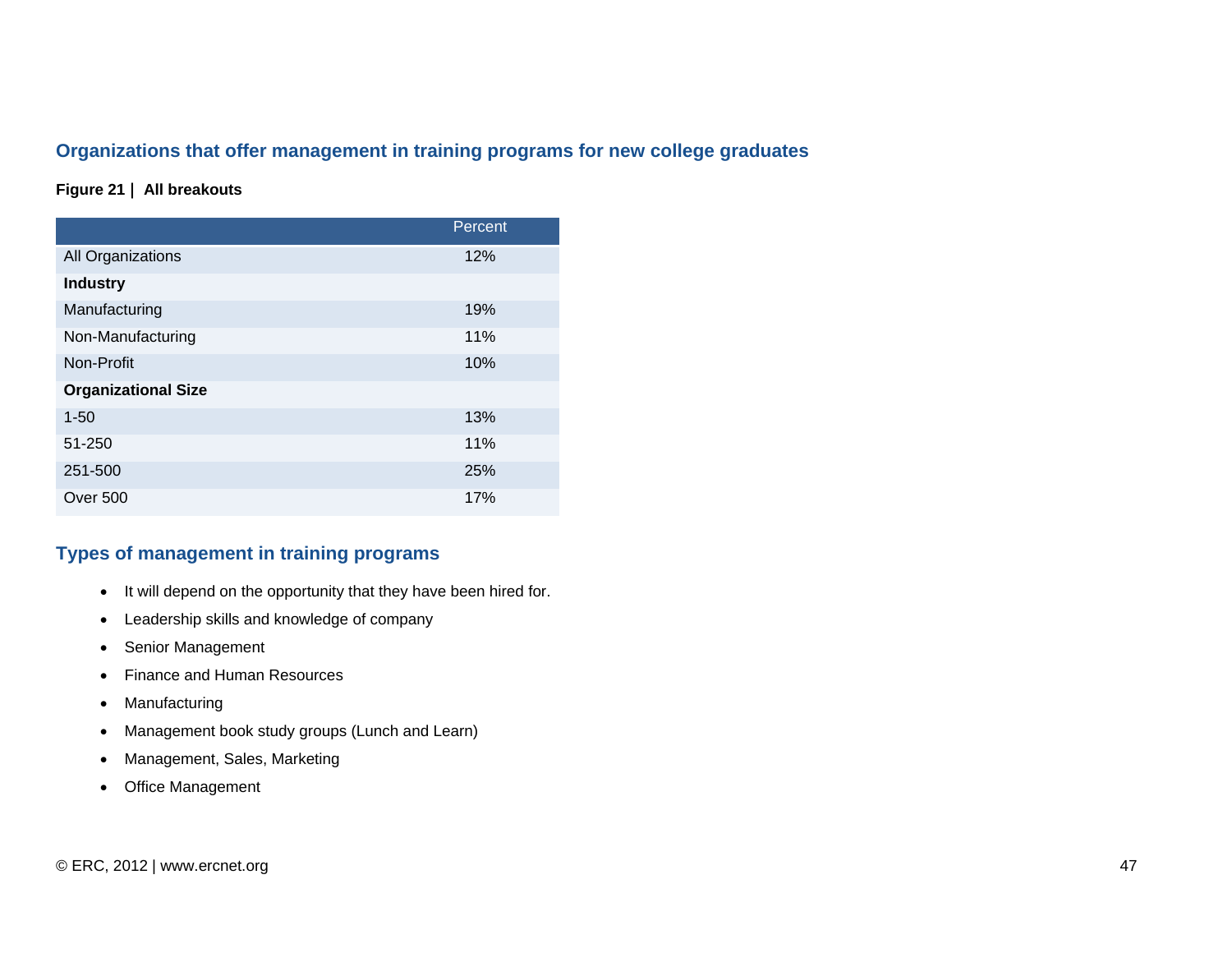# **Responsibilities of interns' supervisors and mentors**

## *Responsibilities of supervisors*

## **Figure 22 | All organizations**

|                                                             | <b>All Organizations</b> |
|-------------------------------------------------------------|--------------------------|
| Assigning or managing projects                              | 84%                      |
| Evaluating performance                                      | 78%                      |
| Providing feedback or coaching                              | 76%                      |
| Administrative tasks (signing time sheet, scheduling, etc.) | 73%                      |
| Training or teaching new skills                             | 70%                      |
| Ensuring that the internship is a learning experience       | 67%                      |
| Exposing intern to subject matter experts                   | 58%                      |

## **Figure 22a | Industry**

|                                                             | Manufacturing | Non-Manufacturing | Non-Profit |
|-------------------------------------------------------------|---------------|-------------------|------------|
| Assigning or managing projects                              | 83%           | 82%               | 92%        |
| Evaluating performance                                      | 77%           | 77%               | 83%        |
| Providing feedback or coaching                              | 77%           | 74%               | 83%        |
| Administrative tasks (signing time sheet, scheduling, etc.) | 80%           | 72%               | 71%        |
| Training or teaching new skills                             | 69%           | 67%               | 71%        |
| Ensuring that the internship is a learning experience       | 66%           | 59%               | 75%        |
| Exposing intern to subject matter experts                   | 60%           | 54%               | 63%        |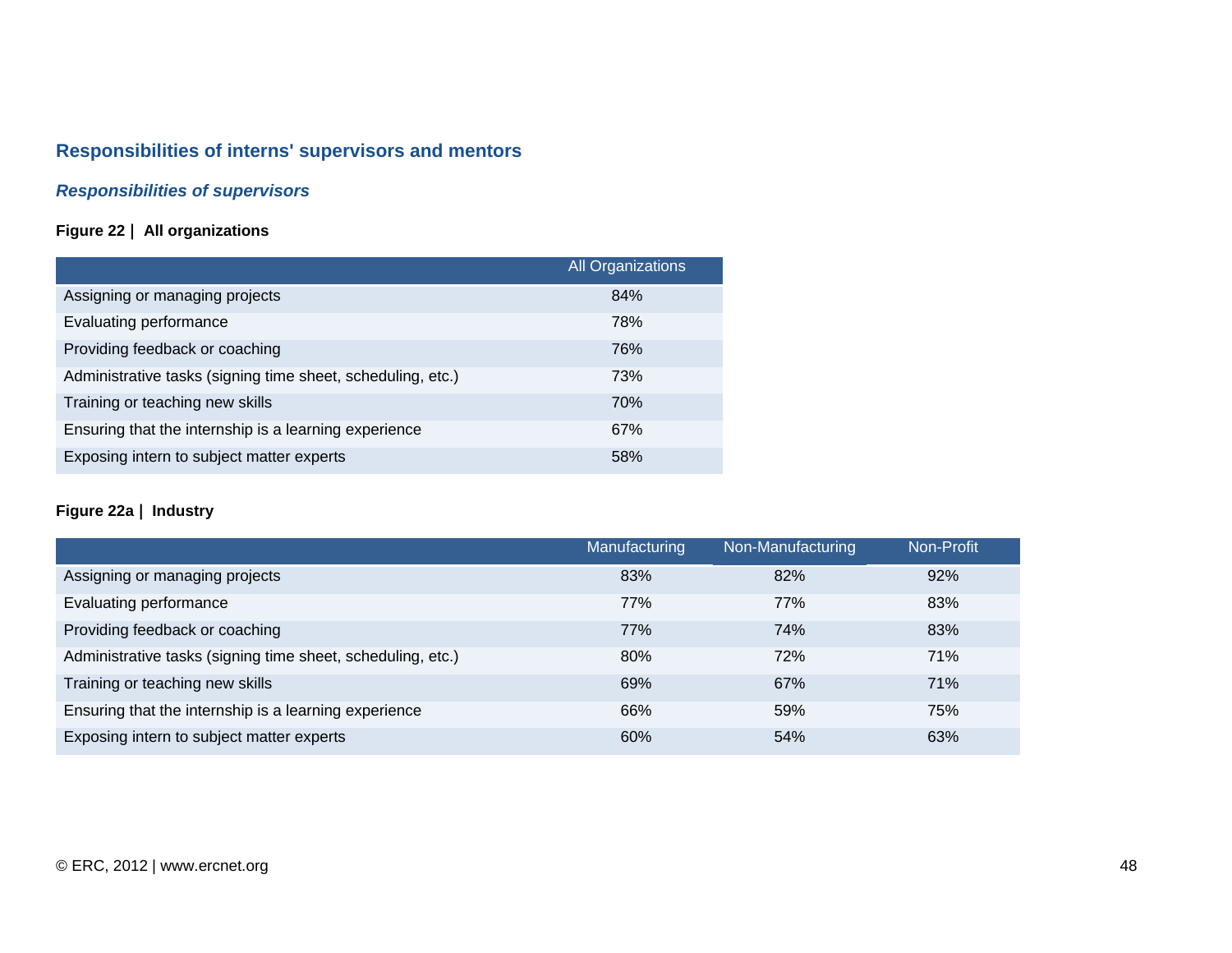## **Figure 22b | Organizational size**

|                                                             | $1 - 50$ | $51 - 250$ | 251-500 | <b>Over 500</b> |
|-------------------------------------------------------------|----------|------------|---------|-----------------|
| Assigning or managing projects                              | 78%      | 93%        | 43%     | 94%             |
| Evaluating performance                                      | 75%      | 85%        | 43%     | 83%             |
| Providing feedback or coaching                              | 75%      | 80%        | 43%     | 89%             |
| Administrative tasks (signing time sheet, scheduling, etc.) | 66%      | 83%        | 57%     | 78%             |
| Training or teaching new skills                             | 66%      | 68%        | 29%     | 89%             |
| Ensuring that the internship is a learning experience       | 63%      | 63%        | 29%     | 89%             |
| Exposing intern to subject matter experts                   | 56%      | 56%        | 29%     | 78%             |

## *Responsibilities of mentors*

## **Figure 22c | All organizations**

|                                                             | <b>All Organizations</b> |
|-------------------------------------------------------------|--------------------------|
| Providing feedback or coaching                              | 54%                      |
| Ensuring that the internship is a learning experience       | 45%                      |
| Training or teaching new skills                             | 45%                      |
| Exposing intern to subject matter experts                   | 43%                      |
| Evaluating performance                                      | <b>26%</b>               |
| Assigning or managing projects                              | 18%                      |
| Administrative tasks (signing time sheet, scheduling, etc.) | 9%                       |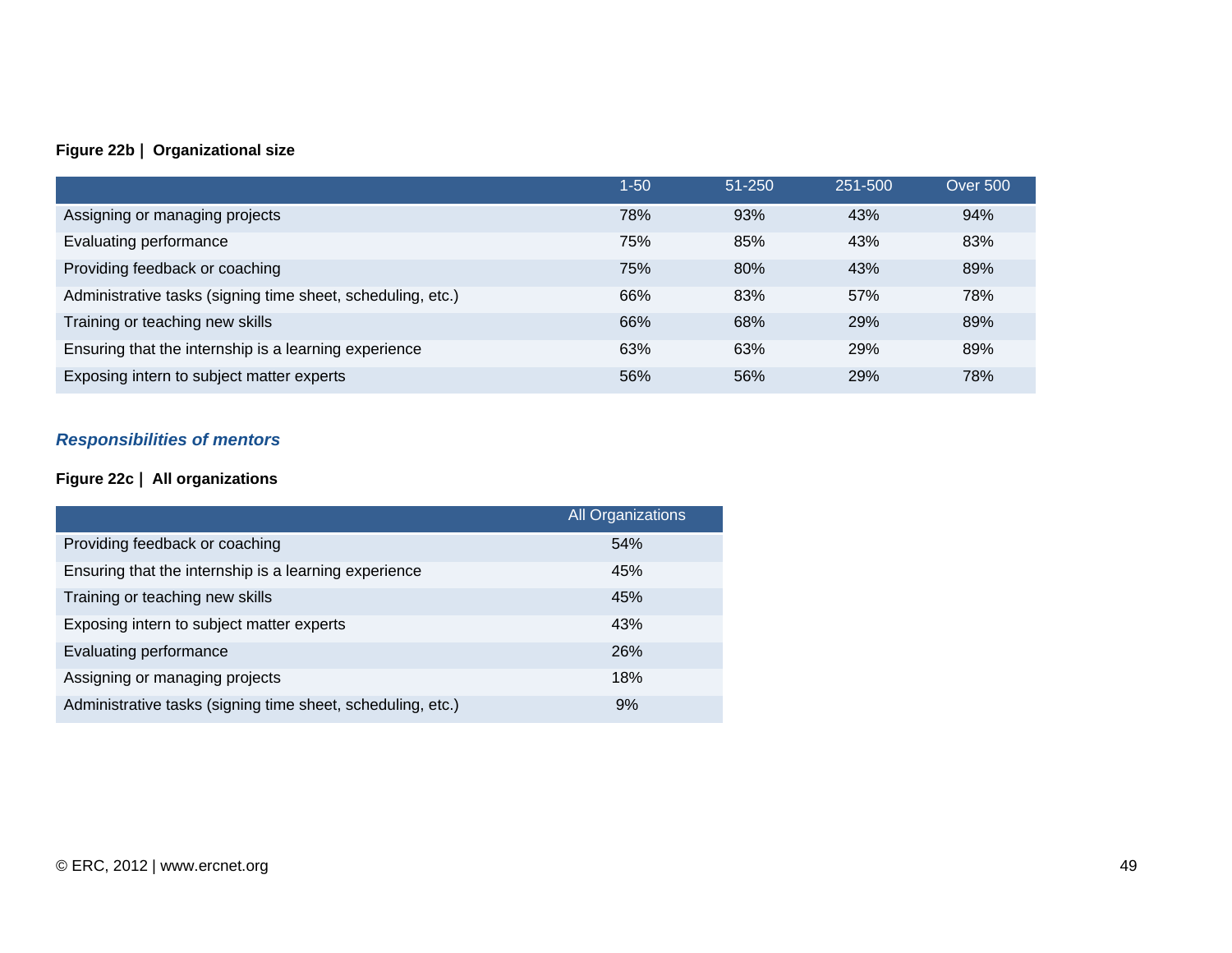## **Figure 22d | Industry**

|                                                             | Manufacturing | Non-Manufacturing | Non-Profit |
|-------------------------------------------------------------|---------------|-------------------|------------|
| Providing feedback or coaching                              | 60%           | 54%               | 50%        |
| Training or teaching new skills                             | 60%           | 46%               | 38%        |
| Ensuring that the internship is a learning experience       | 54%           | 46%               | 29%        |
| Exposing intern to subject matter experts                   | 60%           | 46%               | 33%        |
| Evaluating performance                                      | 37%           | 23%               | 21%        |
| Assigning or managing projects                              | 17%           | 18%               | 21%        |
| Administrative tasks (signing time sheet, scheduling, etc.) | 11%           | 8%                | 13%        |

## **Figure 22e | Organizational size**

|                                                             | $1 - 50$ | $51 - 250$ | 251-500 | <b>Over 500</b> |
|-------------------------------------------------------------|----------|------------|---------|-----------------|
| Providing feedback or coaching                              | 50%      | 51%        | 29%     | 83%             |
| Training or teaching new skills                             | 44%      | 49%        | 29%     | 67%             |
| Ensuring that the internship is a learning experience       | 47%      | 44%        | 29%     | 50%             |
| Exposing intern to subject matter experts                   | 47%      | 46%        | 29%     | 61%             |
| Evaluating performance                                      | 31%      | <b>24%</b> | 29%     | 28%             |
| Assigning or managing projects                              | 31%      | 12%        | 14%     | 11%             |
| Administrative tasks (signing time sheet, scheduling, etc.) | 16%      | 7%         | $0\%$   | 11%             |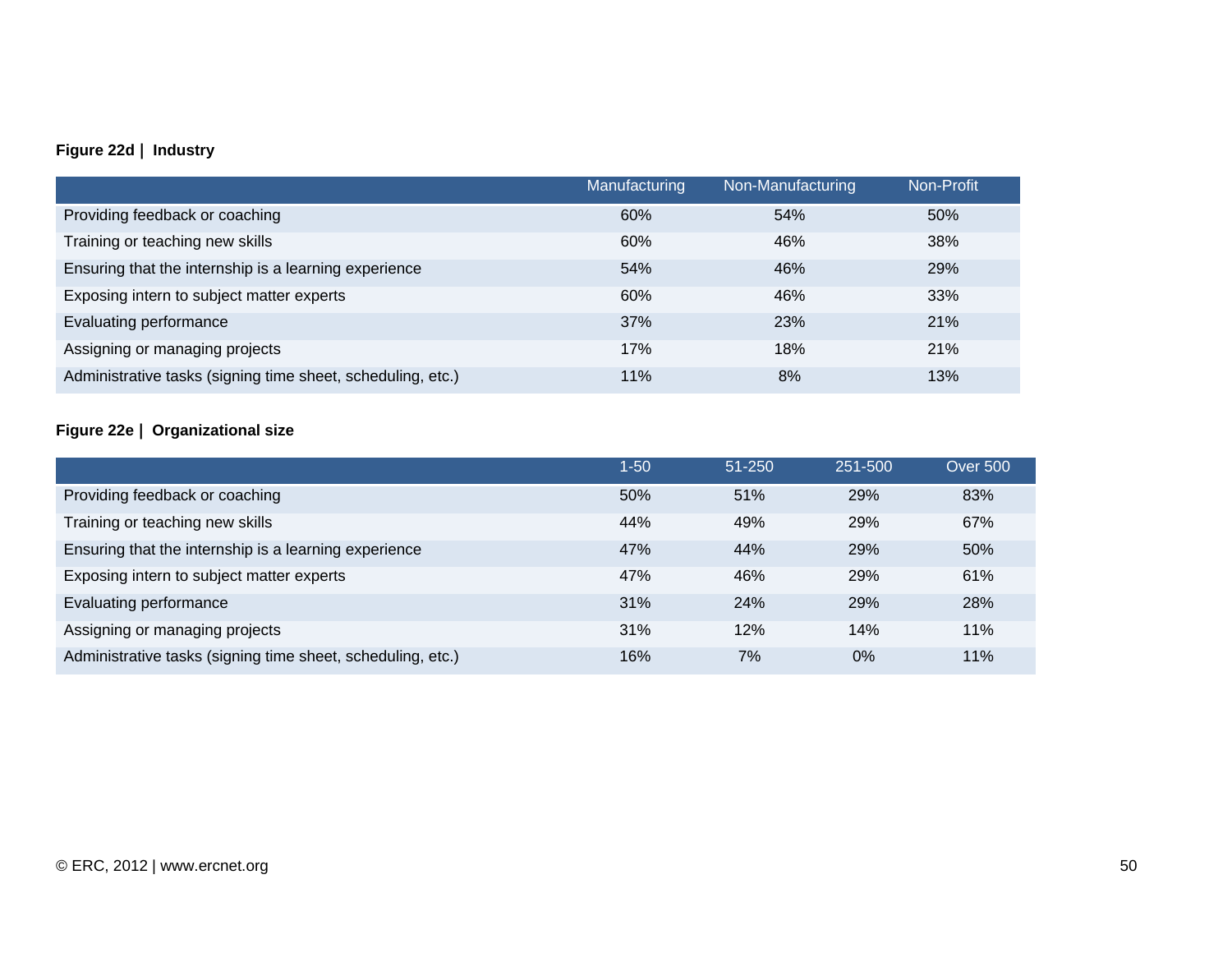# **Average percent of time allotted to job duties** *(intern only)*

## **Figure 23 | All organizations**

|                                   | Percent |
|-----------------------------------|---------|
| Analytical problem solving        | 36%     |
| Project coordinator management    | 30%     |
| Administrative or clerical duties | 23%     |
| Communications                    | 18%     |
| Other duties                      | 15%     |

## **Figure 23a | Industry**

|                                   | Manufacturing | Non-Manufacturing | Non-Profit |
|-----------------------------------|---------------|-------------------|------------|
| Analytical problem solving        | 34%           | 41%               | 30%        |
| Project coordinator management    | 30%           | 27%               | 32%        |
| Administrative or clerical duties | <b>22%</b>    | 26%               | 22%        |
| Communications                    | 16%           | 14%               | 24%        |
| Other duties                      | 8%            | 18%               | 21%        |

## **Figure 23b | Organizational size**

|                                   | $1 - 50$ | $51 - 250$ | 251-500 | <b>Over 500</b> |
|-----------------------------------|----------|------------|---------|-----------------|
| Analytical problem solving        | 44%      | 33%        | 21%     | 34%             |
| Project coordinator management    | 30%      | 27%        | 40%     | 32%             |
| Administrative or clerical duties | 19%      | 30%        | 18%     | 19%             |
| Communications                    | 19%      | 17%        | 18%     | 16%             |
| Other duties                      | 22%      | 15%        | 8%      | 11%             |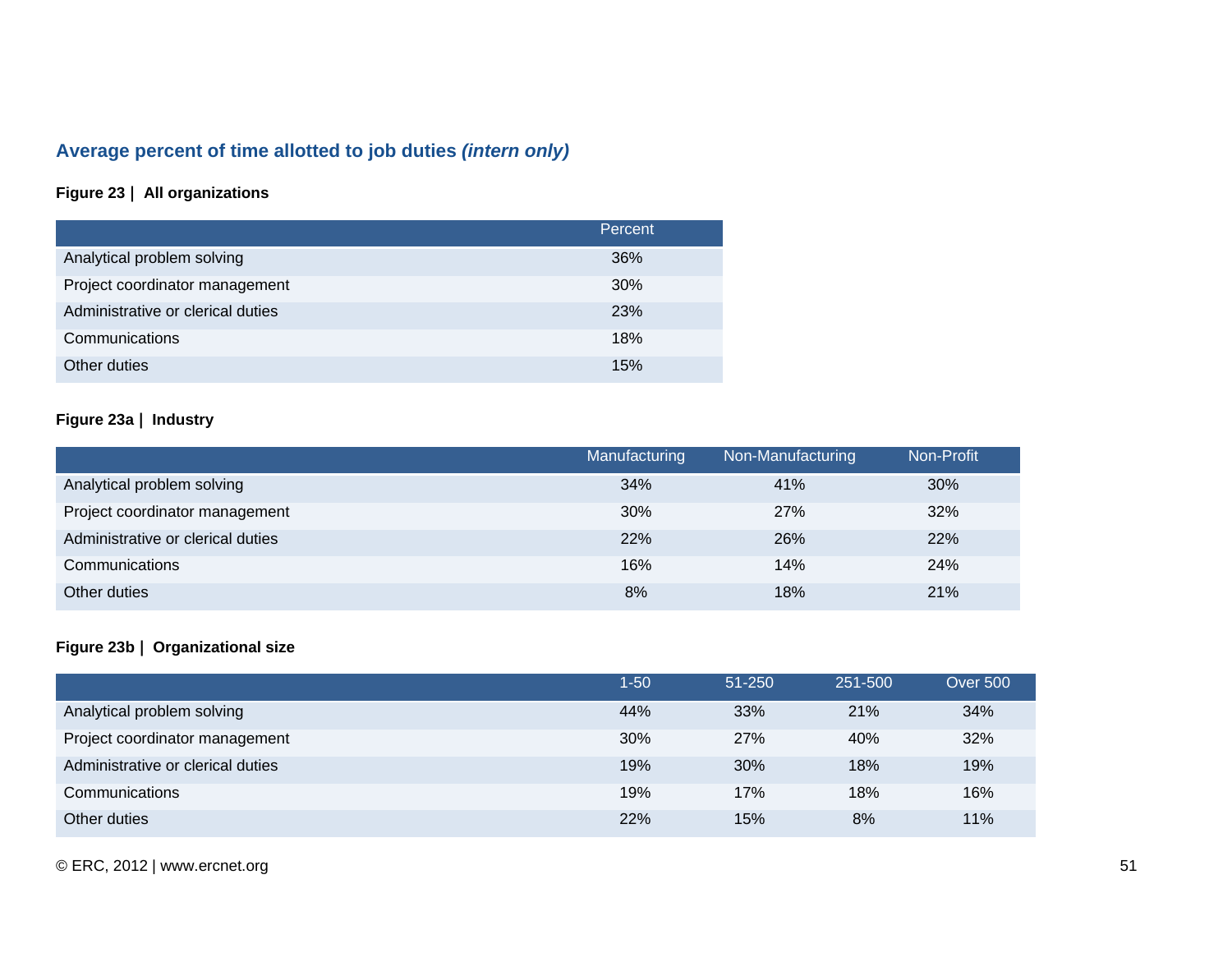# **Aspects of intern performance that are assessed if performance evaluations are given**

## **Figure 24 | All organizations**

|                                          | <b>All Organizations</b> |
|------------------------------------------|--------------------------|
| Dependability                            | 78%                      |
| Ability/willingness to learn and develop | 77%                      |
| Quality of work                          | 76%                      |
| Communication                            | 75%                      |
| Teamwork                                 | <b>71%</b>               |
| Attitude                                 | 69%                      |
| Professionalism                          | 68%                      |
| Productivity/efficiency                  | 68%                      |
| Interpersonal skills                     | 67%                      |
| Problem solving                          | 65%                      |
| Level or value of contributions          | 52%                      |
| Creativity/innovation                    | 50%                      |
| Customer service                         | 46%                      |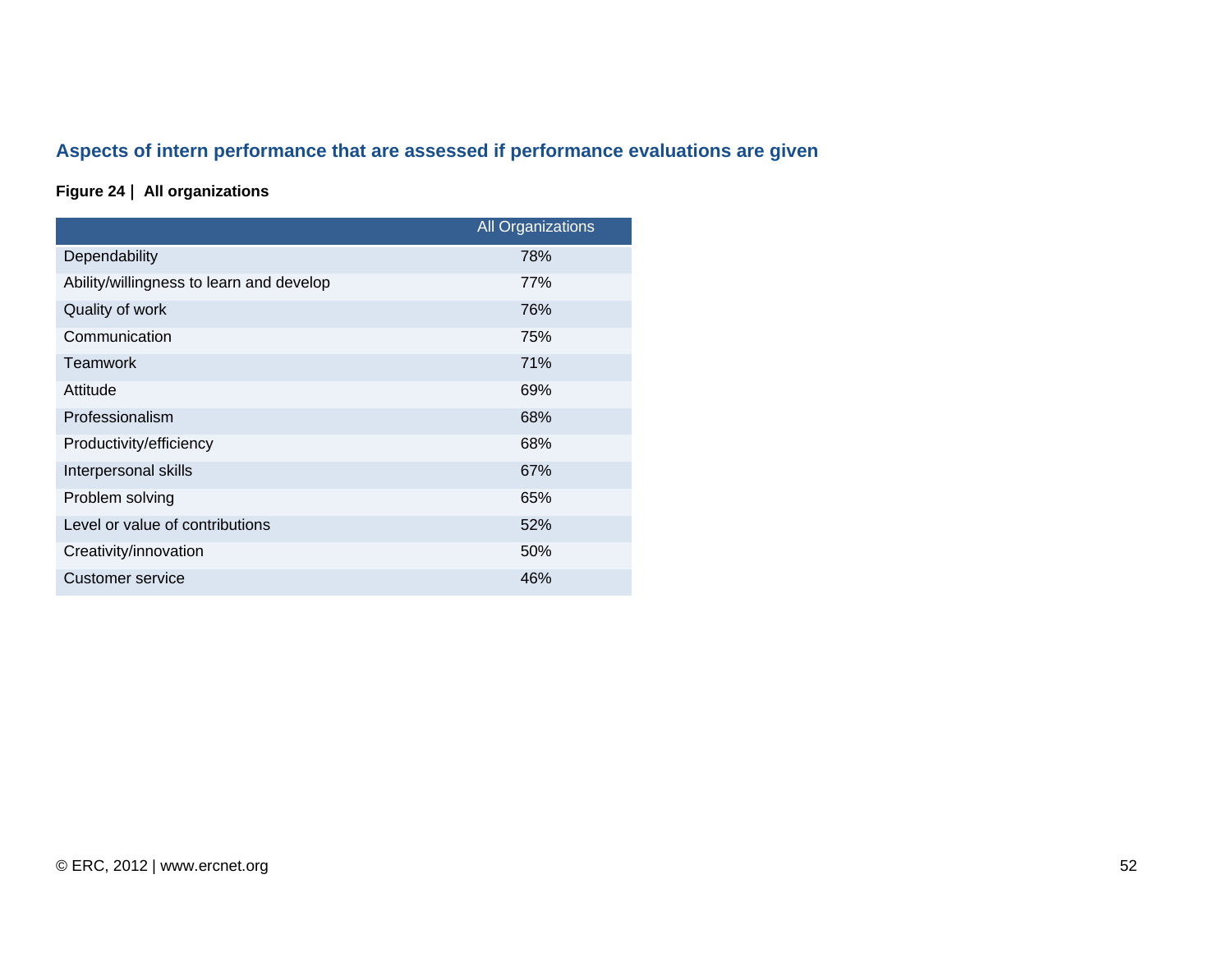## **Figure 24a | Industry**

|                                          | Manufacturing | Non-Manufacturing | Non-Profit |
|------------------------------------------|---------------|-------------------|------------|
| Dependability                            | 80%           | 77%               | 83%        |
| Ability/willingness to learn and develop | 80%           | 79%               | 75%        |
| Quality of work                          | 80%           | 79%               | 71%        |
| Communication                            | 77%           | 79%               | 75%        |
| Teamwork                                 | 74%           | 74%               | 63%        |
| Attitude                                 | 83%           | 69%               | 63%        |
| Professionalism                          | 71%           | 69%               | 67%        |
| Productivity/efficiency                  | 80%           | 69%               | 67%        |
| Interpersonal skills                     | 74%           | 67%               | 67%        |
| Problem solving                          | 74%           | 67%               | 50%        |
| Level or value of contributions          | 57%           | 49%               | 58%        |
| Creativity/innovation                    | 54%           | 49%               | 46%        |
| <b>Customer service</b>                  | 54%           | 46%               | 46%        |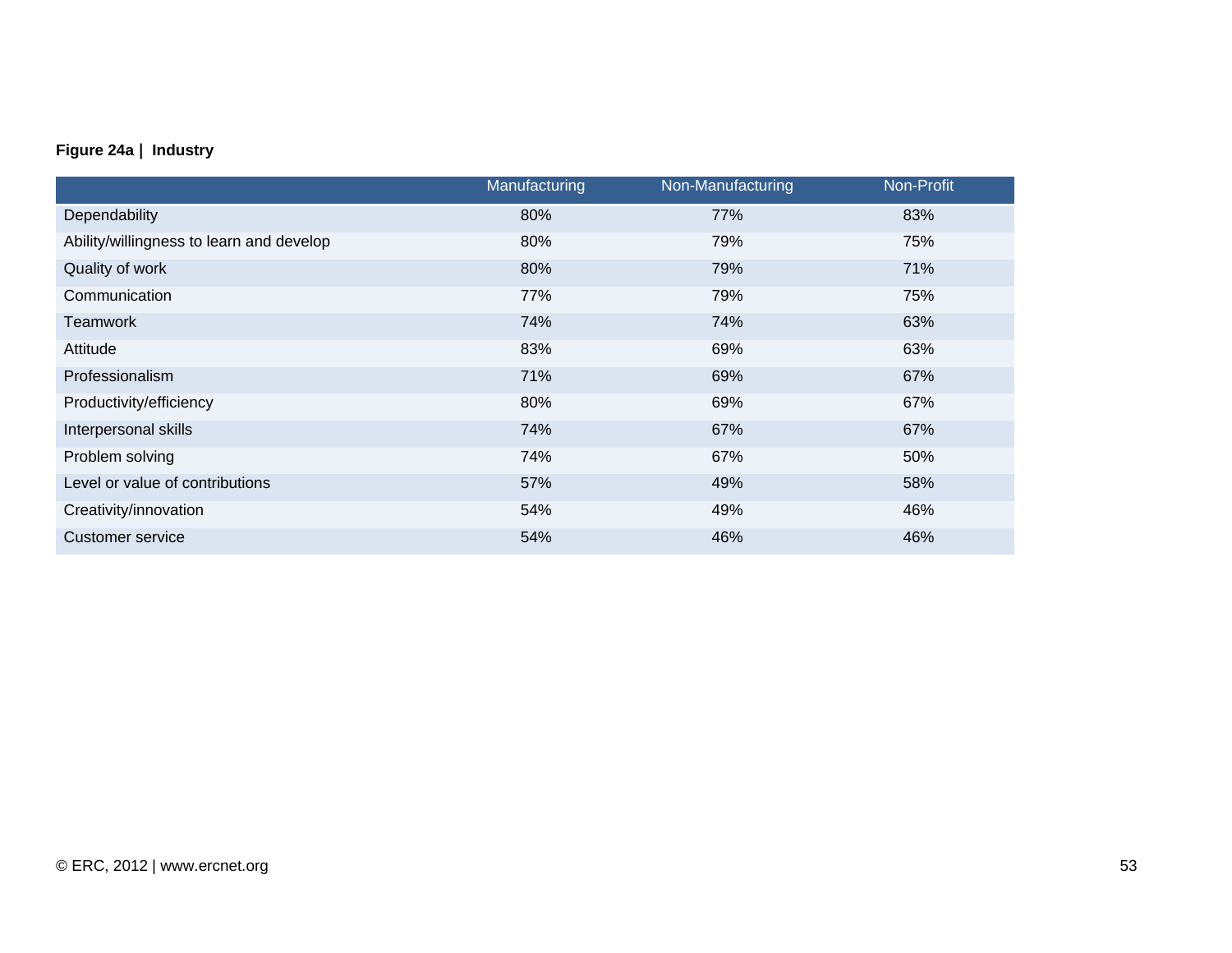## **Figure 24b | Organizational size**

|                                          | $1 - 50$ | 51-250 | 251-500 | <b>Over 500</b> |
|------------------------------------------|----------|--------|---------|-----------------|
| Dependability                            | 78%      | 80%    | 57%     | 89%             |
| Ability/willingness to learn and develop | 75%      | 78%    | 57%     | 94%             |
| Quality of work                          | 72%      | 78%    | 57%     | 94%             |
| Communication                            | 69%      | 80%    | 57%     | 94%             |
| <b>Teamwork</b>                          | 69%      | 68%    | 57%     | 89%             |
| Attitude                                 | 72%      | 73%    | 57%     | 78%             |
| Professionalism                          | 59%      | 71%    | 57%     | 89%             |
| Productivity/efficiency                  | 72%      | 68%    | 57%     | 89%             |
| Interpersonal skills                     | 59%      | 68%    | 57%     | 94%             |
| Problem solving                          | 63%      | 63%    | 57%     | 78%             |
| Level or value of contributions          | 56%      | 46%    | 43%     | 72%             |
| Creativity/innovation                    | 56%      | 44%    | 57%     | 50%             |
| Customer service                         | 38%      | 54%    | 43%     | 61%             |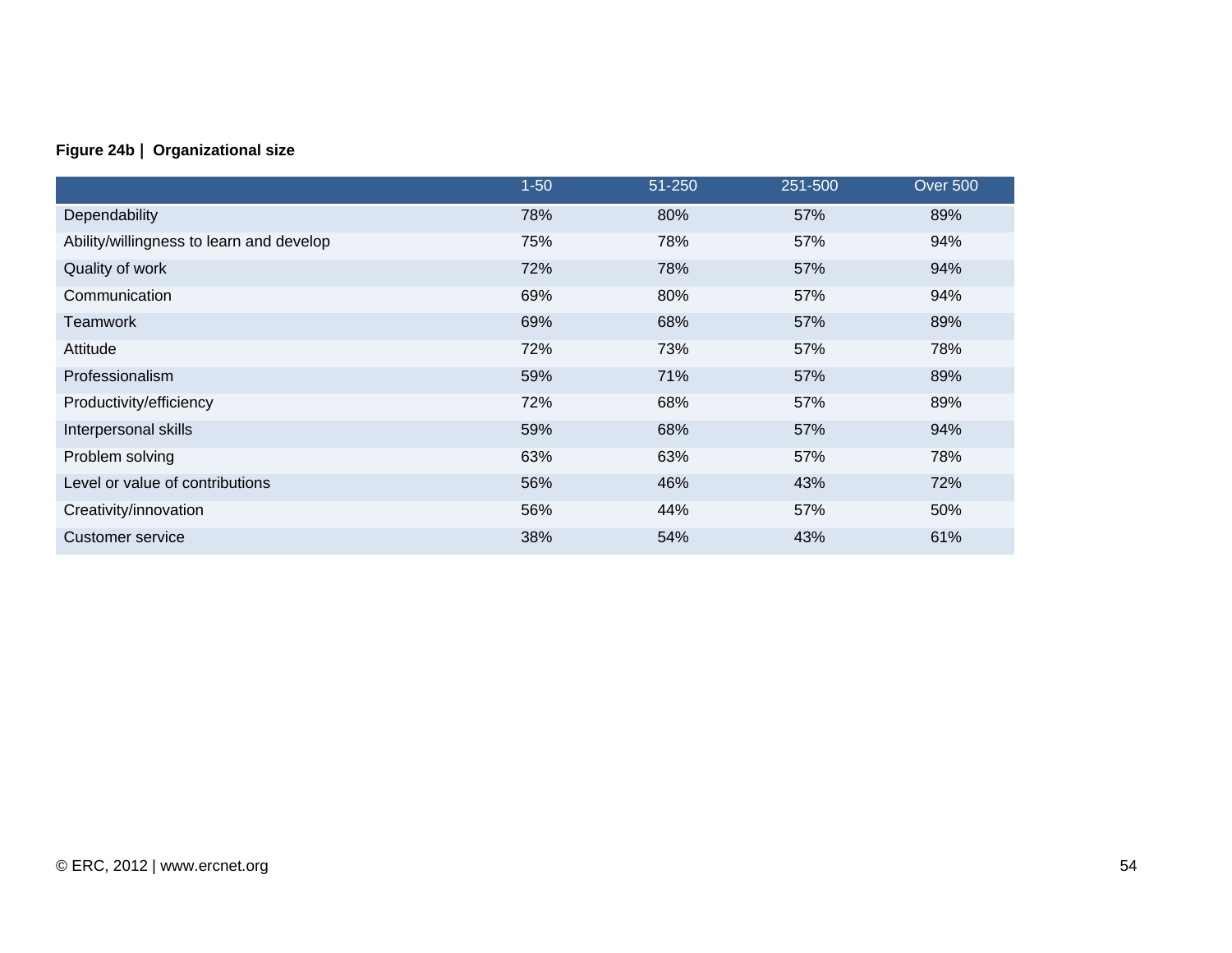## **Other aspects of performance assessed**

- Ability to learn and retain information, independent thinking
- Mastery of hard skills such as valuation analysis, competitive landscape analysis, etc.
- Organizational 'fit'
- Areas like dependability and quality of work are addressed more if an intern isn't working up to par; we try to move them toward a higher level of work over the duration of their learning experience with us.
- Completion of assignments on time and with good effort
- Safety
- We don't do formal evaluations, but we look for and reinforce the above qualities, with only customer service not being relevant. Because the interns sit in the middle of our small, open office, they are part of the office culture, both picking up how we work and influencing our work, making the place more lively.
- Ability to work on own.
- Flexibility at program times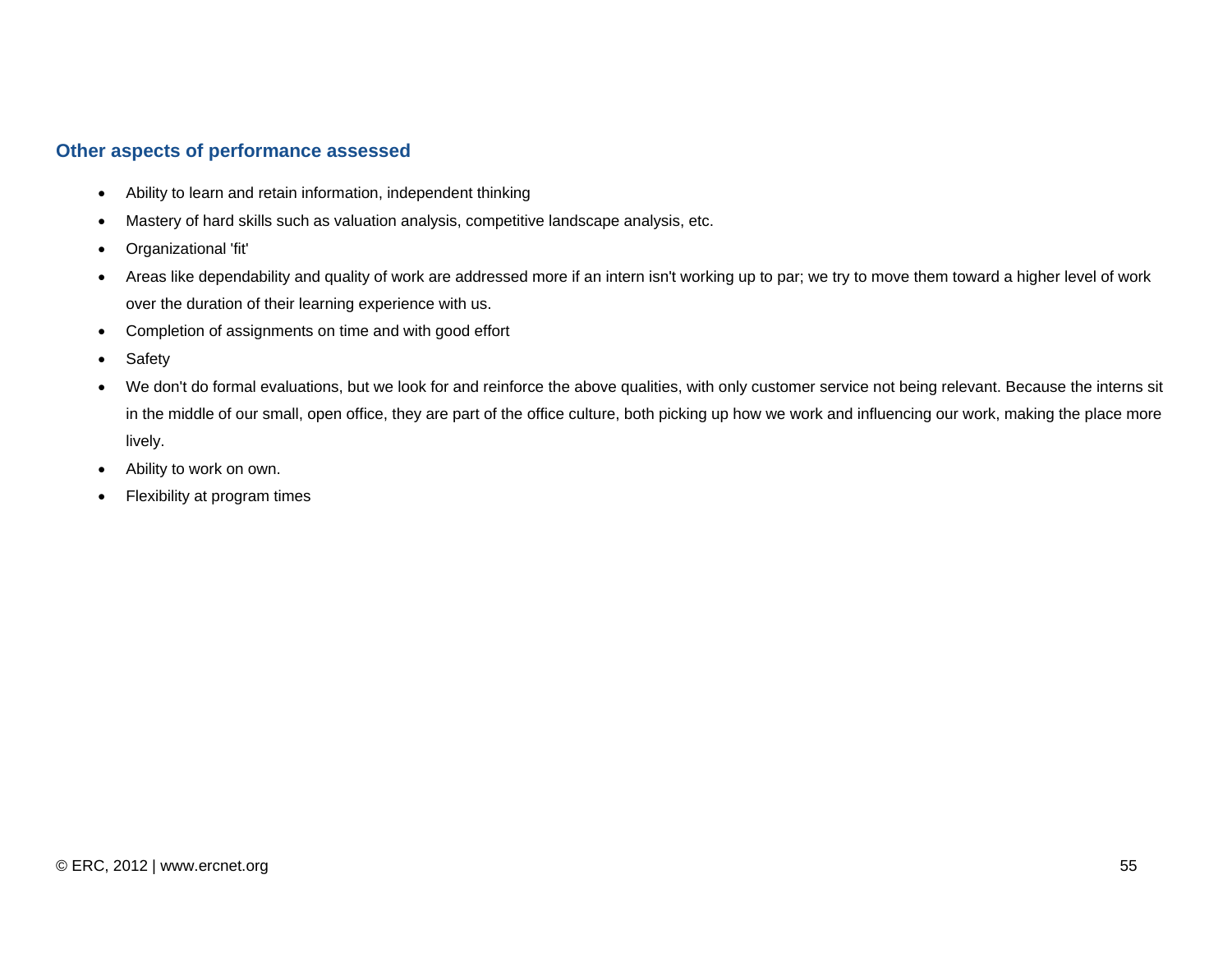# **Types of feedback gathered by organizations from interns at the end of the internship**

## **Figure 25 | All organizations**

|                                                   | <b>All Organizations</b> |
|---------------------------------------------------|--------------------------|
| Satisfaction with job duties                      | 60%                      |
| What they feel they learned or did not learn      | 59%                      |
| How internship differed from expectations         | 56%                      |
| Where they think work processes could be improved | 49%                      |
| Understanding of expectations                     | 49%                      |
| Opinions of supervisors and/or mentors            | 48%                      |
| Relevance to their major and/or career goals      | 46%                      |
| Work they would have liked to do                  | 39%                      |

## **Figure 25a | Industry**

|                                                   | Manufacturing | Non-Manufacturing | Non-Profit |
|---------------------------------------------------|---------------|-------------------|------------|
| Satisfaction with job duties                      | 60%           | 62%               | 71%        |
| What they feel they learned or did not learn      | 63%           | 54%               | 71%        |
| How internship differed from expectations         | 66%           | 46%               | 67%        |
| Where they think work processes could be improved | 37%           | 56%               | 58%        |
| Understanding of expectations                     | 49%           | 49%               | 67%        |
| Opinions of supervisors and/or mentors            | 49%           | 51%               | 54%        |
| Relevance to their major and/or career goals      | 51%           | 41%               | 54%        |
| Work they would have liked to do                  | 40%           | 41%               | 46%        |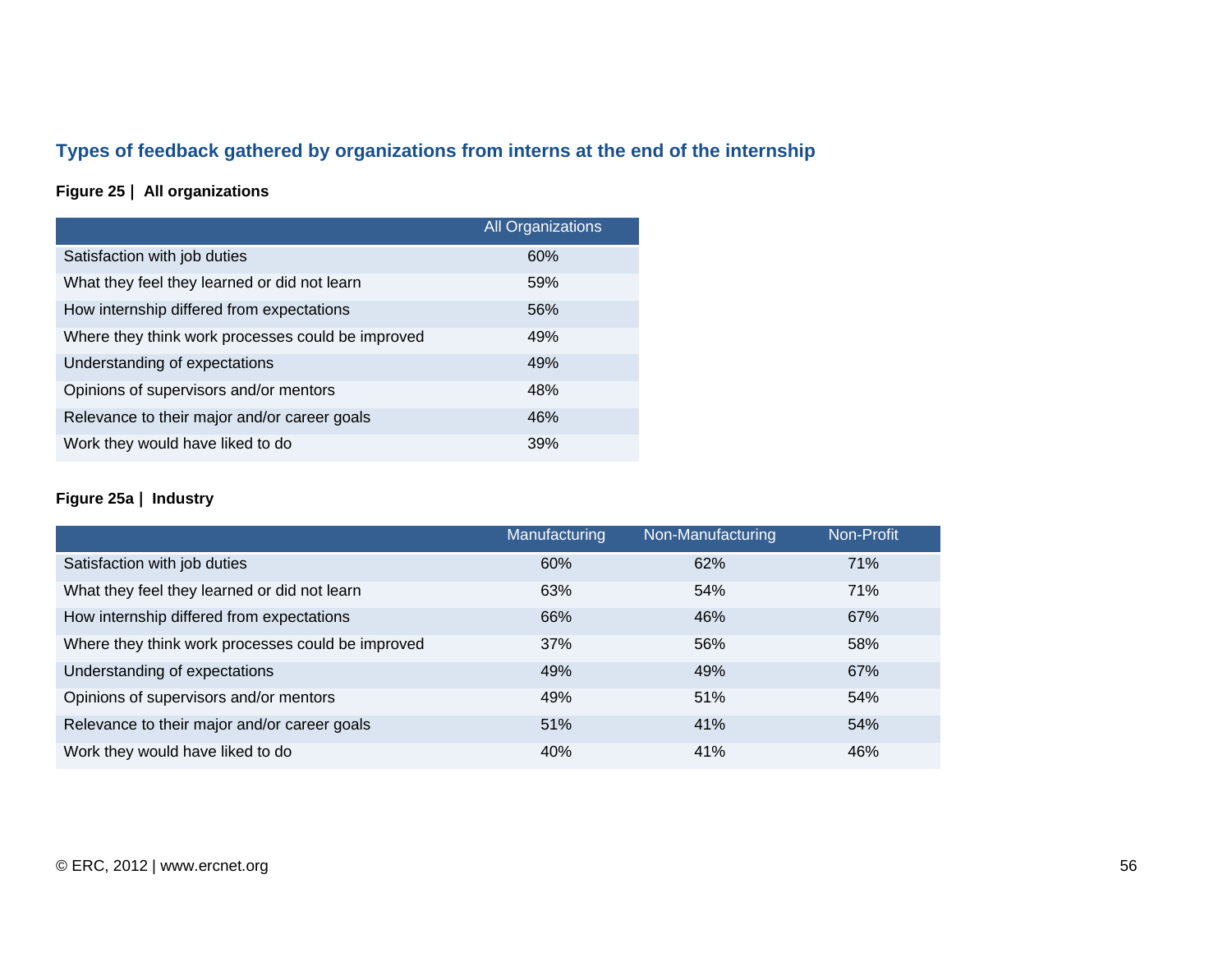## **Figure 25b | Organizational size**

|                                                   | $1 - 50$ | 51-250 | 251-500 | <b>Over 500</b> |
|---------------------------------------------------|----------|--------|---------|-----------------|
| Satisfaction with job duties                      | 56%      | 56%    | 71%     | 89%             |
| What they feel they learned or did not learn      | 53%      | 61%    | 71%     | 72%             |
| How internship differed from expectations         | 44%      | 56%    | 71%     | 83%             |
| Where they think work processes could be improved | 47%      | 46%    | 57%     | 61%             |
| Understanding of expectations                     | 50%      | 41%    | 57%     | 83%             |
| Opinions of supervisors and/or mentors            | 41%      | 54%    | 57%     | 61%             |
| Relevance to their major and/or career goals      | 41%      | 44%    | 29%     | 78%             |
| Work they would have liked to do                  | 38%      | 37%    | 43%     | 61%             |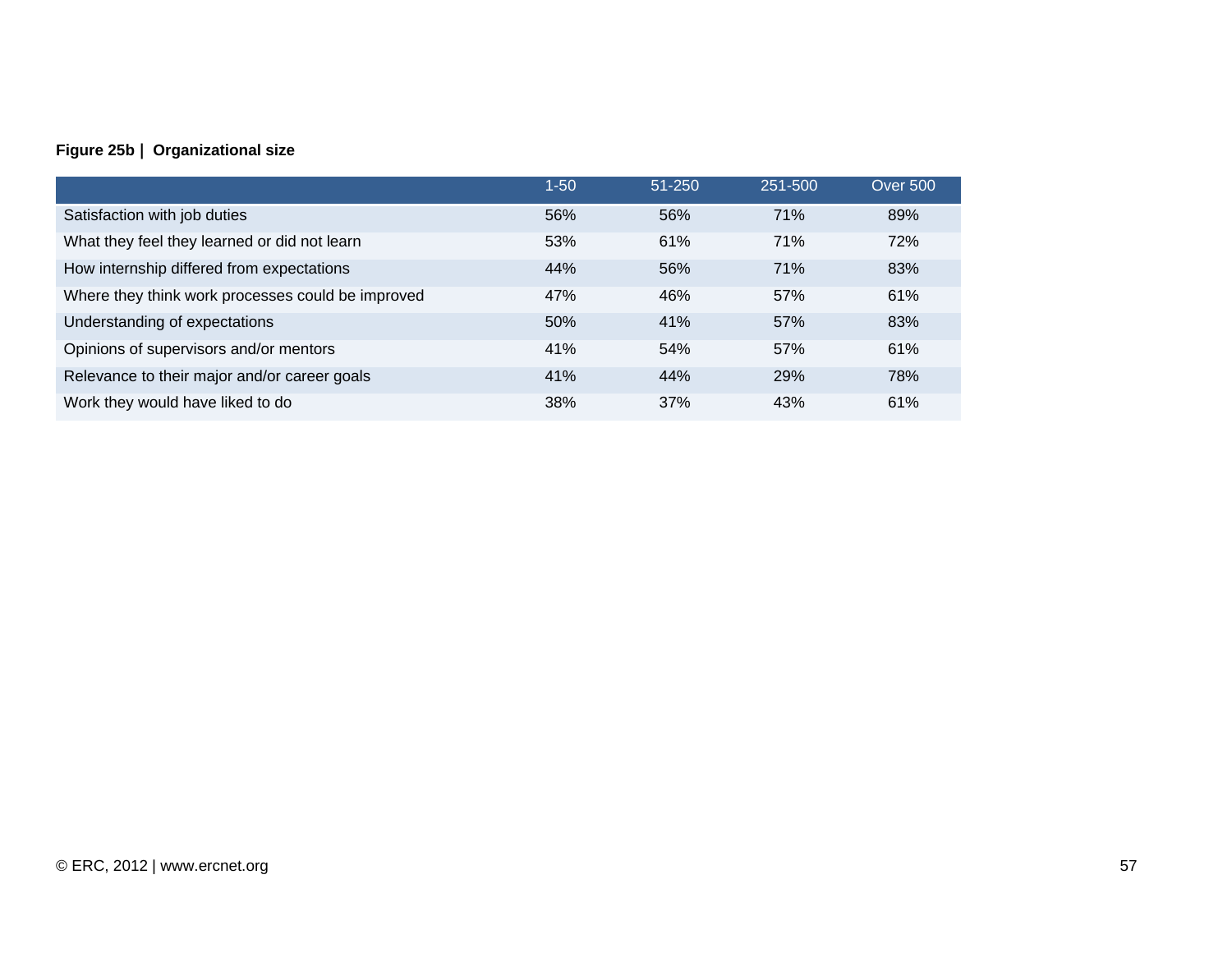## **Methods organizations use to continue to engage interns**

## **Figure 26 | All organizations**

|                                               | All Organizations |
|-----------------------------------------------|-------------------|
| Offer employment (if available)               | .57%              |
| Keep in contact with intern                   | 52%               |
| Recall or rehire over multiple terms or years | 40%               |
| Hold intern "alumni" events                   | 2%                |

## **Figure 26a | Industry**

|                                               | Manufacturing | Non-Manufacturing | Non-Profit |
|-----------------------------------------------|---------------|-------------------|------------|
| Offer employment (if available)               | 57%           | 72%               | 38%        |
| Keep in contact with intern                   | 57%           | 54%               | 50%        |
| Recall or rehire over multiple terms or years | 46%           | 46%               | 25%        |
| Hold intern "alumni" events                   | 3%            | 3%                | $0\%$      |

## **Figure 26b | Organizational size**

|                                               | 1-50 | $51 - 250$ | 251-500    | <b>Over 500</b> |
|-----------------------------------------------|------|------------|------------|-----------------|
| Offer employment (if available)               | 50%  | 51%        | 57%        | 89%             |
| Keep in contact with intern                   | 47%  | 54%        | 57%        | 67%             |
| Recall or rehire over multiple terms or years | 34%  | 39%        | <b>29%</b> | 61%             |
| Hold intern "alumni" events                   | 6%   | 0%         | 0%         | $0\%$           |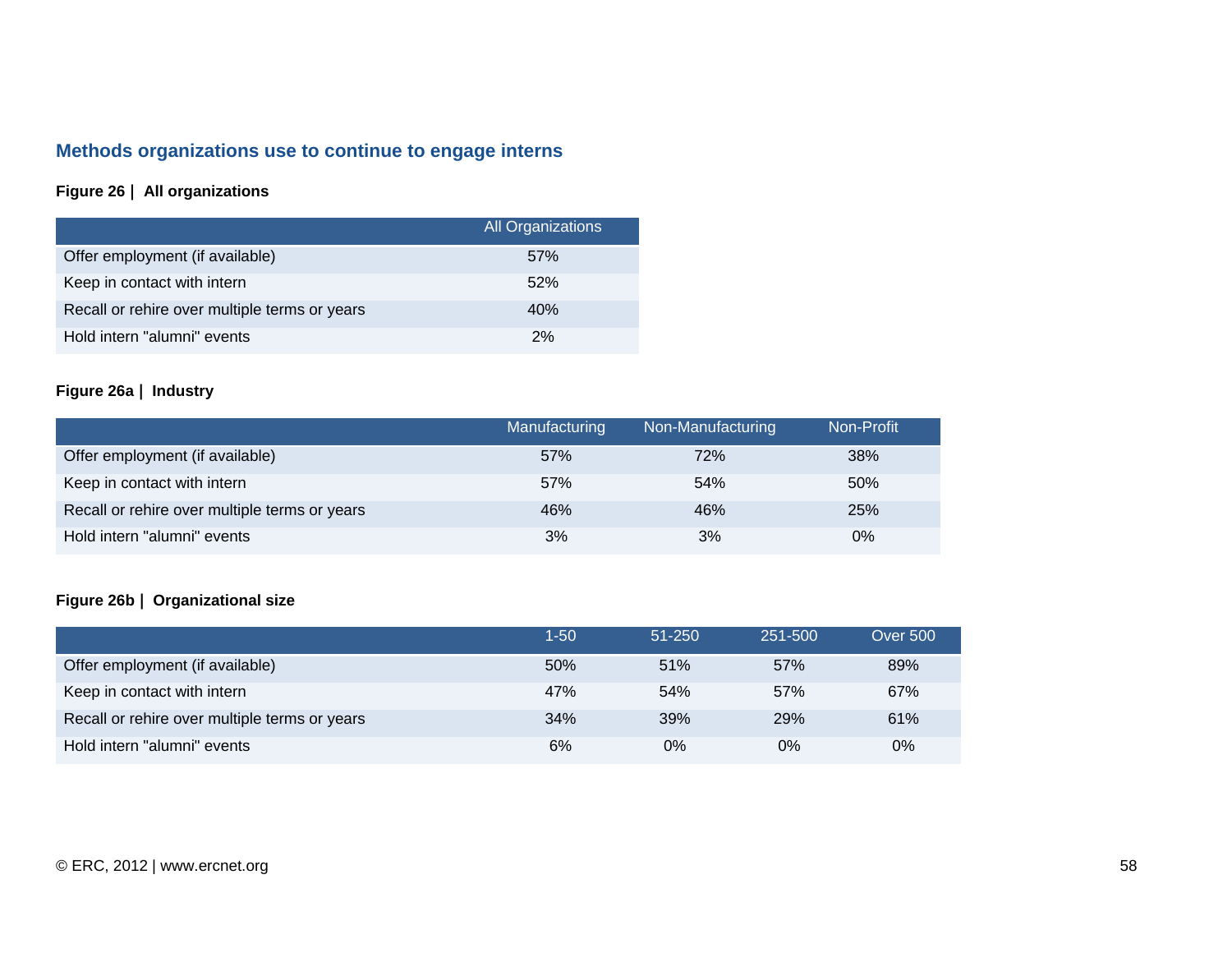# **Organizations that offered interns full-time employment**

## **Figure 27 | All organizations**

|                                                       | All Organizations |
|-------------------------------------------------------|-------------------|
| All interns were offered full-time employment         | 5%                |
| Some of the interns were offered full-time employment | 70%               |
| The interns were not offered full-time employment     | 24%               |

## **Figure 27a | Industry**

|                                                       | Manufacturing | Non-Manufacturing | Non-Profit |
|-------------------------------------------------------|---------------|-------------------|------------|
| All interns were offered full-time employment         | 7%            | $0\%$             | 4%         |
| Some of the interns were offered full-time employment | 80%           | 81%               | 48%        |
| The interns were not offered full-time employment     | 13%           | 19%               | 48%        |

## **Figure 27b | Organizational size**

|                                                       | 1-50 | $51 - 250$ | 251-500    | <b>Over 500</b> |
|-------------------------------------------------------|------|------------|------------|-----------------|
| All interns were offered full-time employment         | 4%   | 3%         | <b>20%</b> | $0\%$           |
| Some of the interns were offered full-time employment | 59%  | 75%        | 60%        | 88%             |
| The interns were not offered full-time employment     | 37%  | 22%        | <b>20%</b> | 12%             |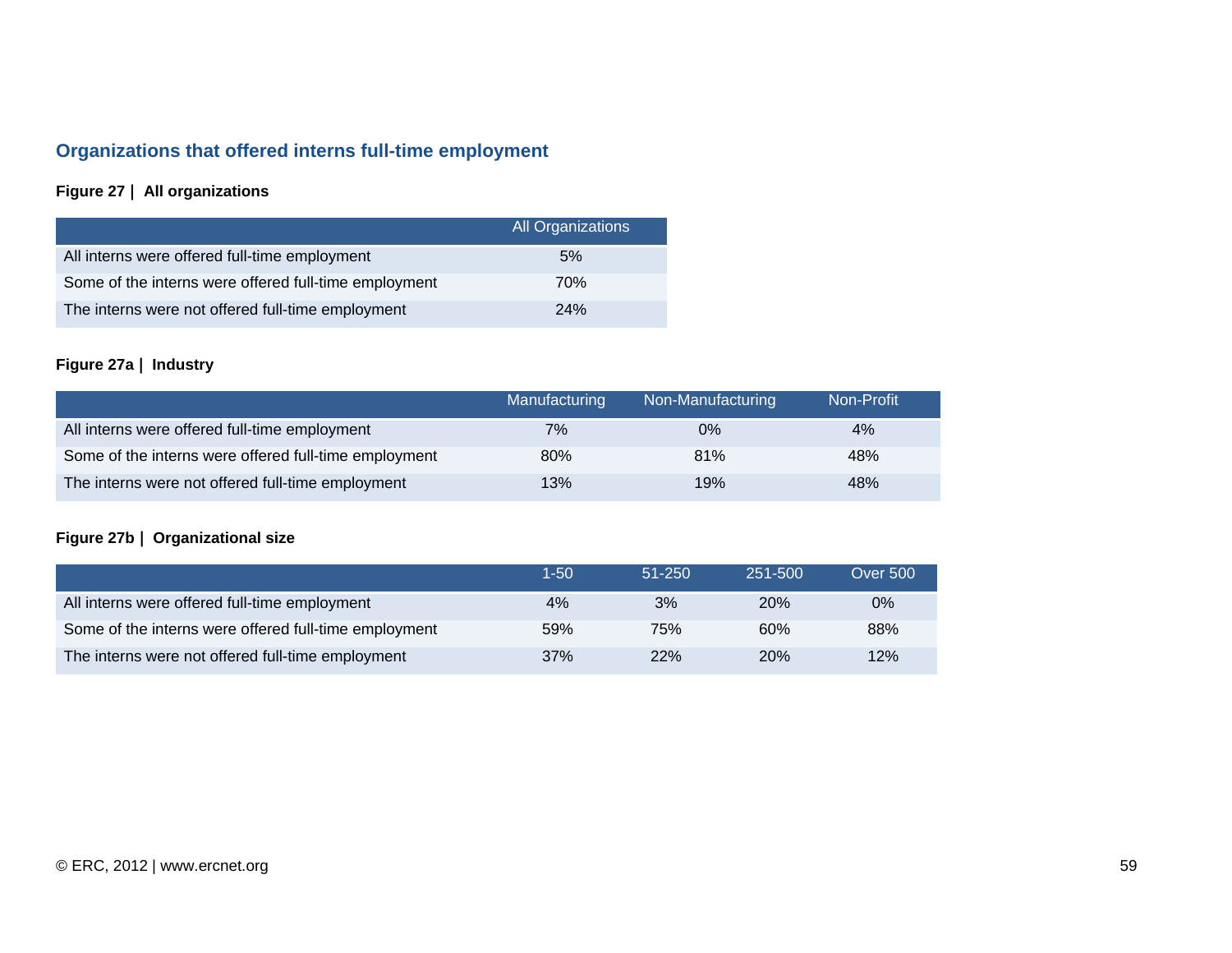# **Reasons organizations did not offer employment to any or some interns**

## **Figure 28 | All organizations**

|                                               | <b>All Organizations</b> |
|-----------------------------------------------|--------------------------|
| No positions open                             | 56%                      |
| Intern had not graduated                      | 28%                      |
| Intern was not ready for full time employment | 26%                      |
| Intern performance was poor                   | 24%                      |

## **Figure 28a | Industry**

|                                               | Manufacturing | Non-Manufacturing | Non-Profit |
|-----------------------------------------------|---------------|-------------------|------------|
| No positions open                             | 54%           | 49%               | <b>71%</b> |
| Intern had not graduated                      | 34%           | 28%               | 21%        |
| Intern was not ready for full time employment | 26%           | 28%               | 17%        |
| Intern performance was poor                   | 14%           | 36%               | 17%        |

## **Figure 28b | Organizational size**

|                                               | 1-50 | 51-250     | 251-500    | <b>Over 500</b> |
|-----------------------------------------------|------|------------|------------|-----------------|
| No positions open                             | 59%  | 54%        | 57%        | 56%             |
| Intern had not graduated                      | 22%  | 29%        | <b>29%</b> | 39%             |
| Intern was not ready for full time employment | 13%  | <b>29%</b> | 29%        | 33%             |
| Intern performance was poor                   | 13%  | 22%        | 14%        | 50%             |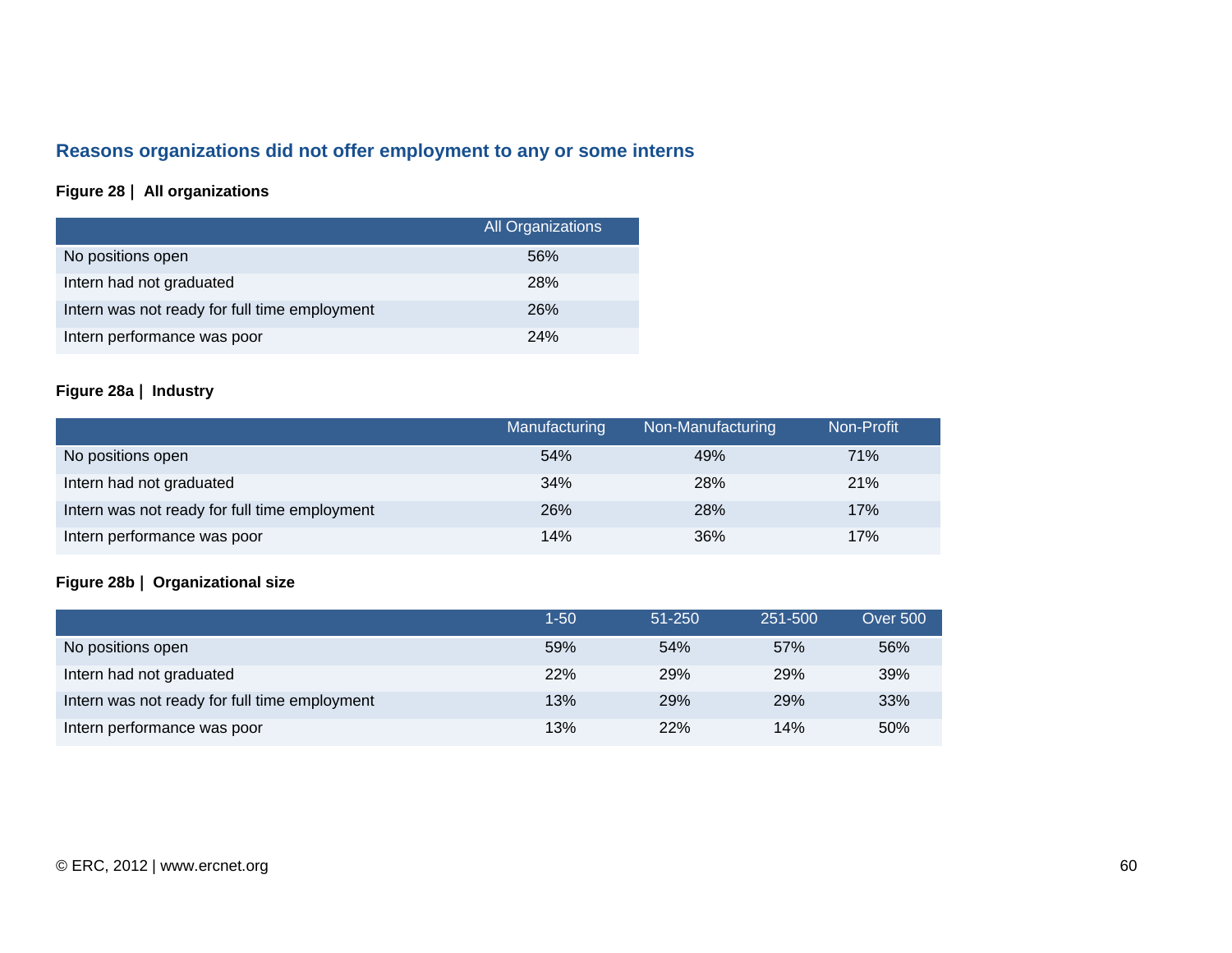# **Ratio of offers made to offers accepted by interns by organizations**

## **Figure 29 | All organizations**

|      | Count                   |
|------|-------------------------|
| 1:1  | 21                      |
| 2:1  | 8                       |
| 3:1  | $\,6$                   |
| 3:2  | 5                       |
| 3:3  | $\mathbf{3}$            |
| 3:5  | $\mathbf{1}$            |
| 4:0  | $\overline{1}$          |
| 4:2  | $\mathbf{1}$            |
| 4:4  | $\overline{\mathbf{1}}$ |
| 5:4  | $\overline{2}$          |
| 5:5  | $\overline{1}$          |
| 8:7  | $\mathbf{1}$            |
| 15:9 | $\mathbf{1}$            |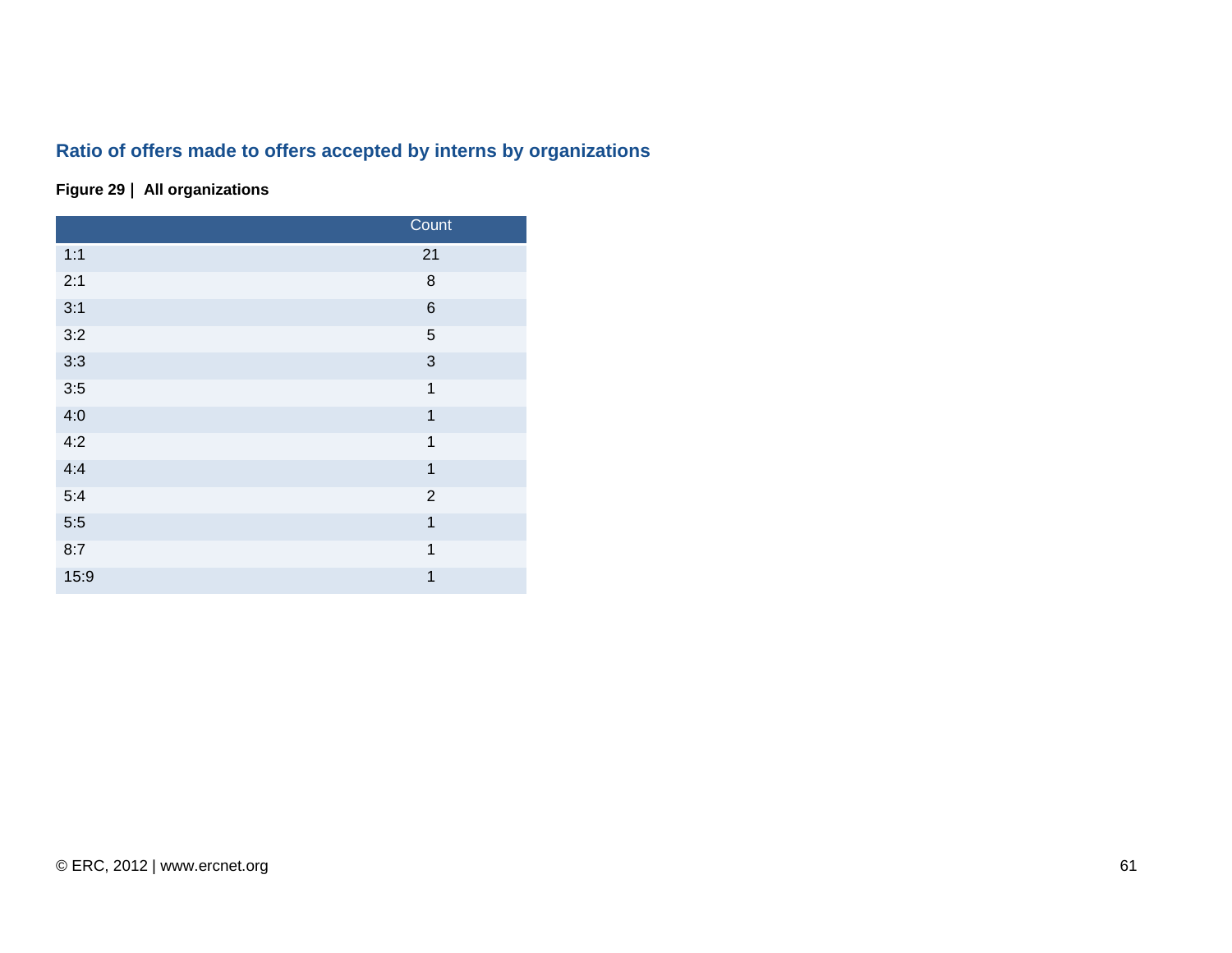## **Types of reimbursements organizations obtained for internships**

## **Figure 30 | All organizations**

|                                          | <b>All Organizations</b> |
|------------------------------------------|--------------------------|
| <b>Ohio Third Frontier Reimbursement</b> | <b>20%</b>               |
| Entrepreneurial Reimbursement*           | 5%                       |
| Summer on the Cuyahoga                   | 5%                       |
| <b>Foundation Reimbursement</b>          | 3%                       |

### **Figure 30a | Industry**

|                                          | Manufacturing | Non-Manufacturing | Non-Profit |
|------------------------------------------|---------------|-------------------|------------|
| <b>Ohio Third Frontier Reimbursement</b> | 20%           | 31%               | 4%         |
| Entrepreneurial Reimbursement*           | 6%            | 3%                | $0\%$      |
| Summer on the Cuyahoga                   | 6%            | 8%                | 4%         |
| <b>Foundation Reimbursement</b>          | $0\%$         | 0%                | 4%         |

#### **Figure 30b | Organizational size**

|                                          | $1 - 50$ | 51-250 | 251-500 | <b>Over 500</b> |
|------------------------------------------|----------|--------|---------|-----------------|
| <b>Ohio Third Frontier Reimbursement</b> | 28%      | 12%    | 0%      | 33%             |
| Entrepreneurial Reimbursement*           | 9%       | $0\%$  | $0\%$   | 0%              |
| Summer on the Cuyahoga                   | 6%       | 5%     | 0%      | 11%             |
| <b>Foundation Reimbursement</b>          | 3%       | $0\%$  | 0%      | 0%              |

*\*such as the NOCHE/NEOintern Entrepreneurial Internship Subsidy Program*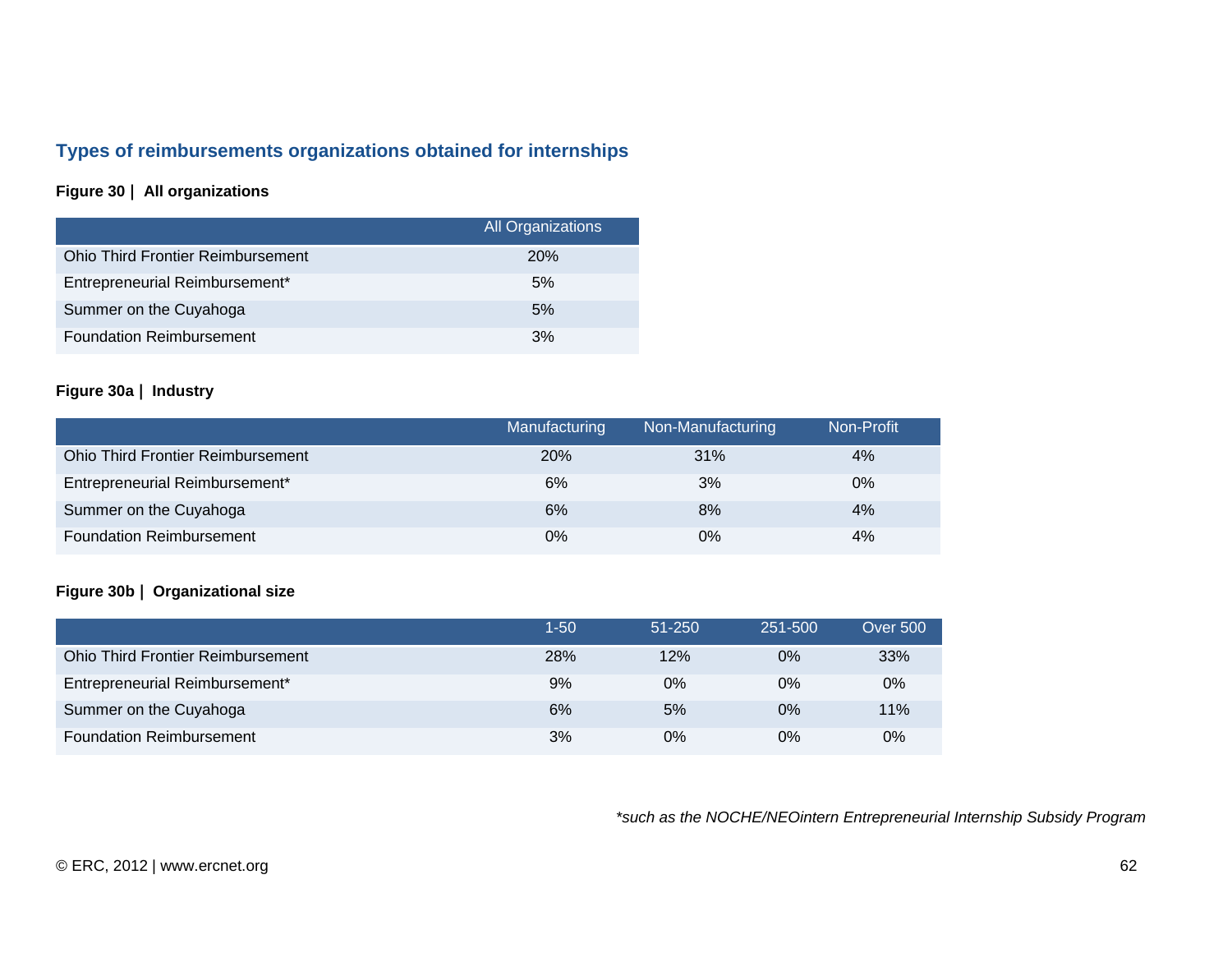# **Average percent of organizations' entry-level positions that come from new graduates**

## **Figure 31 | All breakouts**

|                            | Percent |
|----------------------------|---------|
| <b>All Organizations</b>   | 42%     |
| <b>Industry</b>            |         |
| Manufacturing              | 30%     |
| Non-Manufacturing          | 57%     |
| Non-Profit                 | 49%     |
| <b>Organizational Size</b> |         |
| $1 - 50$                   | 54%     |
| 51-250                     | 44%     |
| 251-500                    | 15%     |
| Over 500                   | 36%     |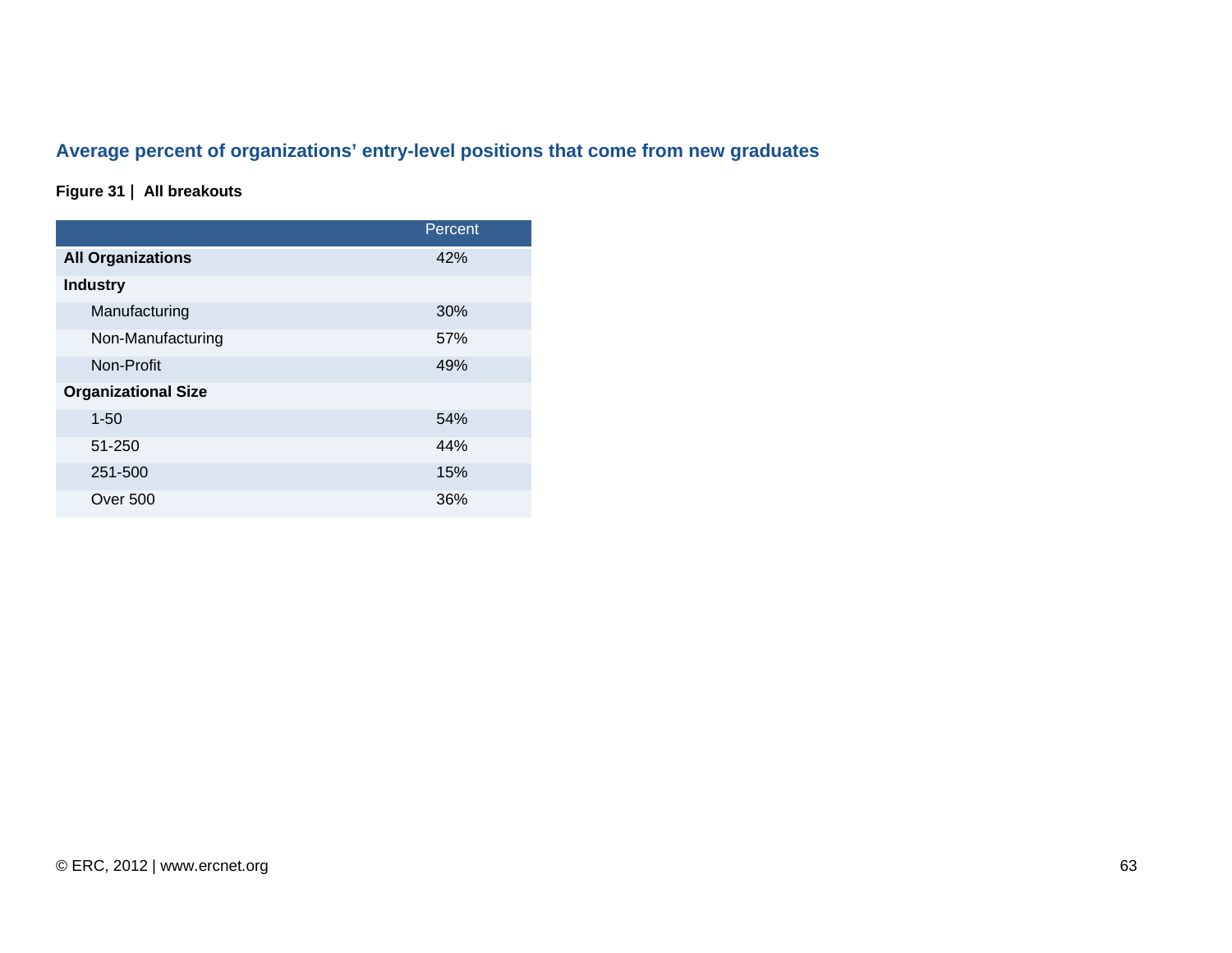# **Average percent of new college graduates hired in 2011 and so far in 2012 have interned previously with the organization**

## **Figure 32 | All breakouts**

|                            | Percent |
|----------------------------|---------|
| <b>All Organizations</b>   | 41%     |
| <b>Industry</b>            |         |
| Manufacturing              | 31%     |
| Non-Manufacturing          | 36%     |
| Non-Profit                 | 83%     |
| <b>Organizational Size</b> |         |
| $1 - 50$                   | 37%     |
| 51-250                     | 49%     |
| 251-500                    | 10%     |
| <b>Over 500</b>            | 33%     |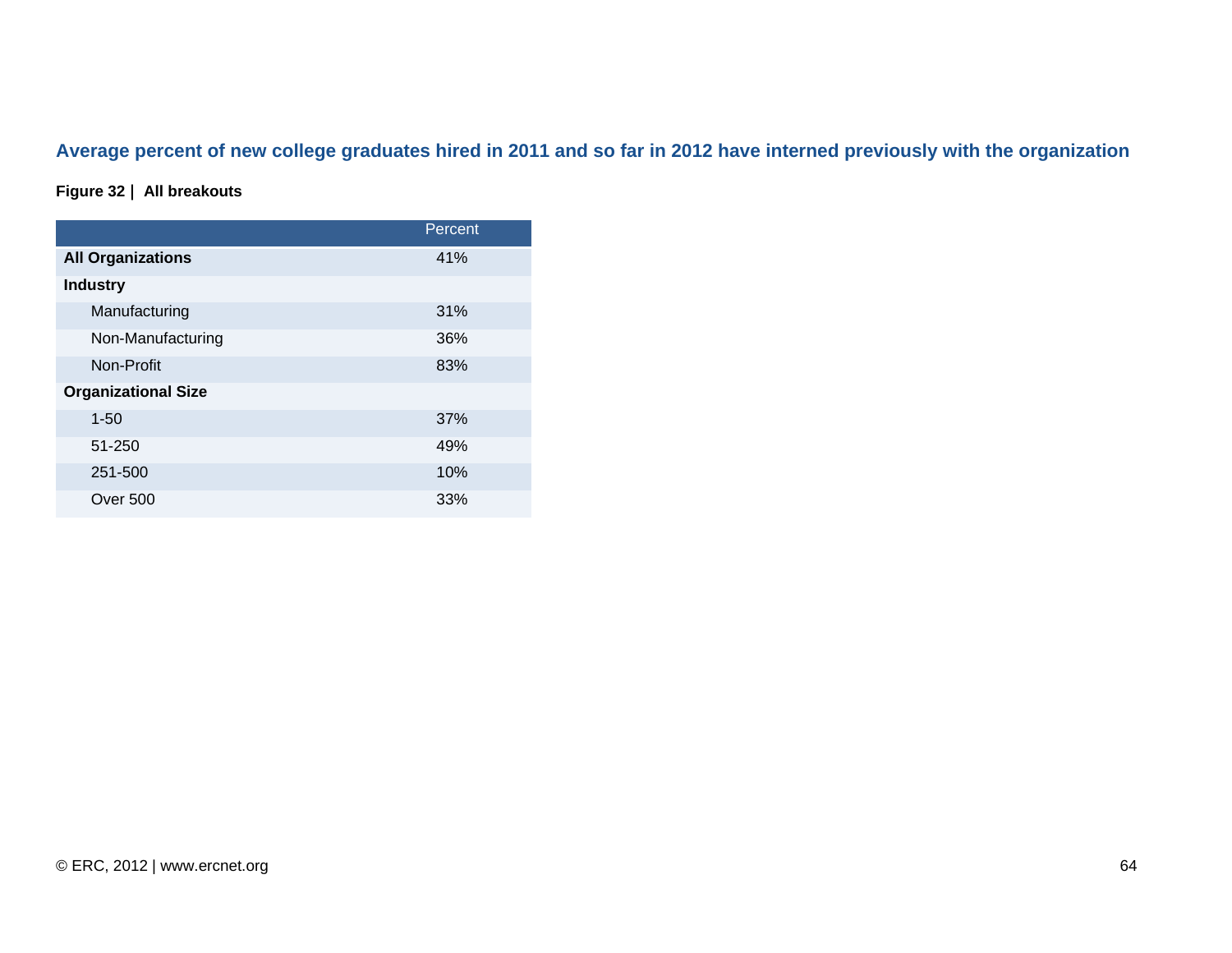## **Average percent of new college graduates hired in 2011 and so far in 2012 that have interned elsewhere previously, not at the organization in which they were hired**

## **Figure 33 | All breakouts**

|                            | Percent |
|----------------------------|---------|
| <b>All Organizations</b>   | 57%     |
| <b>Industry</b>            |         |
| Manufacturing              | 63%     |
| Non-Manufacturing          | 58%     |
| Non-Profit                 | 20%     |
| <b>Organizational Size</b> |         |
| $1 - 50$                   | 79%     |
| 51-250                     | 63%     |
| 251-500                    | 25%     |
| <b>Over 500</b>            | 34%     |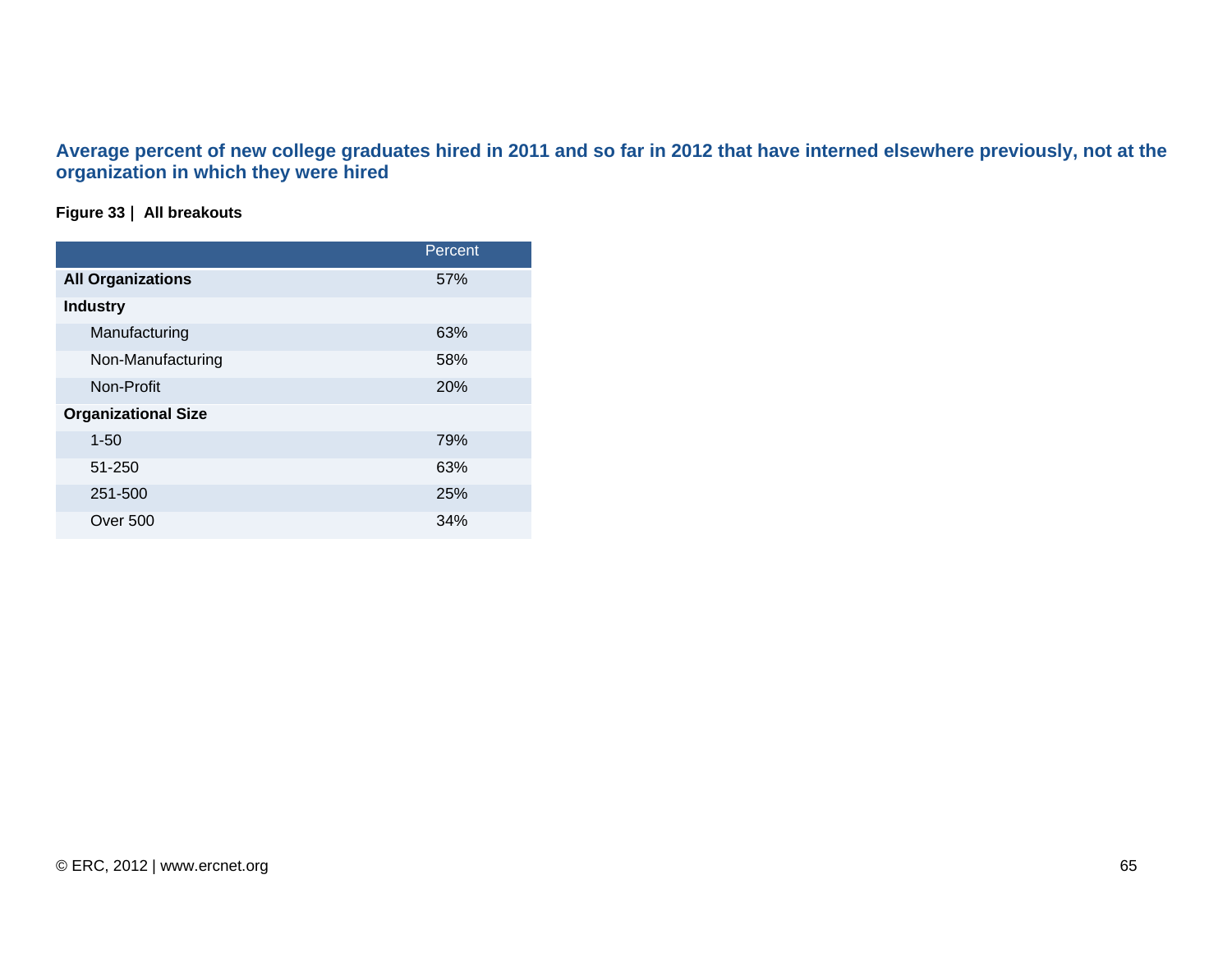# **Organizations that provide signing bonuses to recent graduates**

## **Figure 34 | All breakouts**

|                            | <b>All Organizations</b> |
|----------------------------|--------------------------|
| <b>All Organizations</b>   | 12%                      |
| <b>Industry</b>            |                          |
| Manufacturing              | 19%                      |
| Non-Manufacturing          | 13%                      |
| Non-Profit                 | 0%                       |
| <b>Organizational Size</b> |                          |
| $1 - 50$                   | 7%                       |
| 51-250                     | 8%                       |
| 251-500                    | 40%                      |
| <b>Over 500</b>            | 21%                      |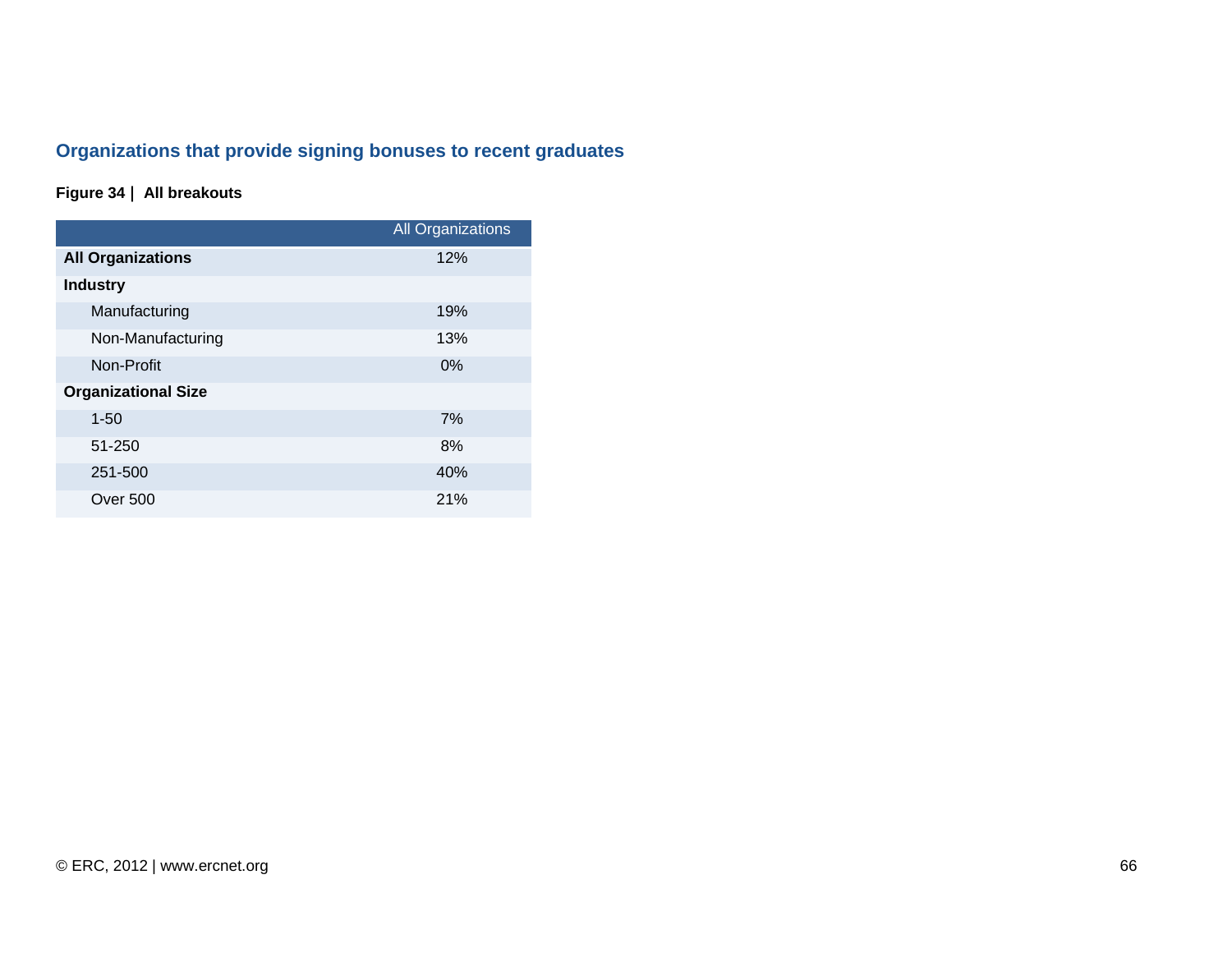# **Average signing bonus offered to recent graduates**

## **Figure 35 | All breakouts**

|                            | <b>Average Bonus</b> |
|----------------------------|----------------------|
| <b>All Organizations</b>   | \$2,350              |
| <b>Industry</b>            |                      |
| Manufacturing              | \$2,583              |
| Non-Manufacturing          | \$2,000              |
| Non-Profit                 |                      |
| <b>Organizational Size</b> |                      |
| $1 - 50$                   | n/a                  |
| 51-250                     | \$1,833              |
| 251-500                    | \$2,500              |
| <b>Over 500</b>            | \$4,333              |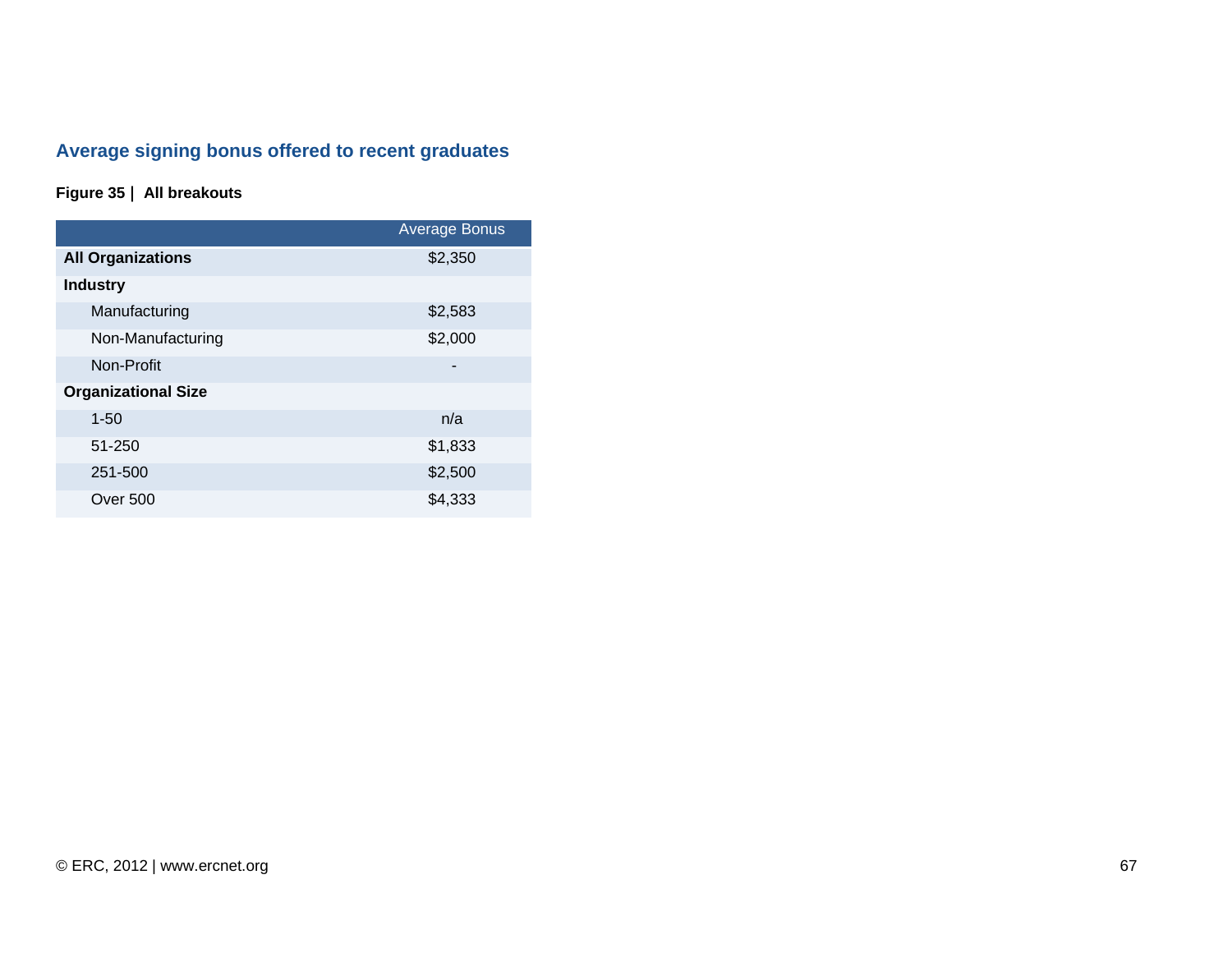## **Ways your organization determines the return on investment of your internship program**

#### **Figure 36| All organizations**

- The ROI for the program is met in goodwill alone
- •Simply if the project was completed in the time expected.
- Co-op conversion and retainment year over year. Also, the increase in number of new internships positions, year over year
- Amount of work accomplished by the interns
- Quality of the work after the internship is completed
- Our ability to fairly support their needs vs. ours
- We do not have a fully quantitative evaluation method. Value is determined by group discussion.
- Just believe in internships. Also, some work gets done.
- Each year we perform a cost analysis involving all of the agency intern sites.
- Via retention and conversion
- Evaluating each internship individually
- Budget comparisons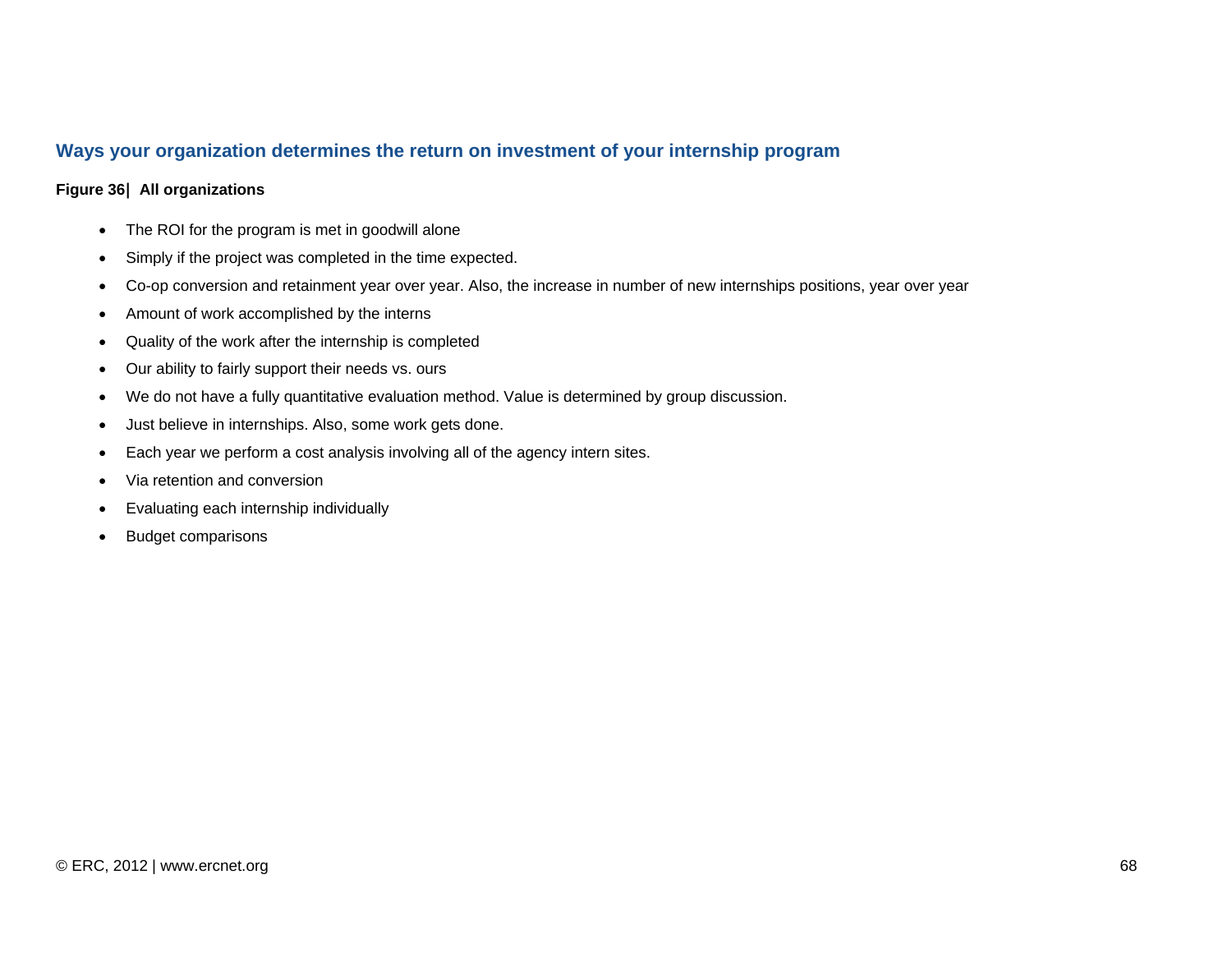## **Benefits of Using Interns & New Graduates**

Organizations were asked to state the primary benefit that using interns and new graduates has had on their organization. A thematic analysis was conducted on the responses and yielded seven common advantages that interns and new graduates provide. Several of them were consistent with the findings in the 2011 survey.

#### **Development of careers, jobs, and a talent pipeline**

Organizations continue to indicate that the most prevalent benefit of employing interns and recent graduates is developing a talent pipeline of new hires for positions in the organization. Organizations cite that having interns on staff allows them to grow their own talent, test potential employees and provide career paths for employees. Organizations say that the benefits of employing an intern and/or new graduate include the ability to:

- Test or try out potential employees before hiring them ("try before you buy")
- Expose both intern and organization to new talent and experiences
- Develop talent for future positions
- Create a pipeline for entry-level talent
- Find employees that are a good fit for the organization
- Hire talent that is familiar with the organization's operations
- Allow students to explore career paths at the organization
- Retain college students/graduates in NEO region

#### **Workforce and project support**

Another primary benefit of using interns is to support the workforce, projects, and current employees' workloads. Interns can provide administrative support and support an organization's workforce during busy times. Interns, in particular, are a cost-effective and short term solution for adding workforce support. Recent graduates allow the organization to employ individuals who are skilled in their field that they may not be able to otherwise afford. Organizations say that the benefits of employing an intern and/or recent graduate include the ability to:

- Provide more inexpensive workforce support
- Complete special projects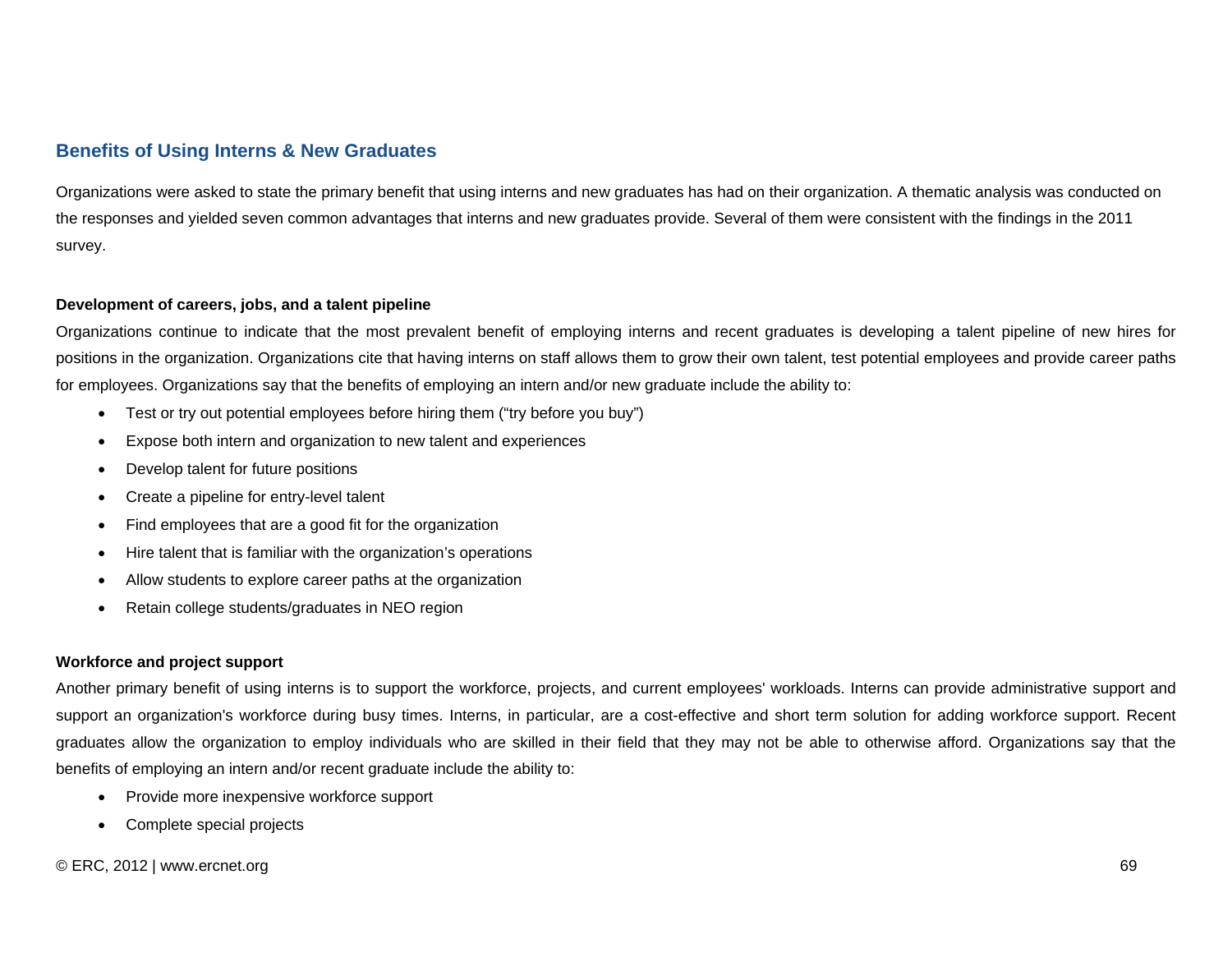- Alleviate workload of other staff
- Offer technical expertise
- Provide efficient support
- Fill staffing gaps in an aging workforce
- Fill short term staffing needs- a skilled alternative to temp workers

#### **Freshness, energy and enthusiasm**

Freshness, energy and enthusiasm are what many organizations perceive as the greatest benefit of having an intern and/or recent graduate on staff. Interns and recent graduates also bring creativity and new ideas to organizations. Organizations find interns and recent graduates to be eager to learn and approach work with an energetic way. Their familiarity with the latest technologies also appeals to many organizations. Organizations say that the benefits of employing an intern and/or recent graduate include their ability to:

- Offer fresh insights and perspectives
- Contribute new and fresh ideas
- Bring excitement and enthusiasm to the office environment
- Show willingness and eagerness to learn
- Demonstrate energy and passion
- Stimulate creativity
- Share expertise around new technologies
- Apply their academic background and knowledge of new topics

#### **Practical experience, acclimation to workforce, and college relations**

Organizations provide students with practical experience in business through internships. Employing interns and recent graduates allows organizations to mentor them in their field, and enhance their prospects for future employment. A few organizations also believe that using interns and recent graduates aids in better relationships and exposure at local colleges and universities. Organizations say that benefits of employing an intern and/or recent graduate include the ability to:

- Provide students with valuable experience
- Spread awareness of the organization in the community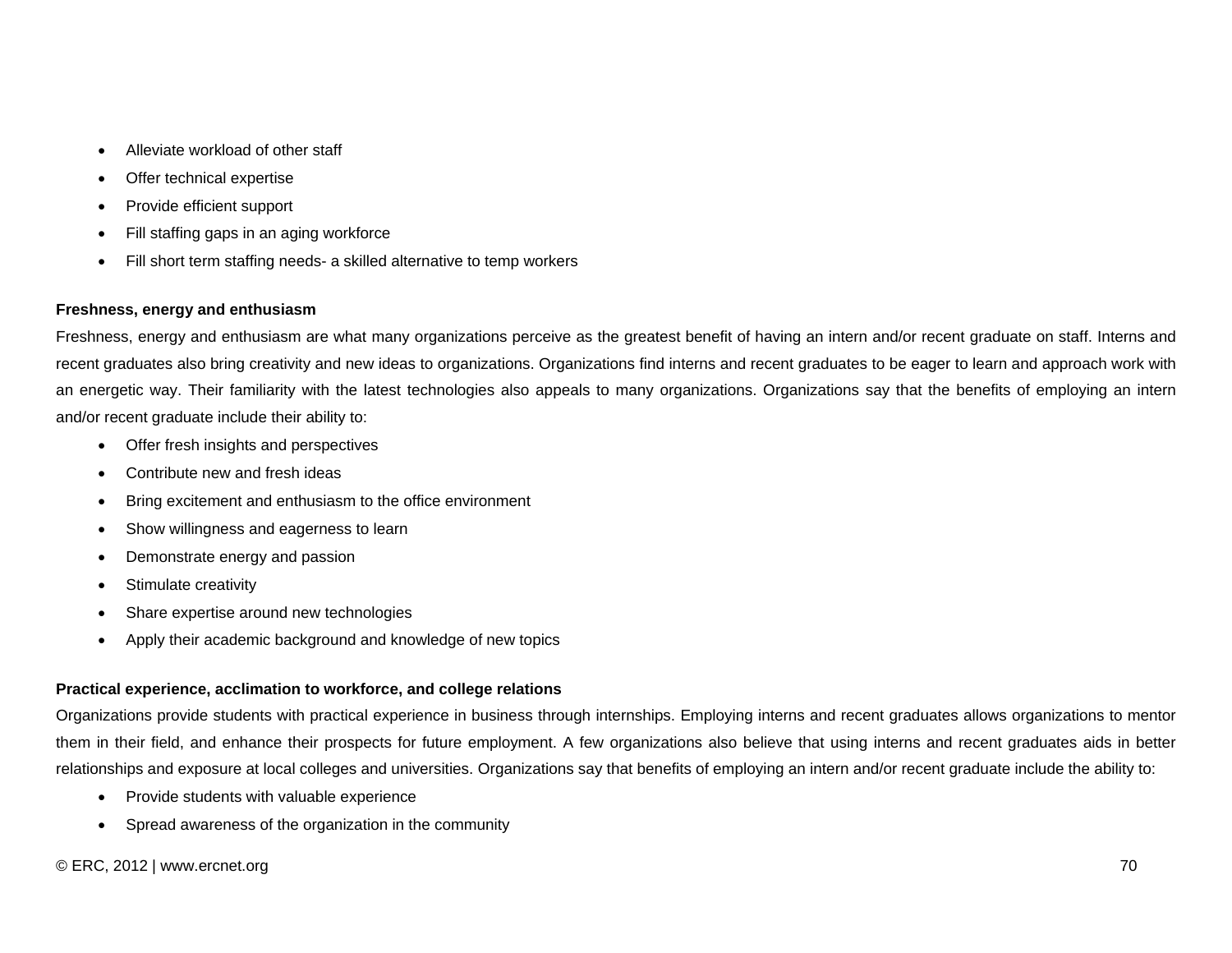- $\bullet$ "Mold" and train them in how the organization is run
- Offer knowledge about the organization
- Develop relationships with local colleges and universities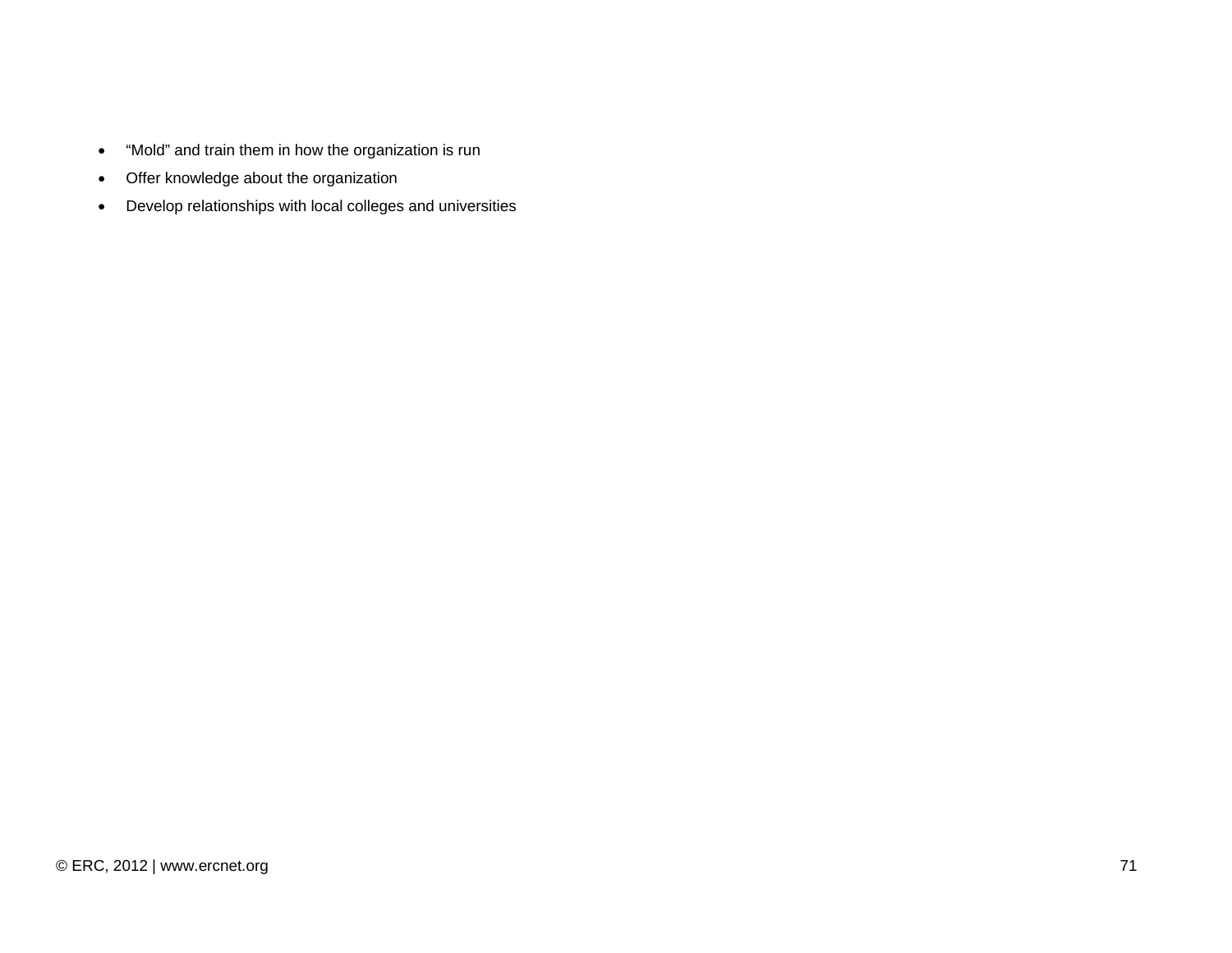### **Intern Pay Rates**

### **Accounting Intern**

### **Types of projects or assignments**

|                                  | Percent |
|----------------------------------|---------|
| Accounting                       | 82%     |
| Accounts payable or receivable   | 64%     |
| Financial analysis and reporting | 61%     |
| Auditing                         | 36%     |
| Insurance                        | 25%     |
| <b>Billing</b>                   | 7%      |
| Tax                              | $0\%$   |

Other types of projects or assignments: *filing* 

#### **Pay Rates**

|                 |                   | <b>Paid Internships</b>       |                             | <b>Unpaid Internships</b>     |                             |                                       |               |                                       |         |
|-----------------|-------------------|-------------------------------|-----------------------------|-------------------------------|-----------------------------|---------------------------------------|---------------|---------------------------------------|---------|
|                 |                   | Number of<br><b>Employers</b> | Number of<br><b>Interns</b> | Number of<br><b>Employers</b> | Number of<br><b>Interns</b> | $25^{\text{th}}$<br><b>Percentile</b> | <b>Median</b> | $75^{\text{th}}$<br><b>Percentile</b> | Average |
| <b>Industry</b> |                   |                               |                             |                               |                             |                                       |               |                                       |         |
|                 | Manufacturing     |                               | 44                          |                               |                             | \$12.00                               | $$15.00*$     | $$15.00*$                             | \$14.17 |
|                 | Non-Manufacturing | 14                            | 28                          |                               |                             | \$9.25                                | \$10.50       | \$12.00                               | \$10.39 |
| Total**         |                   | 23                            | 72                          |                               | 10                          | \$10.00                               | \$12.00       | \$15.00                               | \$11.87 |

\*The same values reported for Median and 75<sup>th</sup> Percentile are due to multiple employers paying the same pay rate.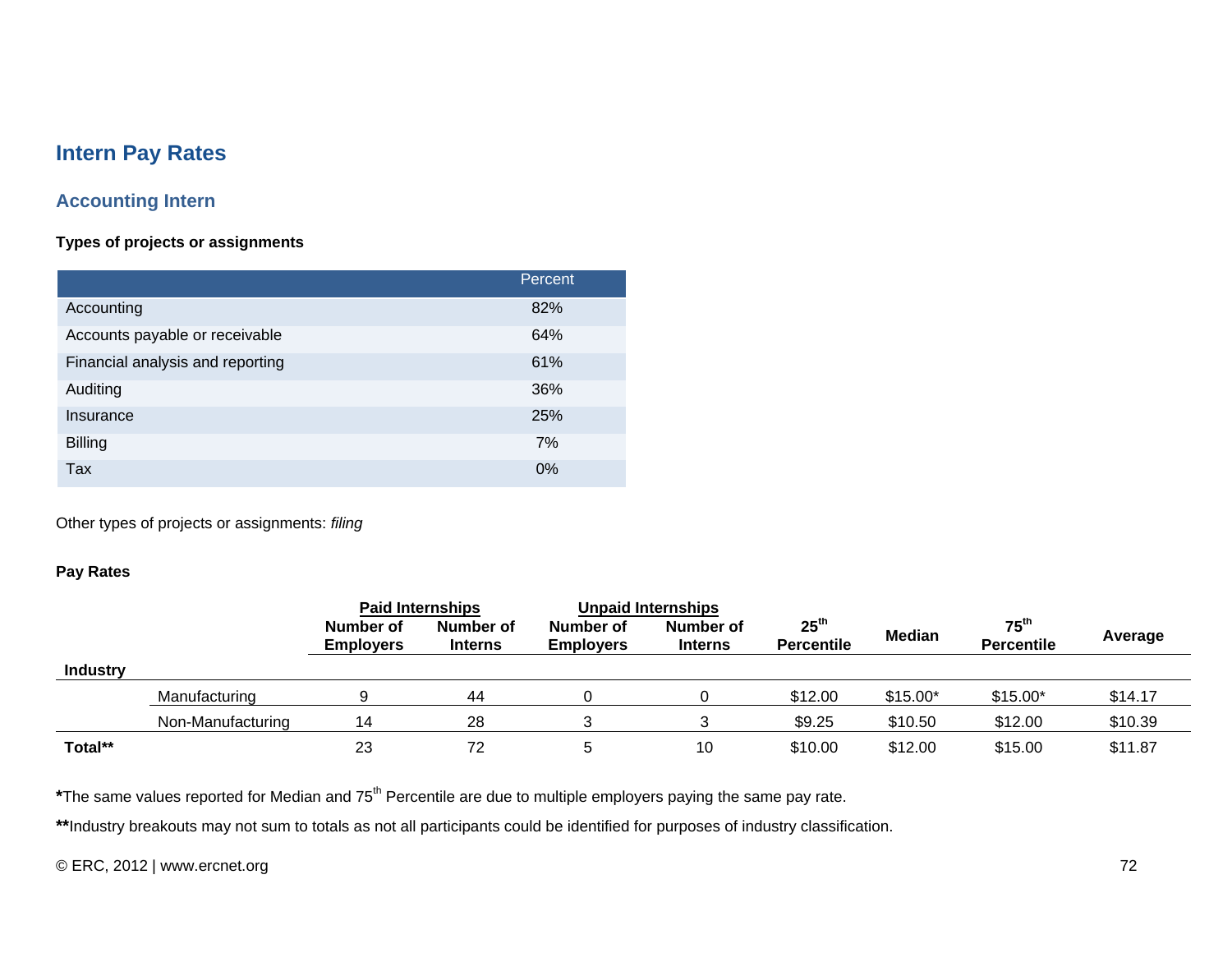## **Engineering Intern**

### **Types of projects or assignments**

|                   | Percent |
|-------------------|---------|
| Mechanical        | 72%     |
| Chemical          | 31%     |
| Industrial        | 31%     |
| Computer software | 28%     |
| Design/drafting   | 28%     |
| Application       | 25%     |
| Electrical        | 25%     |
| Bio-engineering   | 13%     |
| Systems           | 13%     |
| Civil             | 9%      |

Other types of projects or assignments: *R&D project, nuclear, plastics*

### **Pay Rates**

|                 |                   | <b>Paid Internships</b>       |                             | <b>Unpaid Internships</b>     |                             |                                       |               |                                       |         |
|-----------------|-------------------|-------------------------------|-----------------------------|-------------------------------|-----------------------------|---------------------------------------|---------------|---------------------------------------|---------|
|                 |                   | Number of<br><b>Employers</b> | Number of<br><b>Interns</b> | Number of<br><b>Employers</b> | Number of<br><b>Interns</b> | 25 <sup>th</sup><br><b>Percentile</b> | <b>Median</b> | $75^{\text{th}}$<br><b>Percentile</b> | Average |
| <b>Industry</b> |                   |                               |                             |                               |                             |                                       |               |                                       |         |
|                 | Manufacturing     | 20                            | 131                         |                               |                             | \$14.00                               | \$16.00       | \$17.13                               | \$15.56 |
|                 | Non-Manufacturing | 11                            | 109                         |                               | 20                          | \$12.00                               | \$15.50       | \$16.38                               | \$14.40 |
| Total           |                   | 31                            | 240                         |                               | 20                          | \$13.25                               | \$16.00       | \$16.88                               | \$15.18 |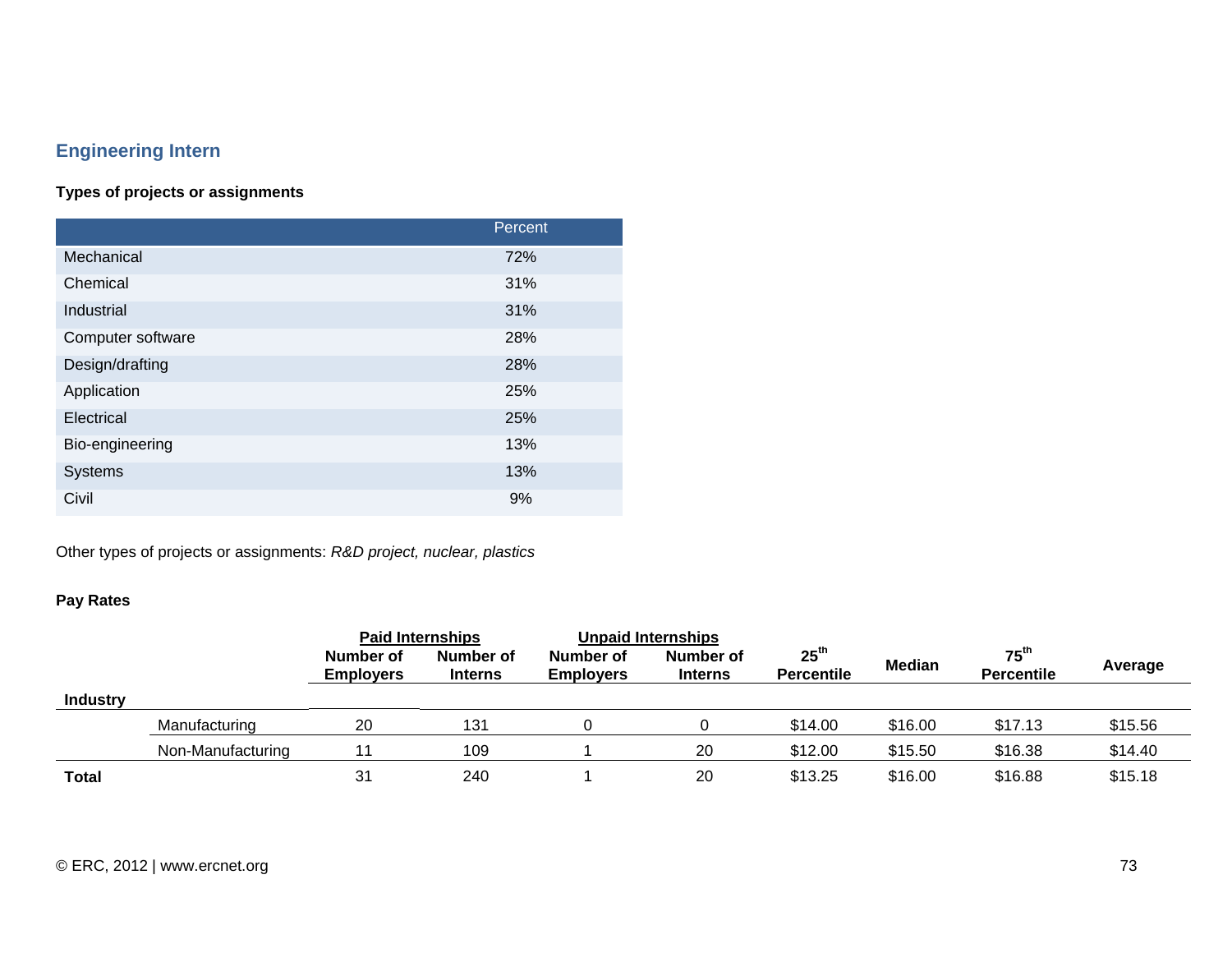### **Human Resources Intern**

#### **Types of projects or assignments**

|                                                            | Percent |
|------------------------------------------------------------|---------|
| Administration (policies, job descriptions, document mgt.) | 86%     |
| Recruiting                                                 | 76%     |
| Training and development                                   | 43%     |
| <b>Benefits</b>                                            | 33%     |
| Employee relations program coordination                    | 33%     |
| Wellness                                                   | 33%     |
| Performance management                                     | 29%     |
| Payroll administration                                     | 19%     |
| Compensation management                                    | 14%     |

Other types of projects or assignments: *none listed*

### **Pay Rates**

|                 |                   | <b>Paid Internships</b>       |                             | <b>Unpaid Internships</b>     |                             |                                       |               |                                       |         |
|-----------------|-------------------|-------------------------------|-----------------------------|-------------------------------|-----------------------------|---------------------------------------|---------------|---------------------------------------|---------|
|                 |                   | Number of<br><b>Employers</b> | Number of<br><b>Interns</b> | Number of<br><b>Employers</b> | Number of<br><b>Interns</b> | 25 <sup>th</sup><br><b>Percentile</b> | <b>Median</b> | $75^{\text{th}}$<br><b>Percentile</b> | Average |
| <b>Industry</b> |                   |                               |                             |                               |                             |                                       |               |                                       |         |
|                 | Manufacturing     |                               | 20                          |                               |                             | \$11.50                               | \$12.29       | \$15.38                               | \$13.14 |
|                 | Non-Manufacturing | 9                             |                             |                               |                             | \$9.00                                | \$12.00       | \$14.00                               | \$11.47 |
| Total**         |                   | 18                            | 30                          |                               |                             | \$10.00                               | \$12.25       | \$14.75                               | \$12.27 |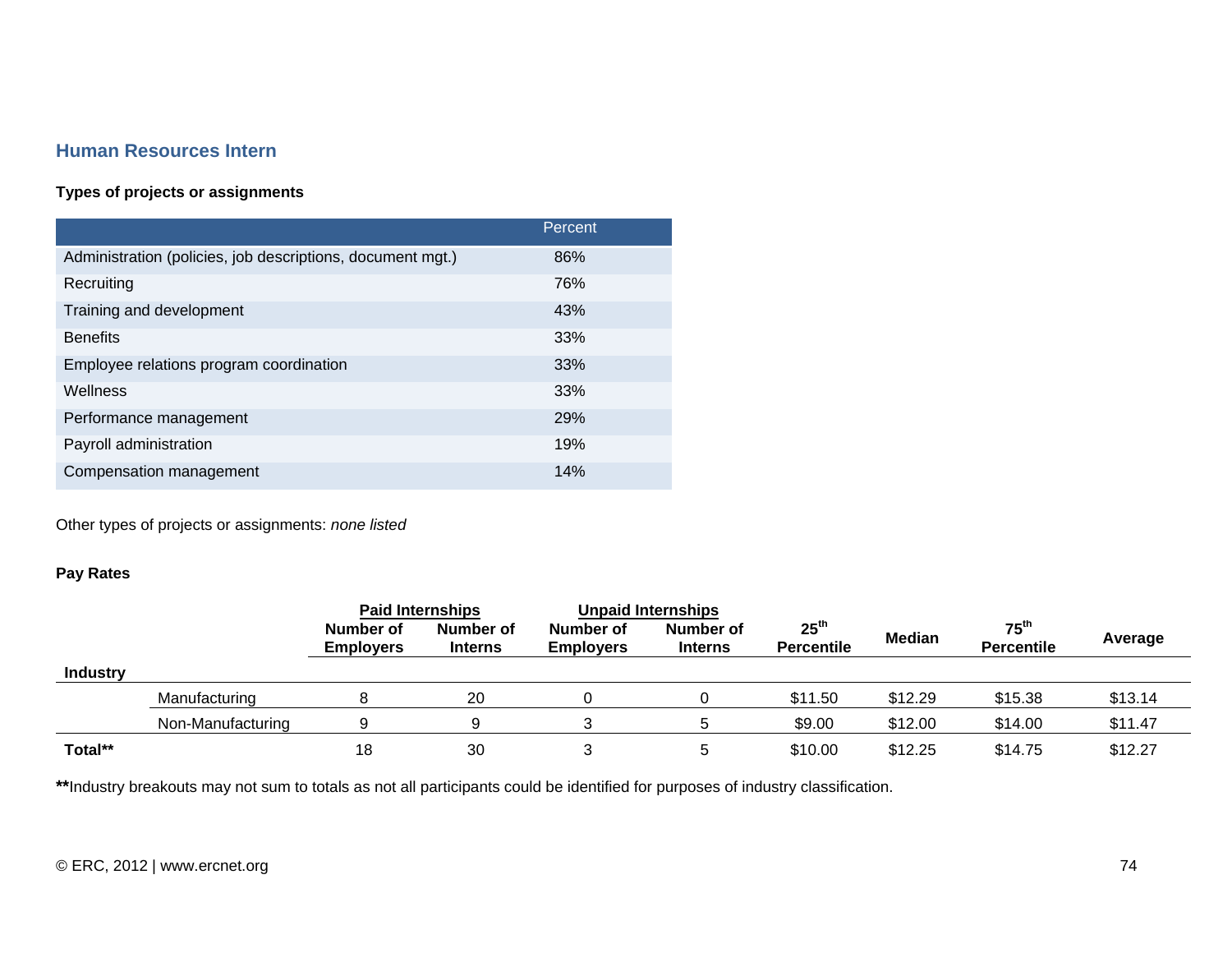### **Information Technology Intern**

### **Types of projects or assignments**

|                                       | Percent    |
|---------------------------------------|------------|
| Help desk support                     | 61%        |
| Network administration or maintenance | 52%        |
| Application development               | 48%        |
| Programming                           | 42%        |
| Database development or management    | 32%        |
| Software development                  | 32%        |
| Web administration                    | <b>29%</b> |
| Project management                    | <b>26%</b> |
| Security                              | 26%        |

Other types of projects or assignments: *technical design, software testing* 

### **Pay Rates**

|                 |                   | <b>Paid Internships</b>       |                             | <b>Unpaid Internships</b>     |                             |                                       |               |                                       |         |
|-----------------|-------------------|-------------------------------|-----------------------------|-------------------------------|-----------------------------|---------------------------------------|---------------|---------------------------------------|---------|
|                 |                   | Number of<br><b>Employers</b> | Number of<br><b>Interns</b> | Number of<br><b>Employers</b> | Number of<br><b>Interns</b> | 25 <sup>th</sup><br><b>Percentile</b> | <b>Median</b> | 75 <sup>th</sup><br><b>Percentile</b> | Average |
| <b>Industry</b> |                   |                               |                             |                               |                             |                                       |               |                                       |         |
|                 | Manufacturing     |                               | 76                          |                               |                             | \$13.50                               | \$14.00       | \$16.00                               | \$14.72 |
|                 | Non-Manufacturing | 13                            | 95                          |                               | 26                          | \$11.75                               | \$12.00       | \$15.00                               | \$13.13 |
| Total**         |                   | 25                            | 180                         |                               | 26                          | \$12.00                               | \$13.51       | \$16.00                               | \$13.73 |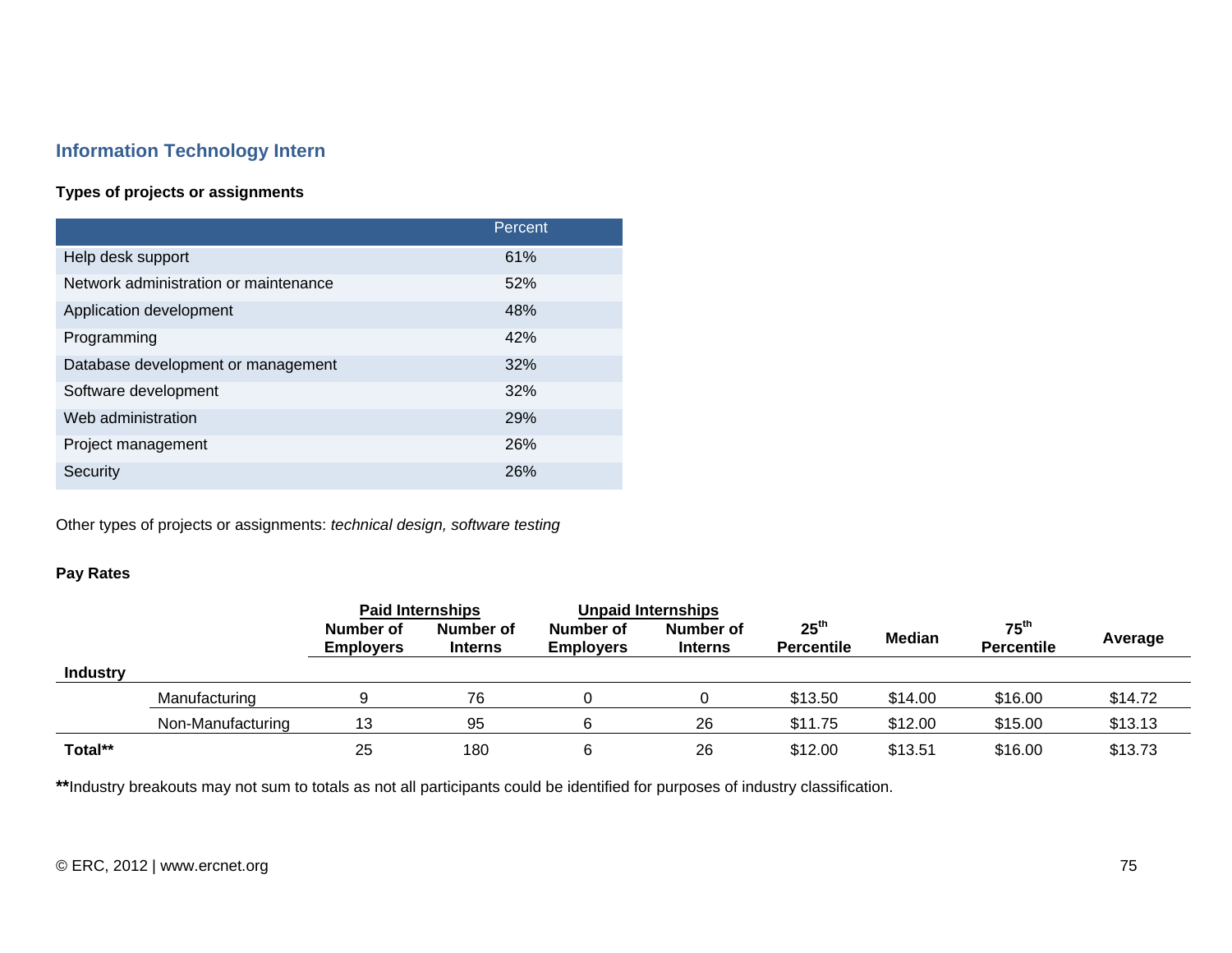### **Marketing/Communications Intern**

### **Types of projects or assignments**

|                                  | Percent    |
|----------------------------------|------------|
| Mass communication/mailing lists | 68%        |
| Market research                  | 65%        |
| <b>Promotional materials</b>     | 62%        |
| Public relations/press releases  | 49%        |
| Social networking                | 49%        |
| Program and event coordination   | 38%        |
| Graphic design                   | 32%        |
| Web content or administration    | 30%        |
| Advertising                      | <b>27%</b> |
| Reporting/editing                | 22%        |
| Product management               | 16%        |
| Media design of video or audio   | 11%        |

Other types of projects or assignments: *contacting customers and updating database, helping at special events, sample program*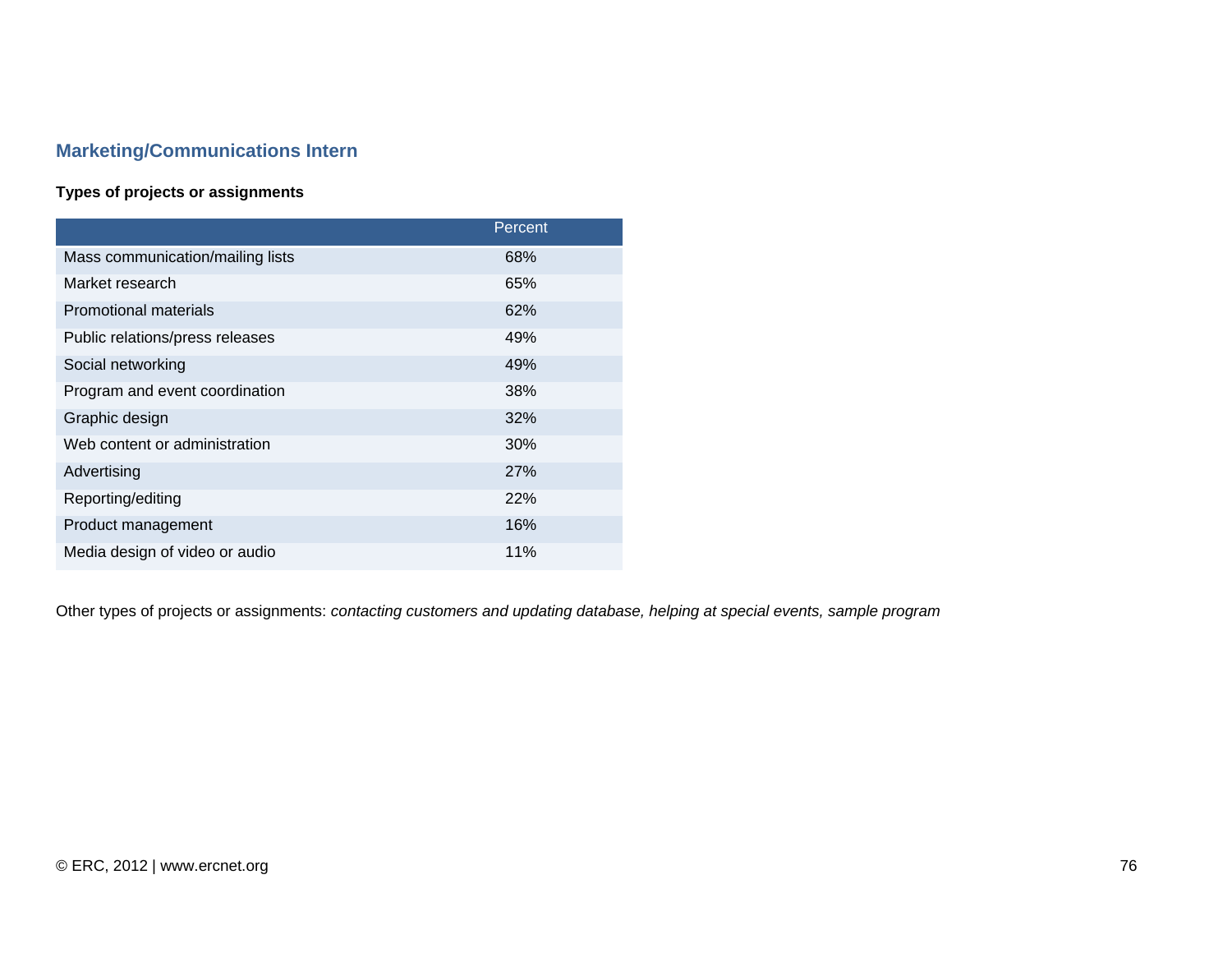### **Marketing/Communications Intern**

#### **Pay Rates**

|                 |                   | <b>Paid Internships</b>       |                             | <b>Unpaid Internships</b>     |                             |                                       |           |                                       |         |
|-----------------|-------------------|-------------------------------|-----------------------------|-------------------------------|-----------------------------|---------------------------------------|-----------|---------------------------------------|---------|
|                 |                   | Number of<br><b>Employers</b> | Number of<br><b>Interns</b> | Number of<br><b>Employers</b> | Number of<br><b>Interns</b> | 25 <sup>th</sup><br><b>Percentile</b> | Median    | $75^{\text{th}}$<br><b>Percentile</b> | Average |
| <b>Industry</b> |                   |                               |                             |                               |                             |                                       |           |                                       |         |
|                 | Manufacturing     |                               | 34                          |                               |                             | \$10.00                               | \$12.11   | \$14.00                               | \$12.19 |
|                 | Non-Manufacturing | 10                            | 20                          | 12                            | 27                          | \$9.25                                | \$10.00   | \$11.25                               | \$11.10 |
| Total**         |                   | 22                            | 59                          | 14                            | 30                          | $$10.00*$                             | $$10.00*$ | \$12.31                               | \$11.09 |

\*The same values reported for 25<sup>th</sup> Percentile and Median are due to multiple employers paying the same pay rate.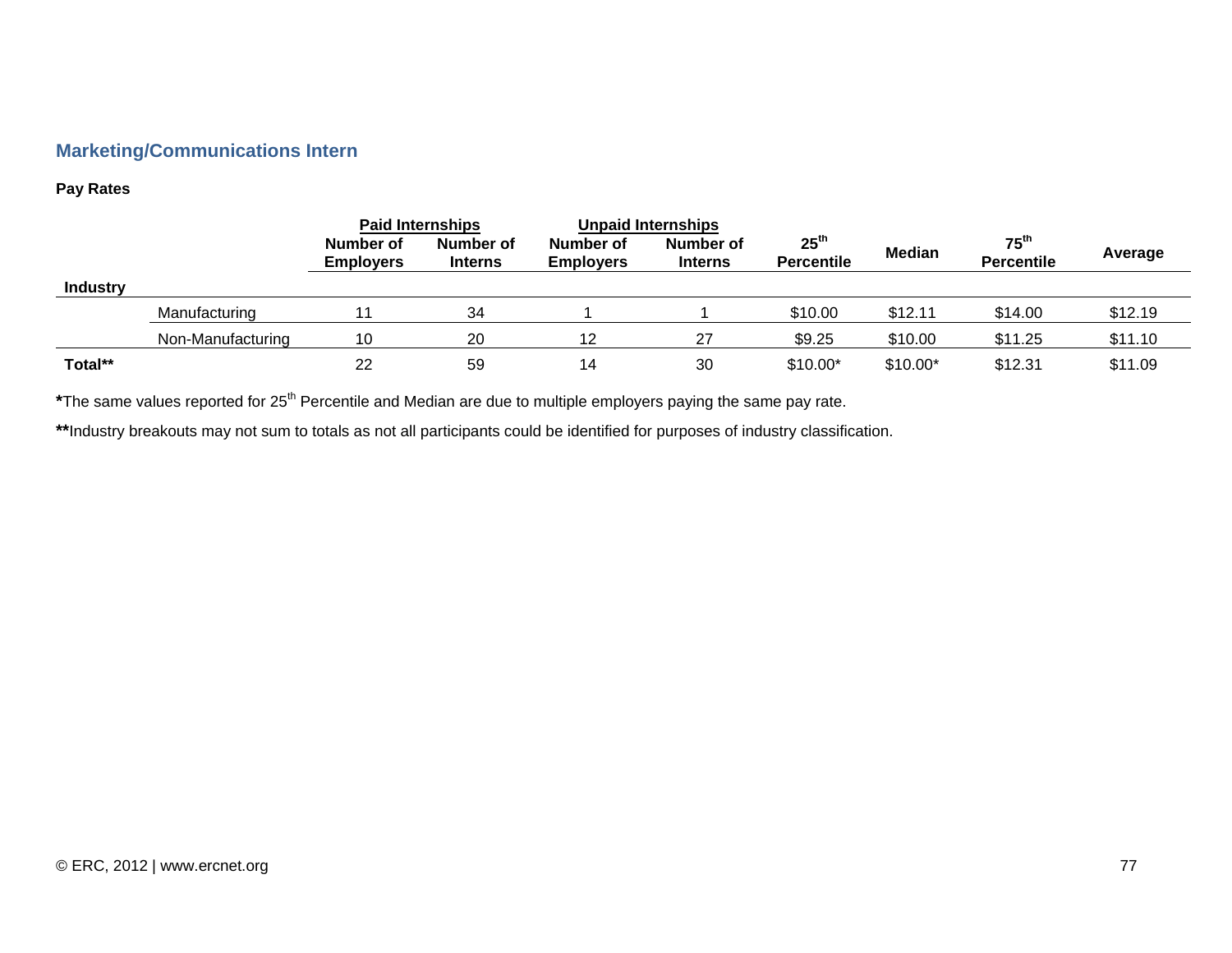### **Operations Intern**

### **Types of projects or assignments**

|                          | Percent |
|--------------------------|---------|
| Project management       | 44%     |
| Supply chain management  | 44%     |
| Logistics                | 39%     |
| Process improvement      | 39%     |
| <b>Business analysis</b> | 33%     |
| Purchasing               | 28%     |
| Office management        | 11%     |

Other types of projects or assignments: *editorial, graphic design and illustration work*

### **Pay Rates**

|                 |                   | <b>Paid Internships</b>       |                             | <b>Unpaid Internships</b>     |                             |                                       |               |                                       |         |
|-----------------|-------------------|-------------------------------|-----------------------------|-------------------------------|-----------------------------|---------------------------------------|---------------|---------------------------------------|---------|
|                 |                   | Number of<br><b>Employers</b> | Number of<br><b>Interns</b> | Number of<br><b>Employers</b> | Number of<br><b>Interns</b> | $25^{\text{th}}$<br><b>Percentile</b> | <b>Median</b> | $75^{\text{th}}$<br><b>Percentile</b> | Average |
| <b>Industry</b> |                   |                               |                             |                               |                             |                                       |               |                                       |         |
|                 | Manufacturing     | 10                            | 39                          |                               |                             | \$12.16                               | \$13.50       | \$15.75                               | \$13.84 |
|                 | Non-Manufacturing |                               |                             |                               |                             | n/a                                   | n/a           | n/a                                   | \$11.00 |
| Total**         |                   | 15                            | -47                         |                               |                             | \$10.50                               | \$12.63       | \$14.50                               | \$12.16 |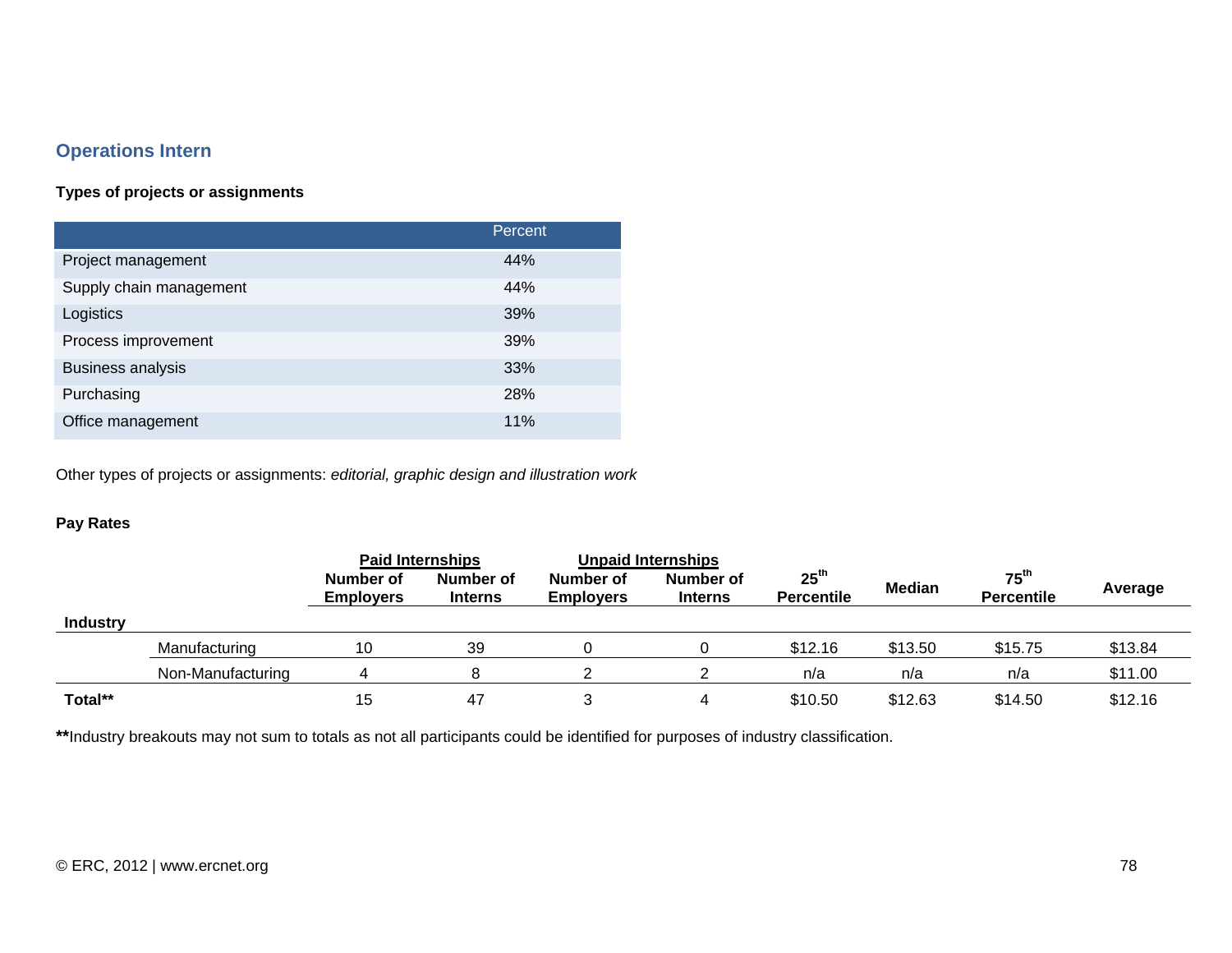### **Research Intern** *(Scientific)*

### **Types of projects or assignments**

|                                | Percent |
|--------------------------------|---------|
| Data collection and analysis   | 75%     |
| Quality control and testing    | .50%    |
| Scientific laboratory research | 25%     |

Other types of projects or assignments: *software design research - hybrid configuration, Business development support -- market research, due diligence*

### **Pay Rates**

|                 |                   | <b>Paid Internships</b>       |                             |                               | <b>Unpaid Internships</b>   |                                       |               |                                       |         |
|-----------------|-------------------|-------------------------------|-----------------------------|-------------------------------|-----------------------------|---------------------------------------|---------------|---------------------------------------|---------|
|                 |                   | Number of<br><b>Employers</b> | Number of<br><b>Interns</b> | Number of<br><b>Employers</b> | Number of<br><b>Interns</b> | 25 <sup>th</sup><br><b>Percentile</b> | <b>Median</b> | $75^{\text{th}}$<br><b>Percentile</b> | Average |
| <b>Industry</b> |                   |                               |                             |                               |                             |                                       |               |                                       |         |
|                 | Manufacturing     |                               |                             |                               |                             | n/a                                   | n/a           | n/a                                   | \$13.67 |
|                 | Non-Manufacturing |                               | 16                          |                               |                             | n/a                                   | n/a           | n/a                                   | \$14.33 |
| <b>Total</b>    |                   | 6                             | 19                          |                               |                             | \$11.75                               | \$14.50       | \$15.75                               | \$14.00 |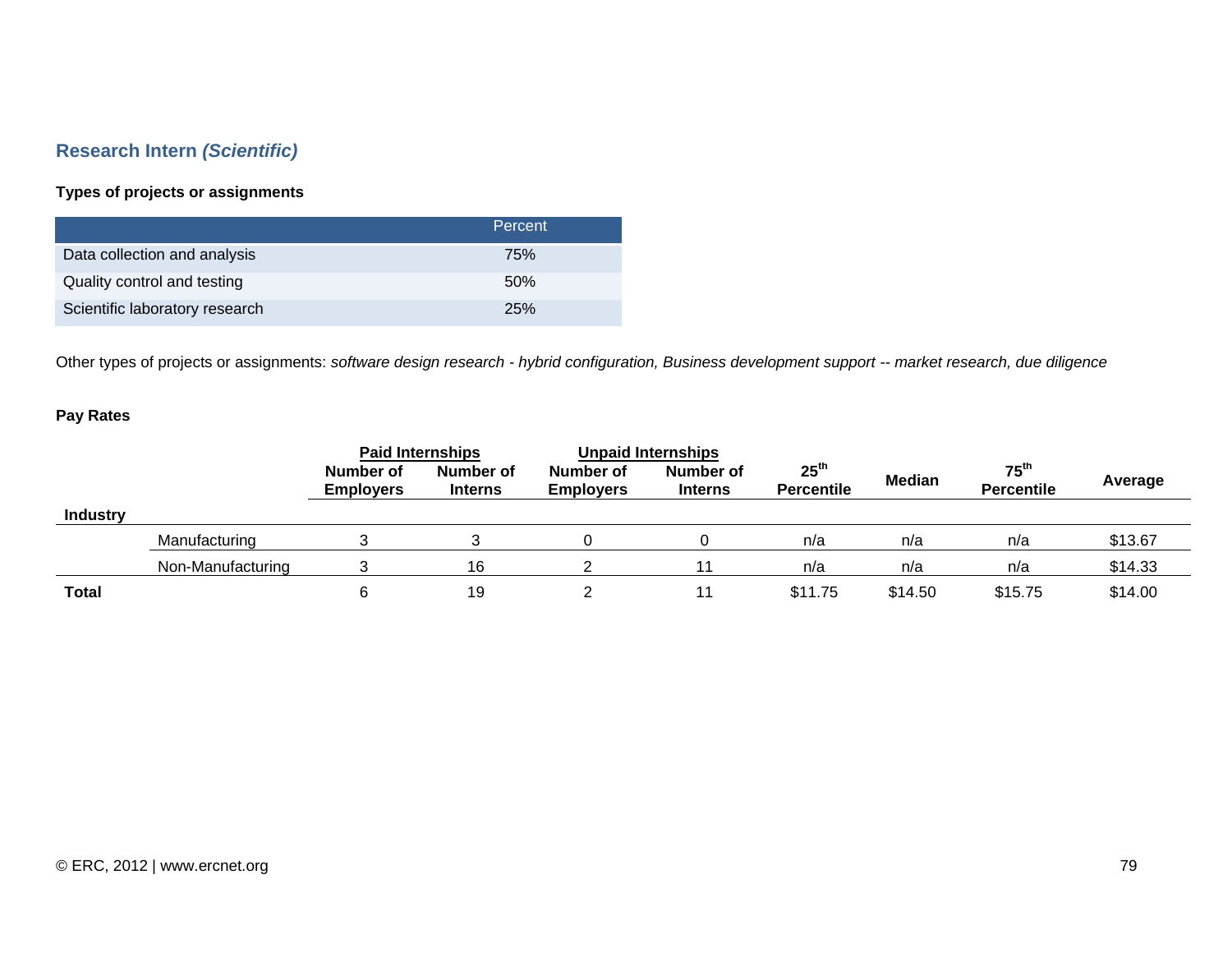### **Research Intern** *(Non-scientific)*

### **Types of projects or assignments**

| Data collection and analysis | $100\%$ |
|------------------------------|---------|
| Economic or policy research  | 56%     |
| Quality control and testing  | 22%     |
| Social science research      | 22%     |

Other types of projects or assignments: *research and writing* 

### **Pay Rates**

|                 |                   | <b>Paid Internships</b>       |                             |                               | <b>Unpaid Internships</b>   |                                       |               |                                       |         |
|-----------------|-------------------|-------------------------------|-----------------------------|-------------------------------|-----------------------------|---------------------------------------|---------------|---------------------------------------|---------|
|                 |                   | Number of<br><b>Employers</b> | Number of<br><b>Interns</b> | Number of<br><b>Employers</b> | Number of<br><b>Interns</b> | $25^{\text{th}}$<br><b>Percentile</b> | <b>Median</b> | $75^{\text{th}}$<br><b>Percentile</b> | Average |
| <b>Industry</b> |                   |                               |                             |                               |                             |                                       |               |                                       |         |
|                 | Manufacturing     |                               |                             |                               |                             | n/a                                   | n/a           | n/a                                   | n/a     |
|                 | Non-Manufacturing |                               |                             |                               | 14                          | n/a                                   | n/a           | n/a                                   | n/a     |
| Total**         |                   |                               |                             |                               | 14                          | n/a                                   | n/a           | n/a                                   | \$9.67  |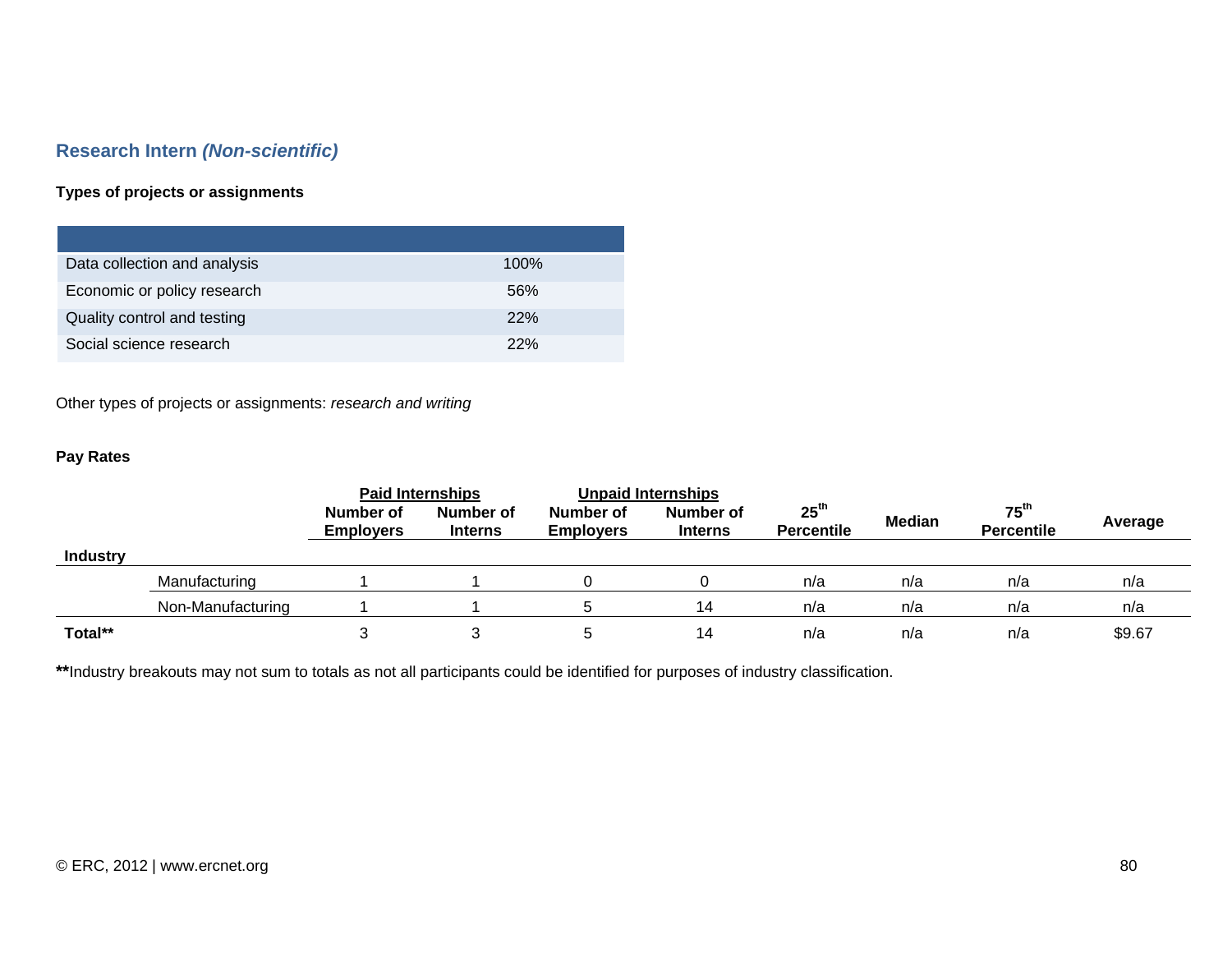### **Sales/Customer Service Intern**

### **Types of projects or assignments**

|                                  | Percent    |
|----------------------------------|------------|
| Administrative/clerical work     | 78%        |
| Customer database administration | 56%        |
| Customer service                 | 44%        |
| Account management               | 22%        |
| <b>Business development</b>      | 22%        |
| Customer intake                  | <b>22%</b> |
| Inside sales                     | 22%        |
| Outside sales                    | 11%        |

Other types of projects or assignments: *product testing and assisting marketing with copywriting and catalog work*

### **Pay Rates**

|                 |                   | <b>Paid Internships</b>       |                             |                               | <b>Unpaid Internships</b>   |                                       |               |                                       |         |
|-----------------|-------------------|-------------------------------|-----------------------------|-------------------------------|-----------------------------|---------------------------------------|---------------|---------------------------------------|---------|
|                 |                   | Number of<br><b>Employers</b> | Number of<br><b>Interns</b> | Number of<br><b>Employers</b> | Number of<br><b>Interns</b> | 25 <sup>th</sup><br><b>Percentile</b> | <b>Median</b> | $75^{\text{th}}$<br><b>Percentile</b> | Average |
| <b>Industry</b> |                   |                               |                             |                               |                             |                                       |               |                                       |         |
|                 | Manufacturing     |                               |                             |                               |                             | n/a                                   | n/a           | n/a                                   | \$10.00 |
|                 | Non-Manufacturing |                               |                             |                               |                             | n/a                                   | n/a           | n/a                                   | \$11.00 |
| Total**         |                   | 8                             | 10                          |                               |                             | \$9.38                                | \$10.00       | \$11.63                               | \$10.75 |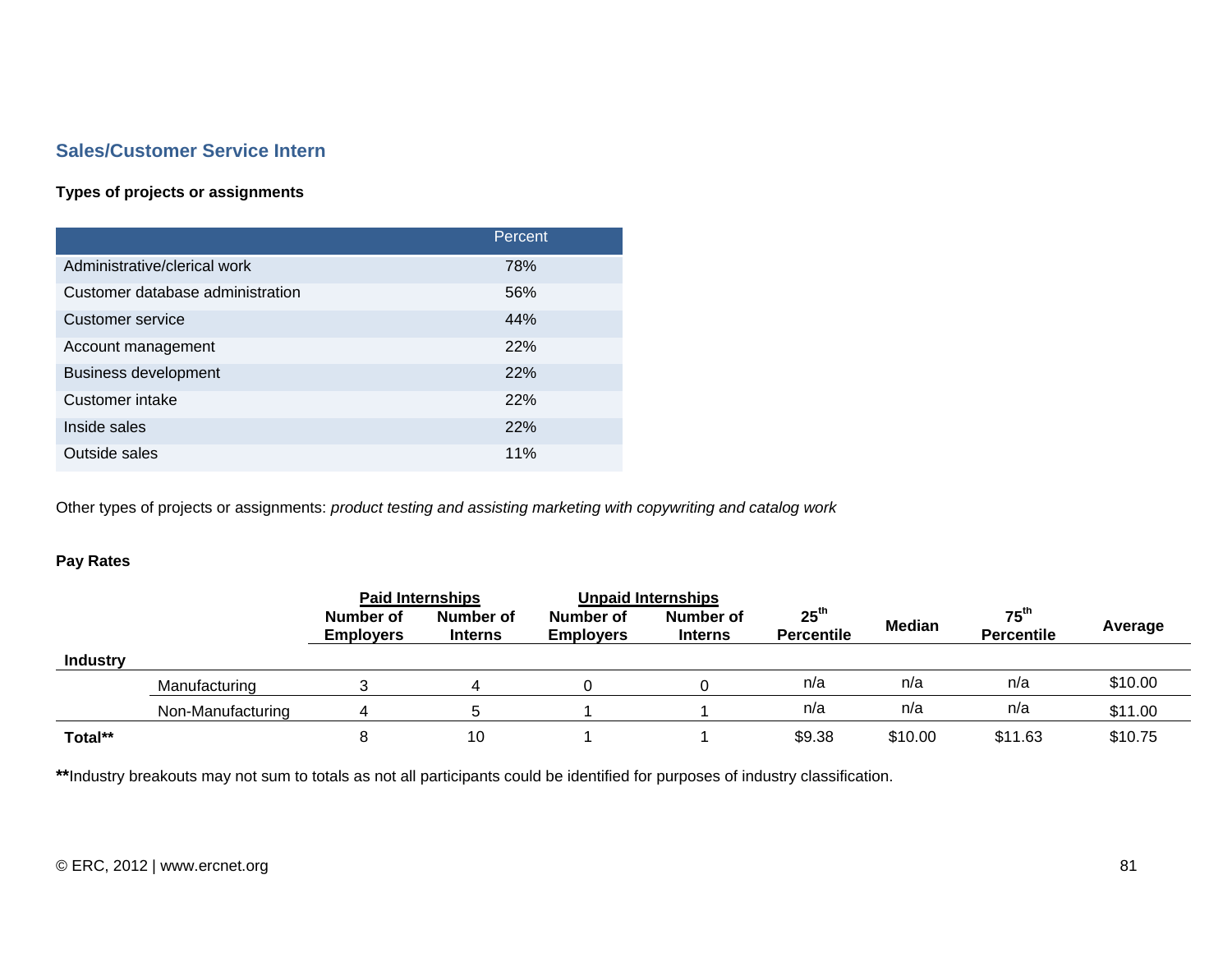### **Non-Profit/Health & Human Services Intern**

### **Types of projects or assignments**

|                                      | Percent |
|--------------------------------------|---------|
| Program development and coordination | 56%     |
| Case management                      | 44%     |
| Counseling or social work            | 44%     |
| Fundraising and development          | 33%     |
| Child or adolescent development      | 22%     |

Other types of projects or assignments: *theatre operations, clerical*

### **Pay Rates**

|                 |                   | <b>Paid Internships</b>       |                             | <b>Unpaid Internships</b>     |                             |                                       |               |                                       |         |
|-----------------|-------------------|-------------------------------|-----------------------------|-------------------------------|-----------------------------|---------------------------------------|---------------|---------------------------------------|---------|
|                 |                   | Number of<br><b>Employers</b> | Number of<br><b>Interns</b> | Number of<br><b>Employers</b> | Number of<br><b>Interns</b> | 25 <sup>th</sup><br><b>Percentile</b> | <b>Median</b> | $75^{\text{th}}$<br><b>Percentile</b> | Average |
| <b>Industry</b> |                   |                               |                             |                               |                             |                                       |               |                                       |         |
|                 | Manufacturing     |                               |                             |                               |                             | n/a                                   | n/a           | n/a                                   | n/a     |
|                 | Non-Manufacturing |                               |                             |                               | 123                         | n/a                                   | n/a           | n/a                                   | n/a     |
| <b>Total</b>    |                   |                               |                             |                               | 123                         | n/a                                   | n/a           | n/a                                   | n/a     |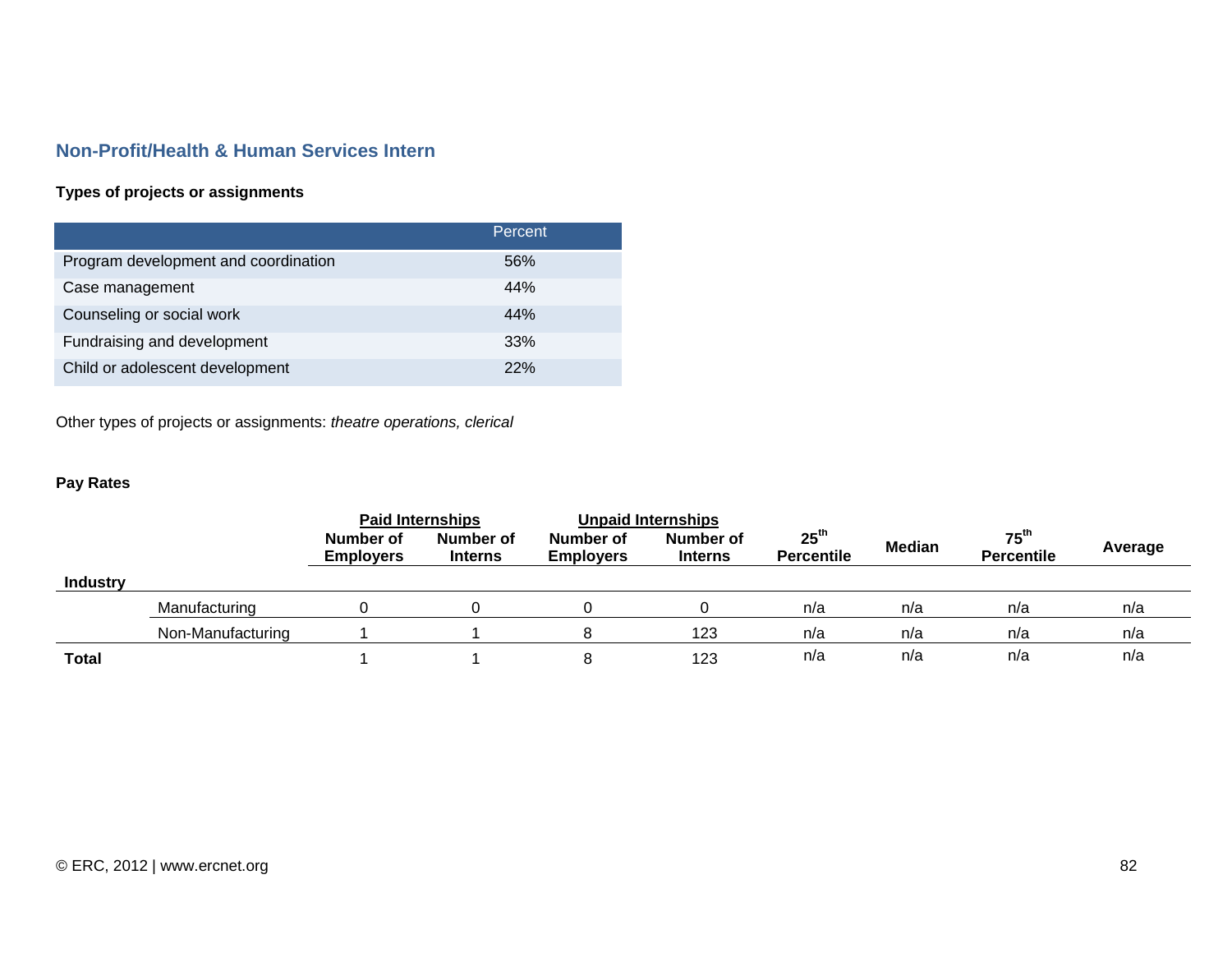## **Recent Graduate Pay**

The following is a summary starting salaries reported by respondents for common college degrees. Data are not reported for any degree for which fewer than three employers submitted salary data.

| <b>Degree Obtained</b>               | Number of<br><b>Employers</b> | Number of<br><b>Grads Hired</b> | 25 <sup>th</sup><br>Percentile | Median    | $75^{\text{th}}$<br>Percentile | Average  |
|--------------------------------------|-------------------------------|---------------------------------|--------------------------------|-----------|--------------------------------|----------|
| Associates, Business/Marketing       | 3                             | $\overline{4}$                  | n/a                            | n/a       | n/a                            | \$31,093 |
| Associates, Information Technologies | 3                             | 3                               | n/a                            | n/a       | n/a                            | \$37,000 |
| Bachelors, Accounting                | 10                            | 11                              | \$29,840                       | \$39,000  | \$42,000                       | \$36,912 |
| Bachelors, Business Administration   | 5                             | 5                               | \$31,200                       | \$31,500  | \$42,000                       | \$35,880 |
| Bachelors, Chemistry                 | 3                             | 5                               | n/a                            | n/a       | n/a                            | \$39,833 |
| Bachelors, Computer Science          | 5                             | 17                              | \$46,000                       | \$50,000  | \$54,000                       | \$50,000 |
| Bachelors, Engineering               | 11                            | 81                              | \$43,500                       | \$55,000  | \$58,000                       | \$51,455 |
| Bachelors, Finance                   | 6                             | 7                               | \$35,250                       | \$46,500  | \$53,250                       | \$45,750 |
| Bachelors, Information Technology    | 5                             | $6\phantom{1}$                  | $$40,000*$                     | \$40,000* | \$40,000*                      | \$44,000 |
| Bachelors, Marketing                 | 10                            | 13                              | \$31,400                       | \$33,335  | \$36,500                       | \$34,687 |
| Masters, Business Administration     | 4                             | $\overline{4}$                  | n/a                            | n/a       | n/a                            | \$62,500 |

\*The same values reported for 25<sup>th</sup> Percentile, Median and 75<sup>th</sup> Percentile are due to multiple employers paying the same pay rate.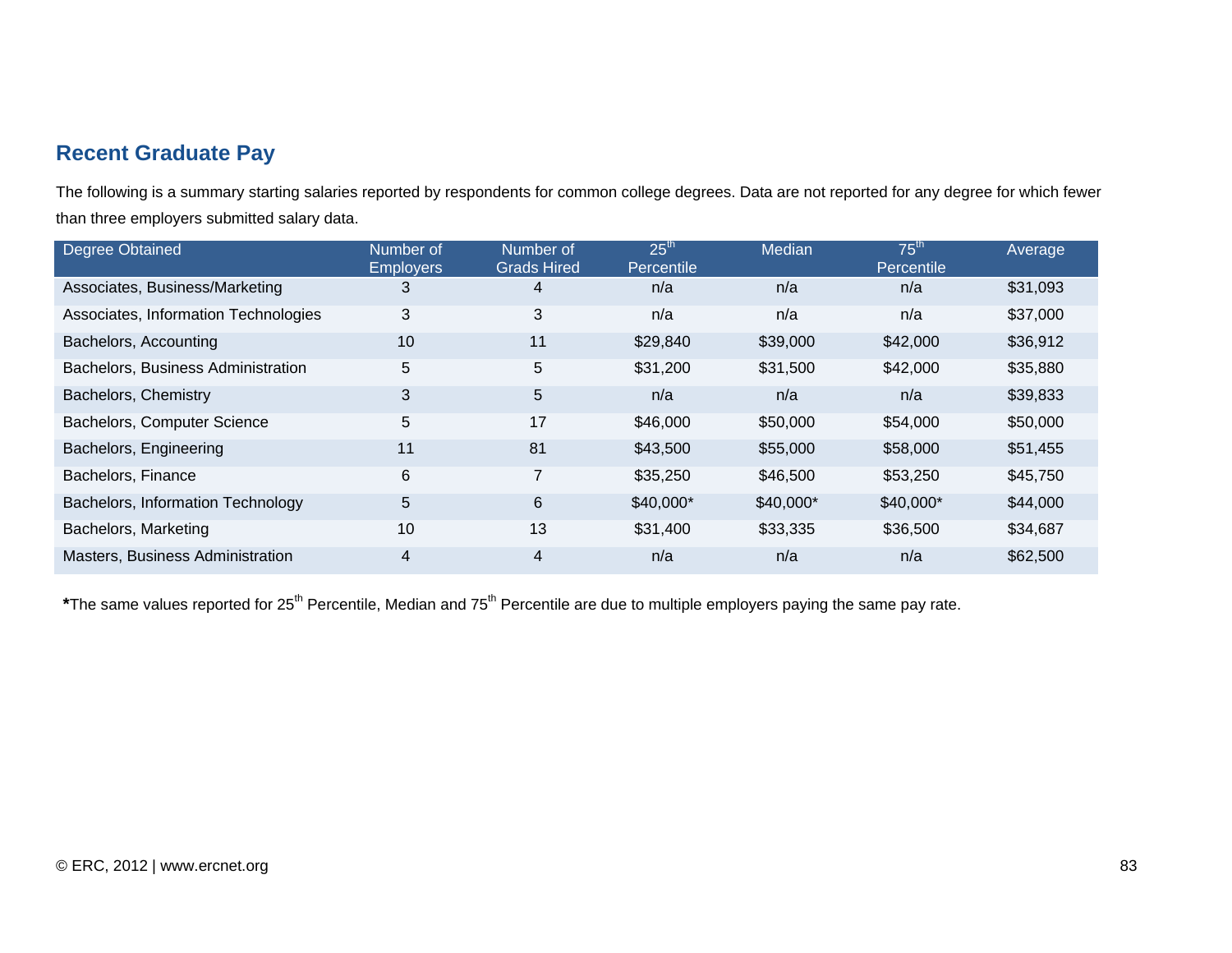## **Job titles by college degree**

The following is a listing of job titles reported by respondents for common college degrees.

| <b>Degree Obtained</b>               | Job titles reported by respondents                                                                                                                                                               |
|--------------------------------------|--------------------------------------------------------------------------------------------------------------------------------------------------------------------------------------------------|
| Associates, Business/Marketing       | Strategic Analyst, Customer Service, Receiving Coordinator, Machine Operator                                                                                                                     |
| Associates, Information Technologies | <b>Systems Analyst</b>                                                                                                                                                                           |
| Bachelors, Accounting                | Accounting Services Representatives, Associate, Accounts Payable Clerk, Accounting Specialist,<br>Invoicing Clerk, Assistant Staff Accountant, Accountant, Auditor, Accounts Payable/Receivables |
| Bachelors, Business Administration   | Merchandising Assistant, Analyst, Human Resources Assistant, Product Assistant                                                                                                                   |
| Bachelors, Chemistry                 | Chemical Lab Tech, Technical                                                                                                                                                                     |
| Bachelors, Computer Science          | Engineer I, Application Developer, Software Engineer                                                                                                                                             |
| Bachelors, Engineering               | Application Engineer, Engineer I, Mechanical Engineer, Systems Engineer, Design Engineer, Biomedical<br>Engineer, Plastics Engineer, Engineer                                                    |
| Bachelors, Finance                   | Associate, Financial Analyst, Accounts Payable Administrator, Financial Development Program                                                                                                      |
| Bachelors, Information Technology    | IT Help Desk Associate, End User Support Specialist, Programmer I, Developer                                                                                                                     |
| Bachelors, Marketing                 | Specialist, Administrative, Broker Marketing Rep, Marketing & Design Coordinator, Marketing Assistant,<br><b>Quality Control Temp</b>                                                            |
| Masters, Business Administration     | Product Manager, Human Resources Rotational Program, Specialist                                                                                                                                  |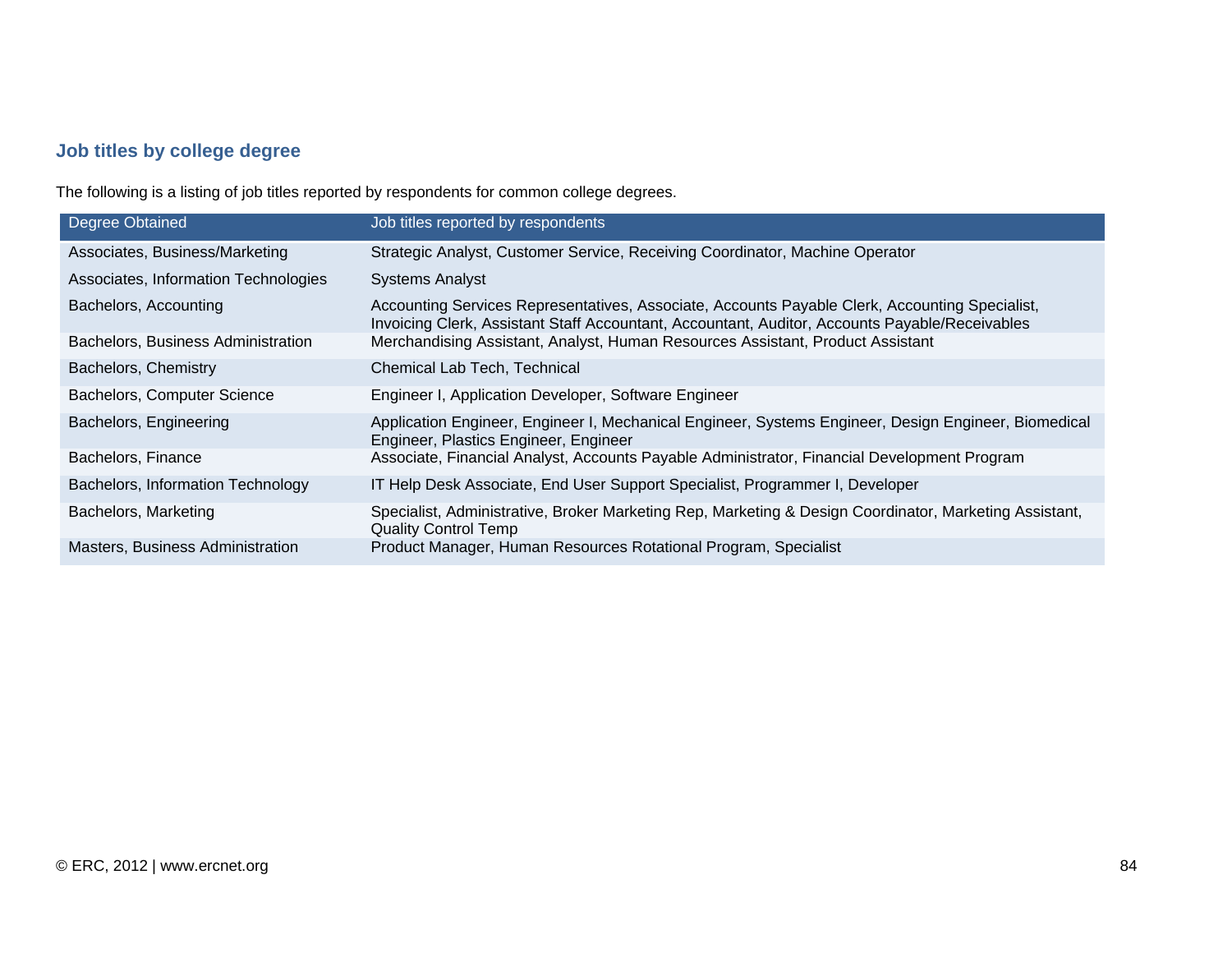# **Respondent Demographics**

One-hundred and seventeen (117) organizations in Northeast Ohio participated in the survey; a breakdown of the industries and sizes they represent is provided below.

|                             | Percent |
|-----------------------------|---------|
| <b>Industry</b>             |         |
| Manufacturing               | 36%     |
| Non-Manufacturing           | 40%     |
| Non-Profit                  | 24%     |
| <b>Organizational size</b>  |         |
| $1 - 50$                    | 34%     |
| 51-200                      | 42%     |
| 201-500                     | 7%      |
| Over 500                    | 17%     |
| <b>Annual revenue</b>       |         |
| $$0 - $5,000,000$           | 30%     |
| \$5,000,000 - \$9,999,999   | 12%     |
| \$10,000,000 - \$19,999,999 | 10%     |
| \$20,000,000 - \$49,000,000 | 22%     |
| \$50,000,000+               | 26%     |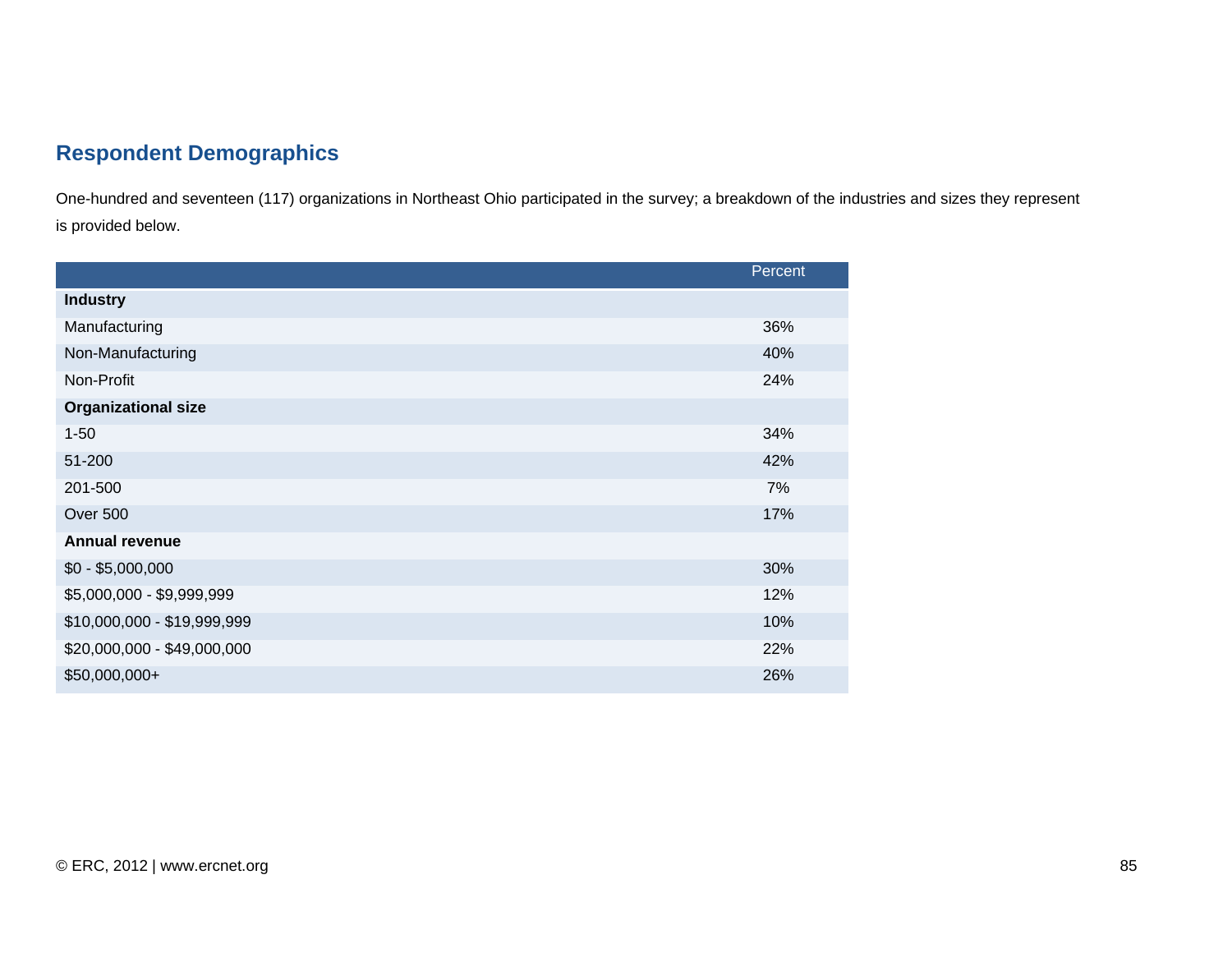### **Participating Organizations**

1 EDI Source, Inc. Acme Express, Inc. Advance Payroll Funding Alliance Solutions Group Alzheimer's Association Cleveland Area Chapter American Red Cross AMRESCO, LLC Apple Growth Partners Arthritis Foundation, Great Lakes Region, Northeastern Ohio Automation Plastics Avery Dennison BAY CORPORATION Bendix Commercial Vehicle Systems **BioEnterprise** C&K Industrial Services Care Alliance Health Center Career Transition Center CareerBoard.com Catacel Center for Families and Children Chemical Associates of Illinois,Inc. Cleveland Indians Baseball Company Cleveland Metroparks Cleveland Play House Cliffs Community Assessment and Treatment Services, Inc. Concord Music Group - CLE **COTSWORKS** Curtiss Wright Diebold, Inc. DNC Sportservice DRB Systems, Inc. Duramax Marine, LLC DVUV EBO Group, Inc. Echogen Power Systems Federal Reserve Bank of Cleveland

**FirstEnergy** ForTec Companies GMP Friction Products Gold Key Processing, Inc. Great Lakes Cheese Hankook Tire, Akron Technical Center Hyland Software InterDesign, Inc. International Women's Air & Space Museum Jenne, Inc. Kappus Company king insurance & financial services, LLC Lachina Lake County Council on Aging **Lazorpoint** LifeShare Community Blood Services Majestic Steel USA Meister Media Worldwide Mercury Plastics, Inc. MOCA Cleveland National Interstate Insurance Co. National Safety Apparel, Inc. Neundorfer, Inc. Northern Stamping, Inc. NSL Analytical Services, Inc. Oatey Co. **OEConnection** Orbital Research, Inc. Oswald Companies OverDrive Inc. Park Place Technologies **Pentair** Phycal. Inc. PMG Policy Matters Ohio Powdermet/MesoCoat Pressco Technology Inc

© ERC, 2012 | www.ercnet.org 86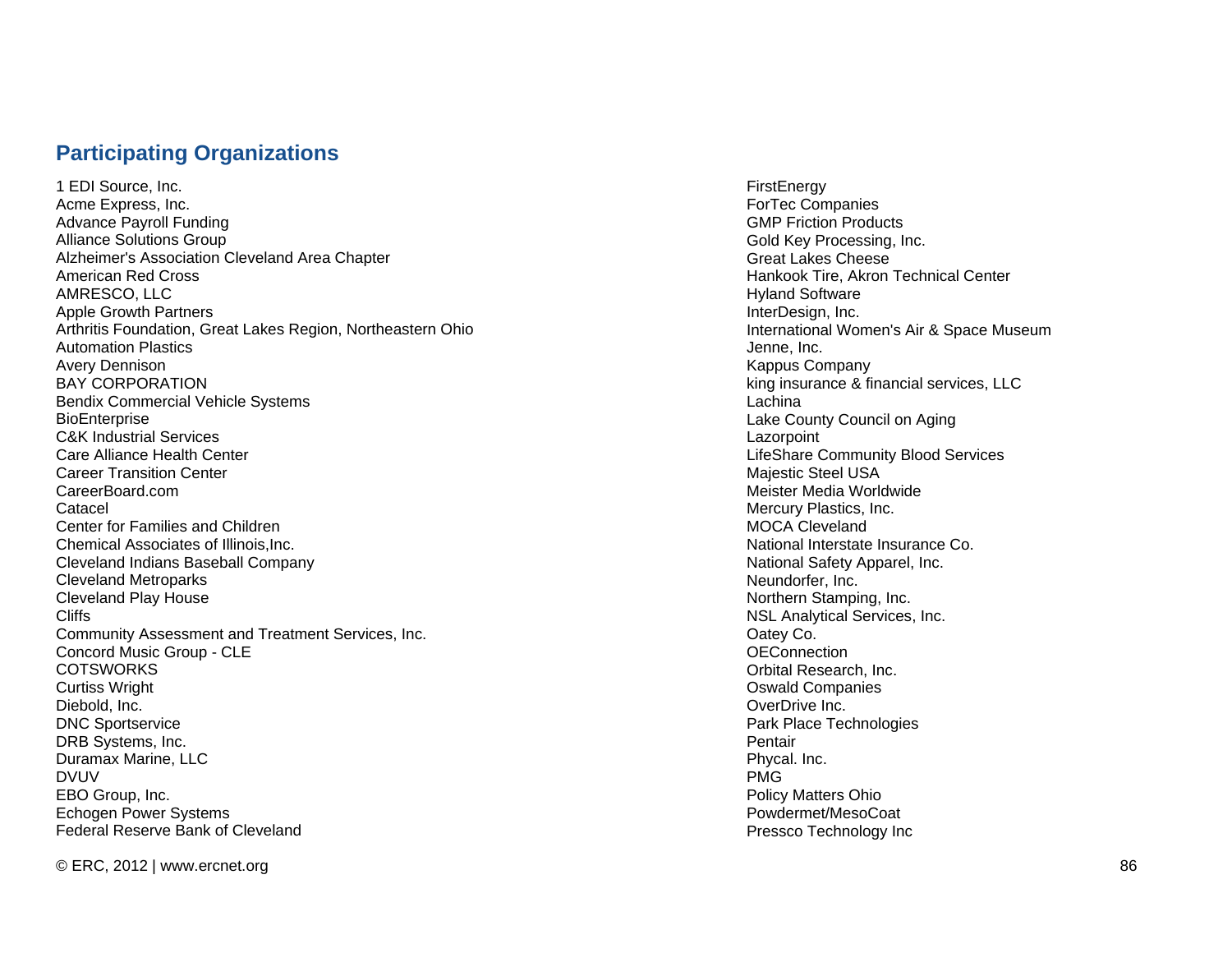Process Technology Recreation Unlimited Ricerca Biosciences, LLC Rosetta RPM Smart Solutions, Inc. Steere Enterprises Strang Corporation Sunpro Talan Products, Inc. Tangent Company, LLC Tap Packaging Solutions

#### TDCI

The Holden Arboretum The Ohio Department of Transportation The Sherwin-Williams Company Things Remembered Trumbul Neighborhood Partnership US ENDOSCOPY INC Vacuum Electric Switch Co. Village of Reminderville Vizion Solutions, LLC Youngstown Warren Regional Chamber Youth Opportunities Unlimited